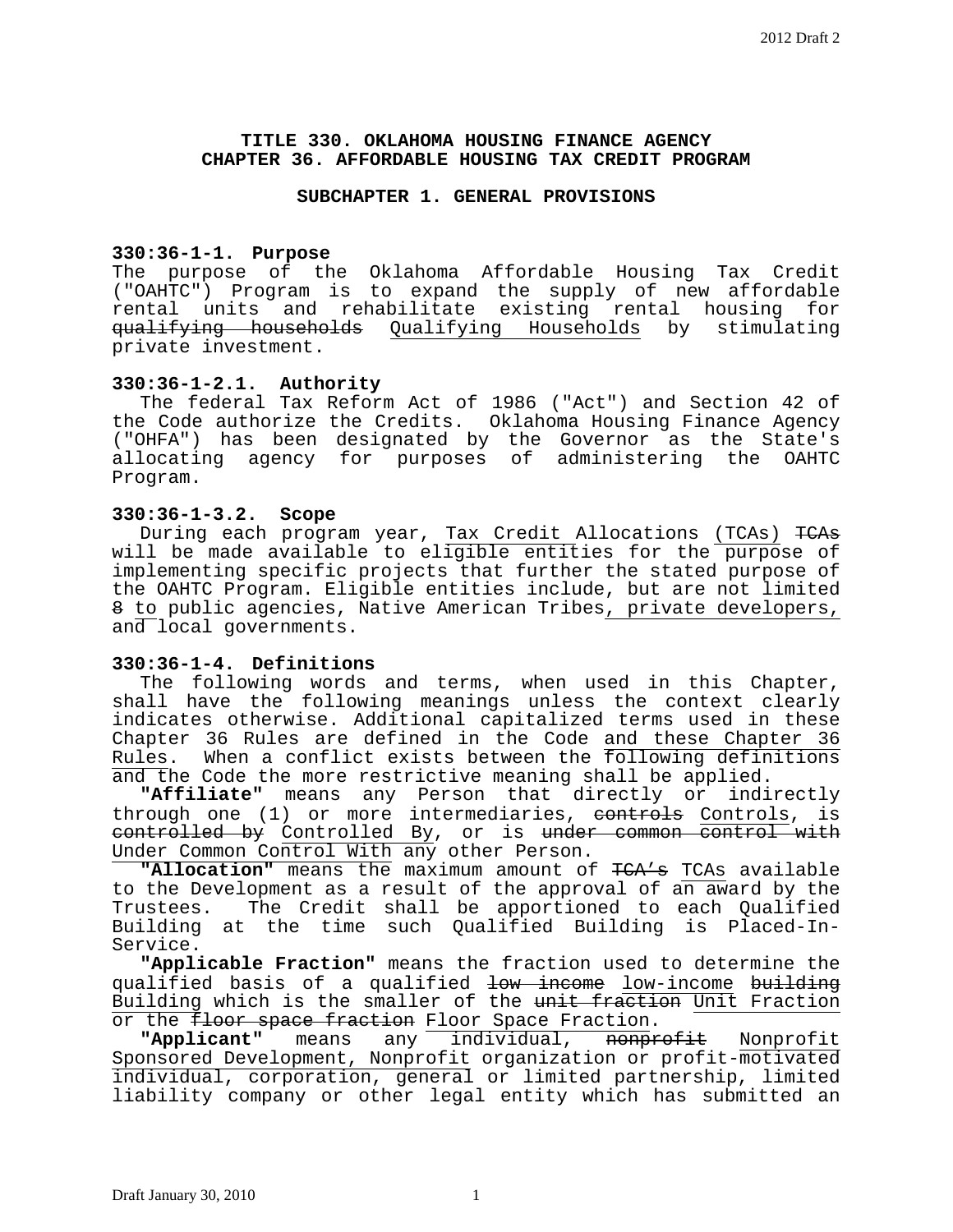Application to OHFA for a Credit Reservation and Allocation, and its successors in interest. "Applicant" includes the Taxpayer Owner and Taxpayer's Owner's predecessor in interest, if any, and includes any successor in interest, Transferee, of all or any portion of the Development, and the heirs, executors,<br>administrators, devisees, successors and assigns of any devisees, successors purchaser, grantee, Transferee, Taxpayer Owner or lessee (other than a Resident) of all or any portion of the Development, and any other person Person or entity having any right, title, or interest in the Development.

**"Application"** means an application Application in the form prescribed by OHFA, from time to time, in the Application Packet (AP) AP, including all exhibits and other materials filed by an Applicant with OHFA in support of or in connection with the formal request by the Applicant requesting a TCA.

**"Application Packet"** (referred to in these Rules as the "AP") means the Application in the form prescribed by OHFA from time to time annually, together with instructions and such other materials provided by OHFA to any Person requesting the same for the purpose of seeking to obtain from OHFA a TCA. OHFA will solicit formal public input on the Application Packet, and provide explanation of any significant changes. Staff will present the following year's proposed AP to the Board of Trustees<br>for approval <del>in</del> at a Board of Trustees meeting. The AP may for approval in at a Board of Trustees meeting. include definitive statements of what shall constitute Threshold<br>Criteria, Selection Criteria, priorities, preferences, and Criteria, Selection Criteria, priorities, preferences, compliance and monitoring requirements as may be authorized by or provided for in the Code and these Rules, and may include the necessary forms, instructions and requirements for Applications,<br>environmental assessments, market studies, <del>commitments</del> environmental assessments, market studies, <del>commitments</del><br>Commitments, extensions, Carryover Allocations, Agreements, Commitments, extensions, Carryover Allocations, Elections, Set-asides set-asides, OHFA staff evaluation criteria for Threshold Criteria and Selection Criteria, final ranking, Credit amounts, tax exempt tax-exempt bond financed projects, compliance monitoring, and other matters deemed by OHFA Trustees, in their complete discretion, to be relevant to the process of evaluation of Applications and the Applicants in connection with the award or denial of TCAs.

"Area Median Gross Income" means the median gross Gross Income adjusted for household size, for the county or counties where each Building in a Development is located as determined and published annually by HUD.

**"Building"** means a Residential Rental Property residential rental property containing residential Housing Units located on the land Land and included in the Development. For purposes of the Credit Program, each Building is identified by its Building Identification Number (BIN) assigned by OHFA BIN and its street address assigned by the United States Postal Service. In case of any inconsistency, the BIN shall control The BIN shall control for Tax Credit purposes. In the event more than one Building is located on the land Land, each Building must be identified in the manner required by  $\overline{Code}$  Section  $42(g)$  to be treated as part of the Development. Any Allocation of Credit shall be effective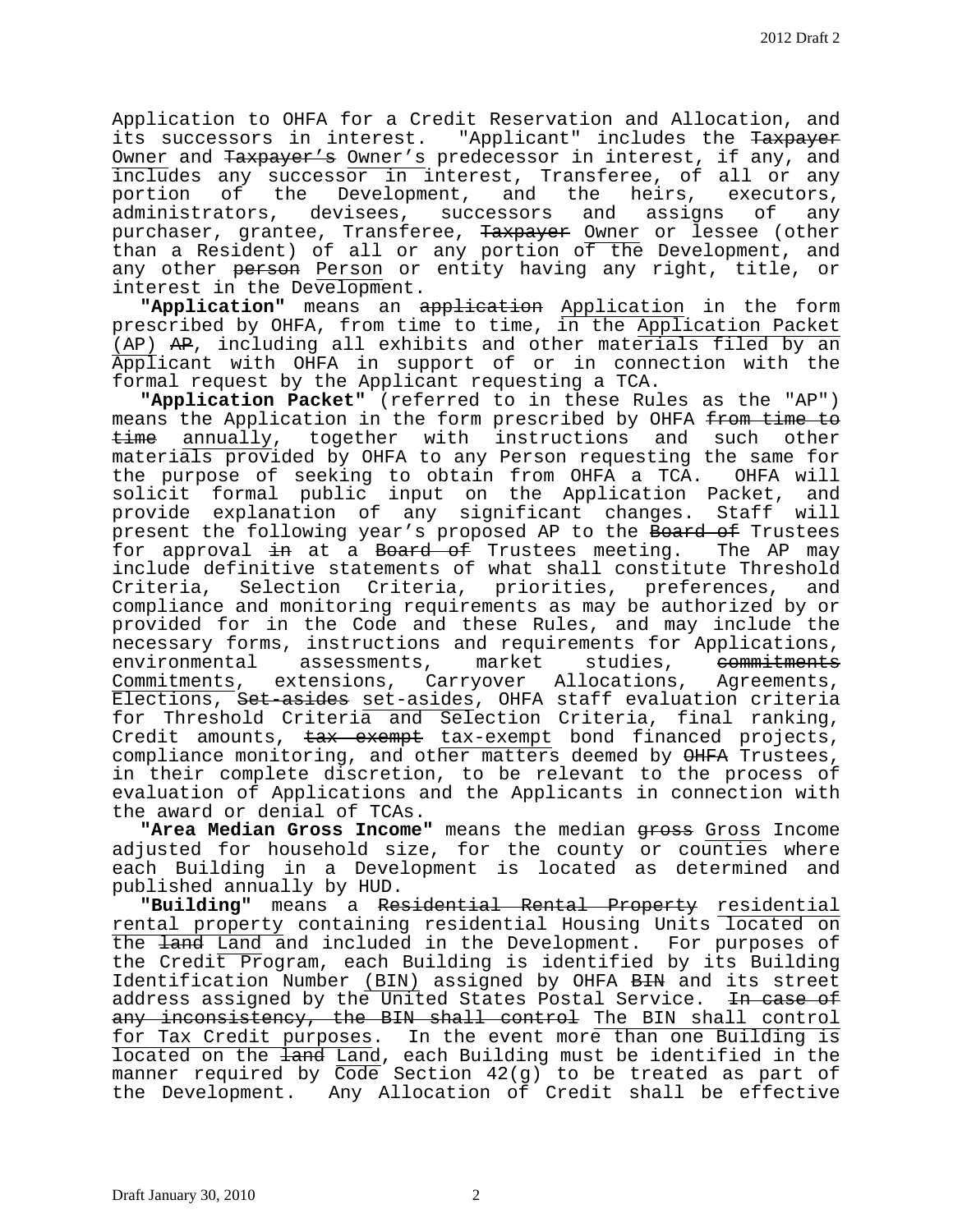only for the Building(s) identified in a Carryover Allocation Agreement, if applicable, or in Exhibit "A" to the Regulatory Agreement.<br>Capital

**Needs Assessment"** (CNA) means a qualified professional's opinion of a property's current physical condition determined after a physical inspection of the interior and exterior of the units and structures as set out in the annual AP.

The physical inspection should include an interview with the onsite manager and maintenance personnel. This assessment should identify deferred maintenance, physical needs, remaining useful life of key components, building material deficiencies and material building code violations that affect the property use, structural and mechanical integrity, and the future physical and financial needs. The assessment must include the cost of labor and materials identified in detail and the extent of future expenditures contemplated to ensure the costs will be addressed through operating and replacement reserves. Components which should be examined and analyzed in this assessment include but are not limited to:

(A) site, including topography, drainage, pavement, curbing, sidewalks, parking, landscaping, amenities, water, sewer, storm drainage, gas and electric utility lines;

(B) structural systems, both substructure and superstructure, including exterior walls and balconies, exterior doors and windows, roofing system and drainage;

(C) interiors, including unit and common area finishes (carpeting, vinyl or tile flooring, plaster walls, paint condition, etc.), unit kitchen finishes, cabinets and appliances, unit bathroom finishes and fixtures, and common area lobbies and corridors; and

(D) mechanical systems, including plumbing and domestic hot water, HVAC, electrical, lighting fixtures, fire protection and elevators.

**"Carryover Allocation"** means, an Allocation which is made with respect to a Building or Development pursuant to Code Section  $42(h)(1)(E)$  and/or Code Section  $42(h)(1)(F)$ , as the case may be, and in conformance with IRS Notice 89-1 and Treasury Regulation Section 1.42-6.

**"Carryover Allocation Agreement"** means the contract between Taxpayer Owner and OHFA, authorized and approved by the Trustees<sub>7</sub>. wherein subject to the satisfaction by Taxpayer of the terms, conditions, obligations and restrictions contained therein or in any Resolution of the Trustees, a A Carryover Allocation is made pursuant to Code Section  $42(h)(1)(E)$  and/or Code Section  $42(h)(1)(F)$ , IRS Notice 89-1 and Treasury Regulation Section 1.42-6.

**"Certifications"** means the representations made under penalties of perjury by the Applicant, <del>Taxpayer,</del> <u>Owner,</u> each Developer, each partner or general partner, party to a joint venture, and/or Resident, as applicable, including but not<br>limited to those representations and <del>certifications</del> limited to those representations and <del>certifications</del> Certifications set forth in the Applications and the Regulatory Agreement and Exhibits. Certifications also mean any and all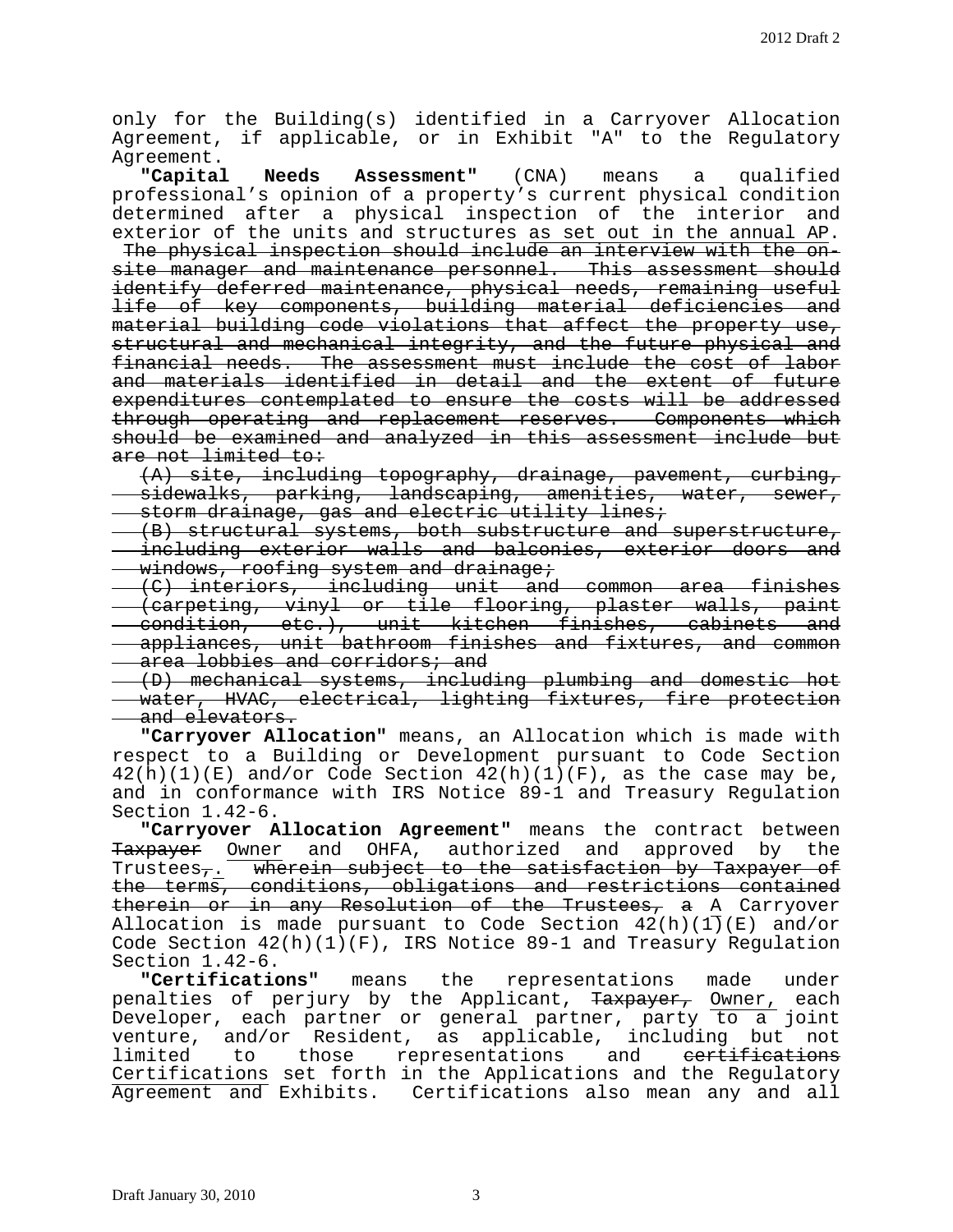representations made under penalties of perjury with respect to the Development at any time from the date of submission of the Application and throughout the Development Compliance Period.

**"Code"** means the Internal Revenue Code of 1986, as amended, and in effect at the date of the Regulatory Agreement, together<br>with applicable rules and regulations, revenue rulings, applicable rules and regulations, revenue rulings, guidelines, releases, pronouncements, notices or procedures promulgated thereunder or referred to therein or applicable rules and regulations.

**"Commitment"** means a representation or agreement of the Taxpayer/Owner/Applicant contained in the Application, or otherwise, which in all cases shall be irrevocable and binding upon TaxpayerOwner/Applicant and its Transferees and successors in interest throughout the Development Compliance Period, unless otherwise noted in the Regulatory Agreement, these Rules, the<br>Application, or any other agreements entered into by other agreements entered TaxpayerOwner/Applicant with OHFA in connection with the Credit Program.

**"Compliance Period"** means with respect to any Qualified Building, the continuous fifteen (15) year period over which the Qualified Building must satisfy all requirements of the Code and the Credit Program. The Compliance Period begins with the first year of the Credit Period.<br>"Consultant" means an

**"Consultant"** means any person Person (which is not an Affiliate of an owner Owner of the Development) that provides professional or expert services relating to an Application, a Development, or any activities pertaining to the filing of an Application, the award of a TCA, the Carryover Allocation, or cost <del>certification</del> Certification documents filings with OHFA.<br>**"Control"** (including the terms "<del>controls</del> Controls",

"controlling Controlling", "controlled by Controlled By", and/or "under common control with Under Common Control With") means the possession, directly or indirectly, of the power to direct or cause the direction or the management and policies or any other Person, whether through an ownership interest in the other Person, by contract, agreement, understanding, designation, office or position held in or with the other Person or in or with any other Person, or by coercion, or otherwise.<br>"Credit" (including the terms Tax Credi

**"Credit"** (including the terms Tax Credit and Low-Income Housing Tax Credit) means the low-income housing tax Low-Income Housing Tax Credit available for federal income tax purposes under Code Section 42 for a Qualified Building.

**"Credit Period"** means the ten (10) year period over which the Credit may be claimed for a Building. The Credit Period begins when the Building is Placed-In-Service placed in service, for Credit purposes, or if the Taxpayer Owner makes an election under Section  $42(f)(1)(B)$  of the Code, the next year; but only if the Building is a qualified low-income building Building within the meaning of Code Section  $42(c)(2)$ , by the end of the first year of<br>that period. For an existing Building with Rehabilitation For an existing Building with Rehabilitation Expenditures, the Credit Period shall not begin before the year that the rehabilitation Credit is allowed under Code Section 42(f)(5).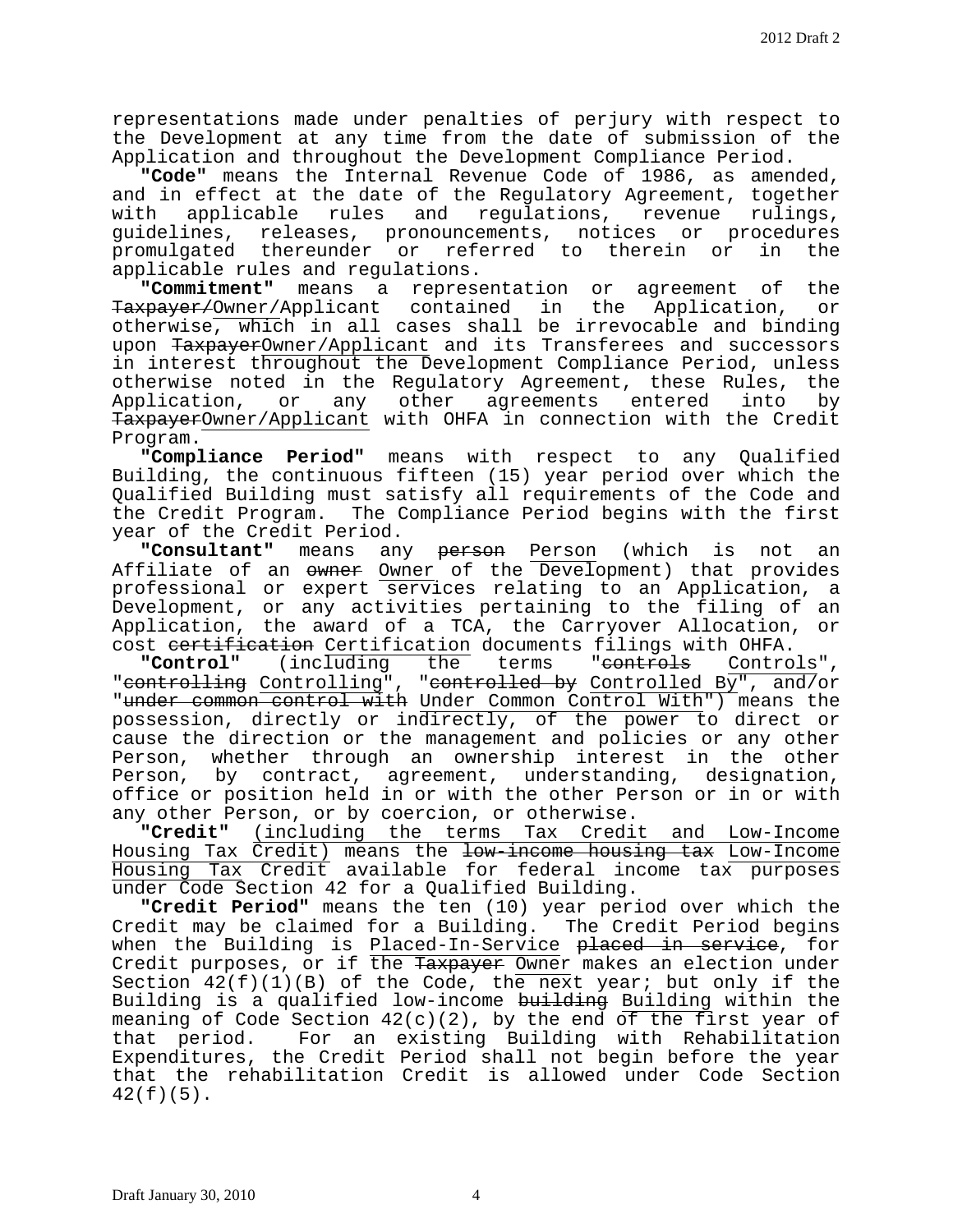**"Credit Program"** means OHFA's program for approving Allocations and includes, without limitation, adopting the Qualified Allocation Plan and OHFA's Credit Program Rules, the AP, and all things contemplated therein or appurtenant thereto, including without limitations, monitoring Developments throughout the Extended Use Period and notifying the IRS of the Building's or a Development's failure to comply with Code requirements.

**"Credit Reservation"** means the reservation of a maximum amount available for Allocation to such Development and apportioned to each Qualified Building therein upon meeting the requirements of the Credit Program and Code Section 42.

**"Developer"** means the **person** Person or entity with the responsibility of ensuring the effective construction or responsibility of ensuring the effective construction or<br>rehabilitation of the Development, including any and all the Development, including responsibilities as outlined in the Development Agreement, which may also be the Applicant and/or Taxpayer Owner of the Development. Developer also includes any other person Person or organization affiliated with, Controlled by,  $\overline{\text{4n}}$  in Control  $\overline{\text{4f}}$  of or A Related Party a related party to, the Developer, as determined by OHFA.

**"Development"** means the Land and one (1) or more Buildings, structures, or other improvements now or hereafter constructed or located upon the Land. If more than one (1) Building is to be part of the Development, each Building must be financed under a common plan and identified in the manner required under Code Section 42(g).

**"Development Compliance Period"** means the period beginning with the first day the first Building of the Development is Placed-In-Service and continuing thereafter until the latest to end of the following periods for each Building in the Development: (i) the Compliance Period; (ii) the Extended Use Period; or (iii) the "Three Year Period."

**"Development Team"** means the Applicant, architect, attorney, consultant, developer Consultant, Developer, general contractor, market analyst and/or appraiser, property management company, Owner, tax professional, Taxpayer, and the principals of each.

**"Drug"** for purposes of these OAHTC Program Rules, means "a controlled substance" as that term is defined in Section 102 of

the Controlled Substances Act, 21 U.S.C., Section 802.<br>**"Drug-Related Criminal Activity"** means the Activity" means the illegal manufacture, sale, distribution, or use of a drug Drug, or the possession of a <del>drug</del> Drug with intent to manufacture, sell, distribute or use the drug Drug.

**"Due Date"** if a due date Due Date for submission of documents or fees falls on a weekend or a designated Federal holiday, then the due date Due Date becomes the next business day.

**"Elderly"** means a person sixty-two (62) years of age or older. This definition is for consideration for the Elderly set-aside in which one hundred percent (100%) of units are for Elderly as<br>defined in these Chapter 36 Rules.

**"Eligible Basis"** means generally the depreciable basis in the property.

**"Extended Use Period"** means the continuous period, a minimum of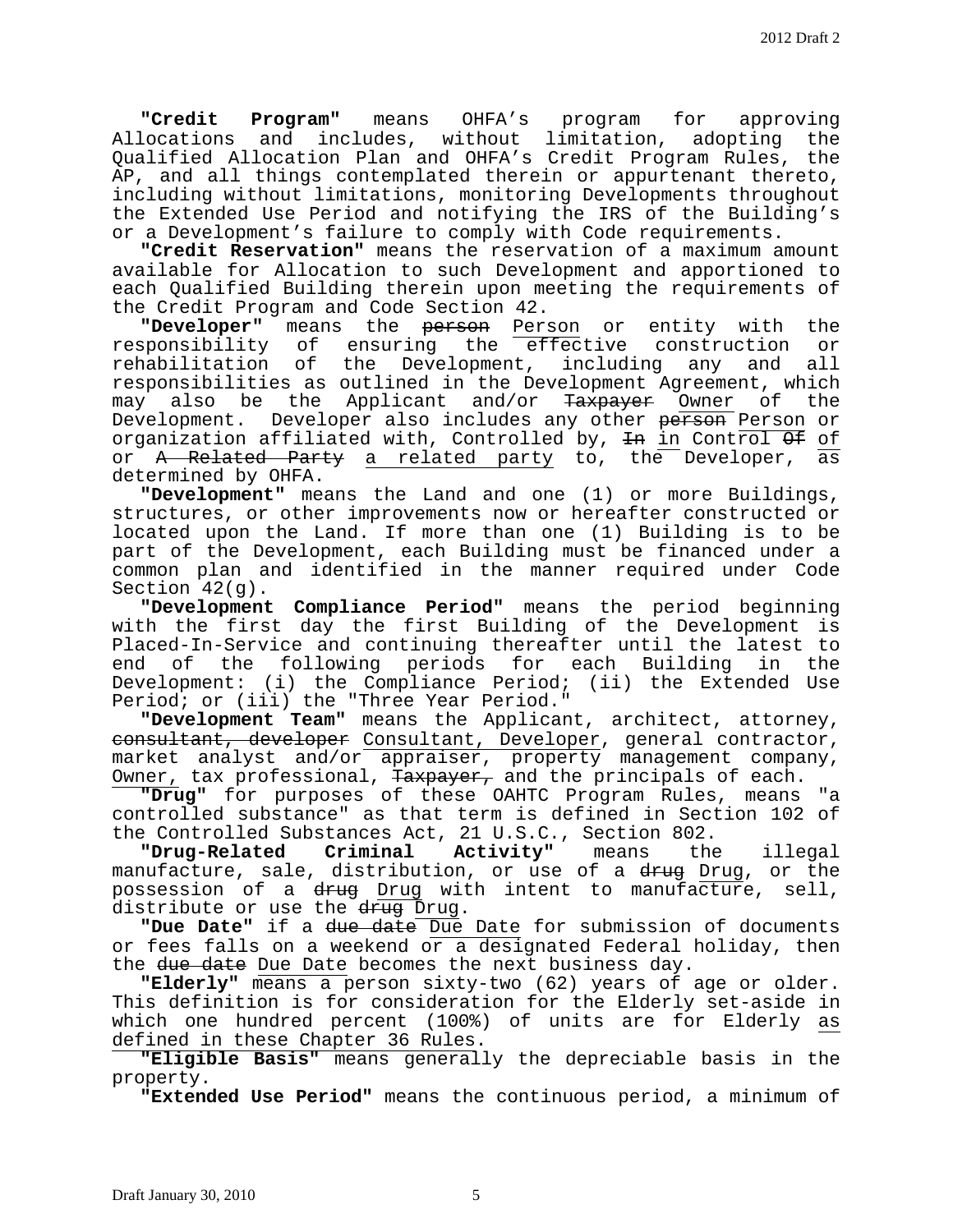fifteen (15) years, following the close of the Compliance Period during which a Qualifying Building must satisfy all requirements of the Code and the Credit Program. The Extended Use Period for the Development is set forth on Exhibit "A" to the Regulatory Agreement and may not be revoked or terminated prior to said date except as provided in the Code, these Chapter 36 Rules or in the Regulatory Agreement.

**"Floor Space Fraction"** means the total floor space of the lowincome units in the building divided by the total floor space of all residential units in the building (whether occupied or not).

**"Gross Rent"** means the rent received for a Low-Income Housing Unit, including utility allowances but excluding (i) any payments under Section 8 or any comparable rental assistance program; (ii) any fees or supportive services (within the meaning of Code Section  $42(g)(2)(B)$ ; (iii) paid to Taxpayer Owner (on the basis of the low-income status of the Qualified Resident of the Low-Income Unit) by a governmental assistance program or an organization exempt from federal income tax under Code Section  $501(c)(3)$ , if such program or organization provides assistance for rent and the amount of assistance provided for rent is not separable from the amount of assistance provided for supportive services; and (iv) rental payments to <del>Taxpayer</del> <u>Owner</u> to the extent an equivalent amount is paid to the RHS Rural Housing Service (RHS) under Section 515 of the Housing Act of 1949. Gross Rent includes the minimum amounts paid toward purchase of a Housing Unit as described in Code Section 42(g)(6). The amount of Gross Rent is determined annually based upon the Area Median Gross Income for the locality in which the Development is located. The annual amount may decrease but such amount will not be reduced below the amount of Gross Rent established in the first Year year of the Credit Period.<br>"Hard Construction Costs"

means the following types of activities, but not limited to, earthwork/site work, on-site utilities, roads and walks, concrete, masonry, metals, carpentry (rough and finish), moisture protection, doors/windows/glass, insulation, roofing, sheet metal, drywall, tile work, acoustical, flooring, electrical, plumbing, elevators, blinds and shades, appliances, lawns & planting, fence, cabinets, carpets, and heat & ventilation. For calculations of contractor fees, a reasonable

**"Homeless"** means (1) lacking a fixed, regular and adequate nighttime residence; and has a primary nighttime residence that is a supervised public or private shelter providing temporary accommodations or a public or private place not ordinarily used as sleeping accommodations for human beings, OR (2) displaced as a result of fleeing violence in the home; and has a temporary residence that is a supervised public or private shelter OR (3) certified by an agency involved in regularly determining homeless Homeless status. OR (4) displaced as a result of a major disaster and receives FEMA assistance. Homeless individuals are considered homeless Homeless for a period of twenty-four (24) months from the date of move-in, according to Section 103 of the Stewart B. McKinney Homeless Assistance Act and 42(i)(3)(B)(iii)(I) of the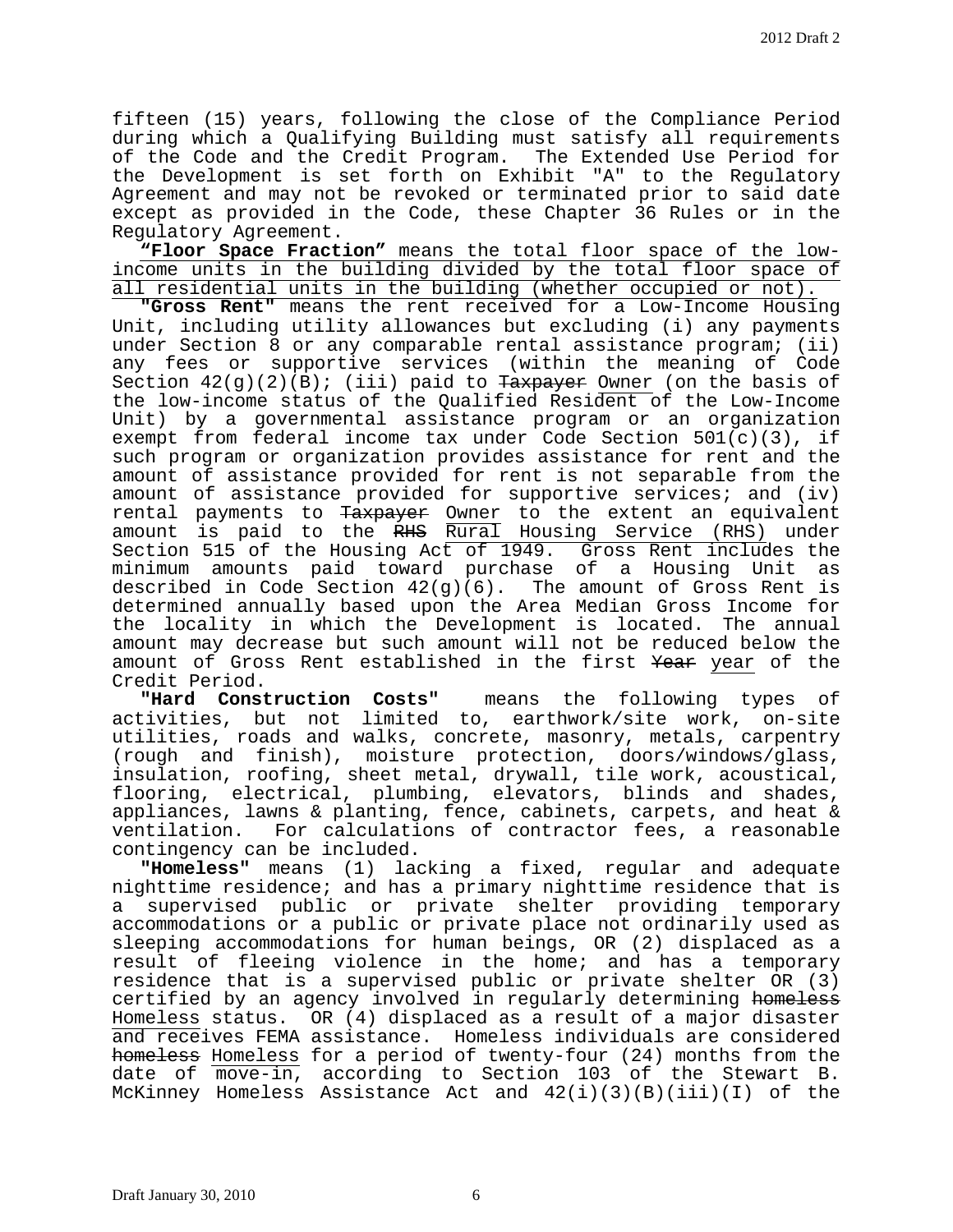Code.

**"Housing Unit"** means a Low-Income Unit and/or Market Rate Unit located in a Building which is available for rent or is rented by Residents. Common Area Units are not included.<br>"HUD" means the U.S. Department of Housing

the U.S. Department of Housing and Urban Development.

**"Income"** means the income Income of one or more Qualified Residents, as determined in a manner consistent with the methods under HUD's Section 8 Program.

**"IRS"** means the Internal Revenue Service of the Treasury.

**"IRS Form 8609"** means the IRS Form entitled "Low Income Housing Credit Certification". issued by OHFA no later than the end of the calendar year that such Building is Placed-In-Service<br>or to be issued. The IRS Form 8609 establishes the maximum The IRS Form 8609 establishes the maximum Credit for a Building.

**"IRS Form 8823"** means the IRS form entitled "Low-Income Housing Credit Agencies Report of Noncompliance or Building Disposition" issued or to be issued by OHFA with respect to issues of noncompliance with the laws of the IRS and/or the sale<br>or disposition of the Development.

**"Land"** means the site(s) for each Building in the Development and having the legal description set forth described in the Carryover Allocation Agreement and Exhibit "A" to the Regulatory Agreement.

**"Large Development"** means a Development with more than sixty (60) units.

**"LIHTC Program"** means the Credit Program. "LIHTC Program" may be used interchangeably with the term "Credit Program" or "OAHTC Program".

**"Low-Income Unit"** means a Housing Unit that is both Rent-Restricted and occupied by Qualified Residents, provided that: (i) Housing Unit shall constitute a Low-Income Unit only if it is suitable for occupancy taking into account local health, safety and building codes and it is used other than on a transient basis except in the case of transitional housing Transitional Housing, all as determined under Code Section  $42(i)(\overline{3})$ ; and (ii) Housing Unit in any Building which has four (4) or fewer Total Housing Units shall not constitute a Low-Income Unit if any Housing Unit in the Building is occupied by an Owner or a related person Person [within the meaning of Code Section  $42(i)(3)(C)$ ] unless such<br>Building is described in Code Section  $42(i)(3)(E)$ .

**"Market Rate Unit"** means a Housing Unit that does not meet the definition of a Low-Income Unit.

**"Minimum Low-Income Housing Set-Aside"** means the minimum percent required under Code Section 42(g) of Housing Units in the Development to be both Rent-Restricted and occupied by Qualified Residents, i.e., Residents whose Income is at or below a certain<br>percentage of Area Median Gross Income. For purposes of Code percentage of Area Median Gross Income. Section  $42(q)$ , Taxpayer Owner must have selected either: (i) twenty percent (20%) or more of the Total Housing Units to be Rent-Restricted and occupied by Residents whose Income is at or below fifty percent (50%) percent of the Area Median Gross Income; or (ii) forty percent (40%) or more of the Total Housing Units to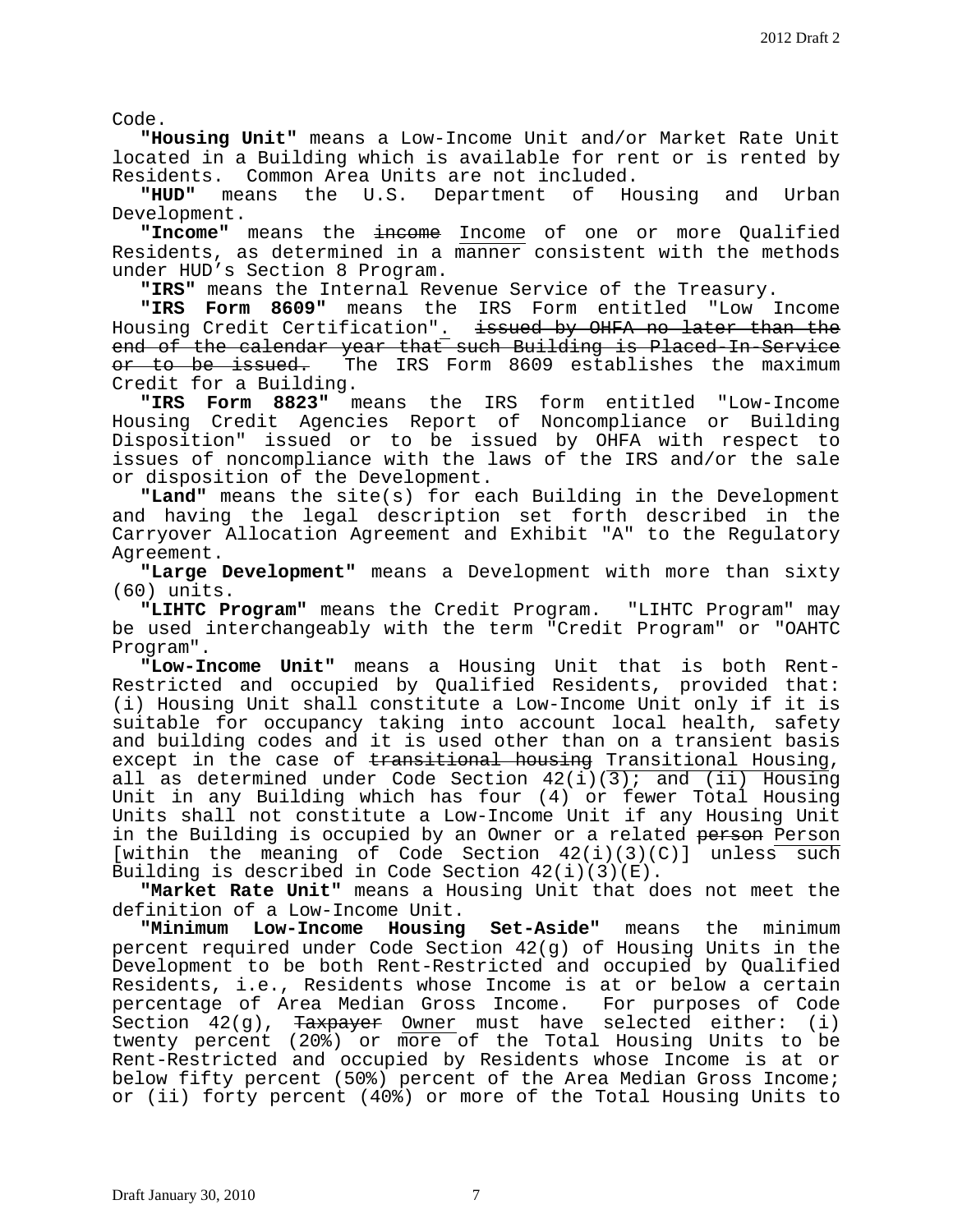be Rent-Restricted and occupied by Residents whose Income is at or below sixty percent (60%) of the Area Median Gross Income as the Minimum Low-Income Housing Set-Aside. The Applicant may, however, have made a Commitment to provide greater percentages of Housing Units that are both Rent-Restricted and occupied by Residents meeting the above Income limitations and/or making Housing Units available to Residents with Income below the above limitations, i.e., an Additional Low-Income Housing Set-Aside. Taxpayer Owner and all Transferees, and successors in interest shall be bound by all Commitments, including the Minimum Low-Income Housing Set-Aside, or Additional Low-Income Housing Set-Aside made in the Regulatory Agreement, or included in the Carryover Agreement or any of the Resolutions of the Trustees respecting the Application, the Development, or Taxpayer Owner**.**

**"National Non-Metro Area Median Income"** means as determined and published annually by HUD.

**"Nonprofit"** means a private nonprofit Nonprofit organization that is organized under State or local laws; has no part of its net earnings inuring to the benefit of any member, founder, contributor, or individual; is neither controlled by Controlled By, nor under the direction of, individuals or entities seeking to derive profit or gain from the organization; has a tax exemption from the Internal Revenue Service under section 501(c) (3) or (4) of the Internal Revenue Code of 1986; does not include a public body; has among its purposes the provision of decent housing that is affordable to low income low-income persons, as evidenced in its charter, articles of incorporation, resolutions or by-laws; and, has at least a one year history of providing affordable housing at the local level, and is duly qualified to do business within the State.

**"Nonprofit Sponsored Development"** means and refers to a proposed Development that has or will have a Nonprofit that has a Controlling interest by reason of an ownership interest in a Person that is or will be the owner Owner of the subject Development, and has materially participated, or will materially participate (within the meaning of the Code) in the Development and operation of the Development throughout the Compliance Period.

**"OAHTC Program"** means the Credit Program. "OAHTC Program" may be used interchangeably with the term "LIHTC Program" or "Credit Program".<br>"OHFA"

**"OHFA"** means Oklahoma Housing Finance Agency a State-OHFA is the allocating agency for the State for purposes of the Credit Program.

**"One Year Period (1YP)"** means period commencing on the date on which OHFA and the owner Owner agree to the Qualified Contract **price** Price in writing and lasting twelve (12) calendar months.

**"Owner"** means the legal Owner of record of the Development, as set forth on page one of the Regulatory Agreement, and any and all successor(s) in interest. Owner also means <del>of Owner, including</del> any and all Transferees, Assignees, purchasers, grantees, owners or lessees (other than a Resident) of all or any portion of the Development, and the heirs, executors, administrators, devisees, successors and assigns of any Transferee, purchaser, assignee,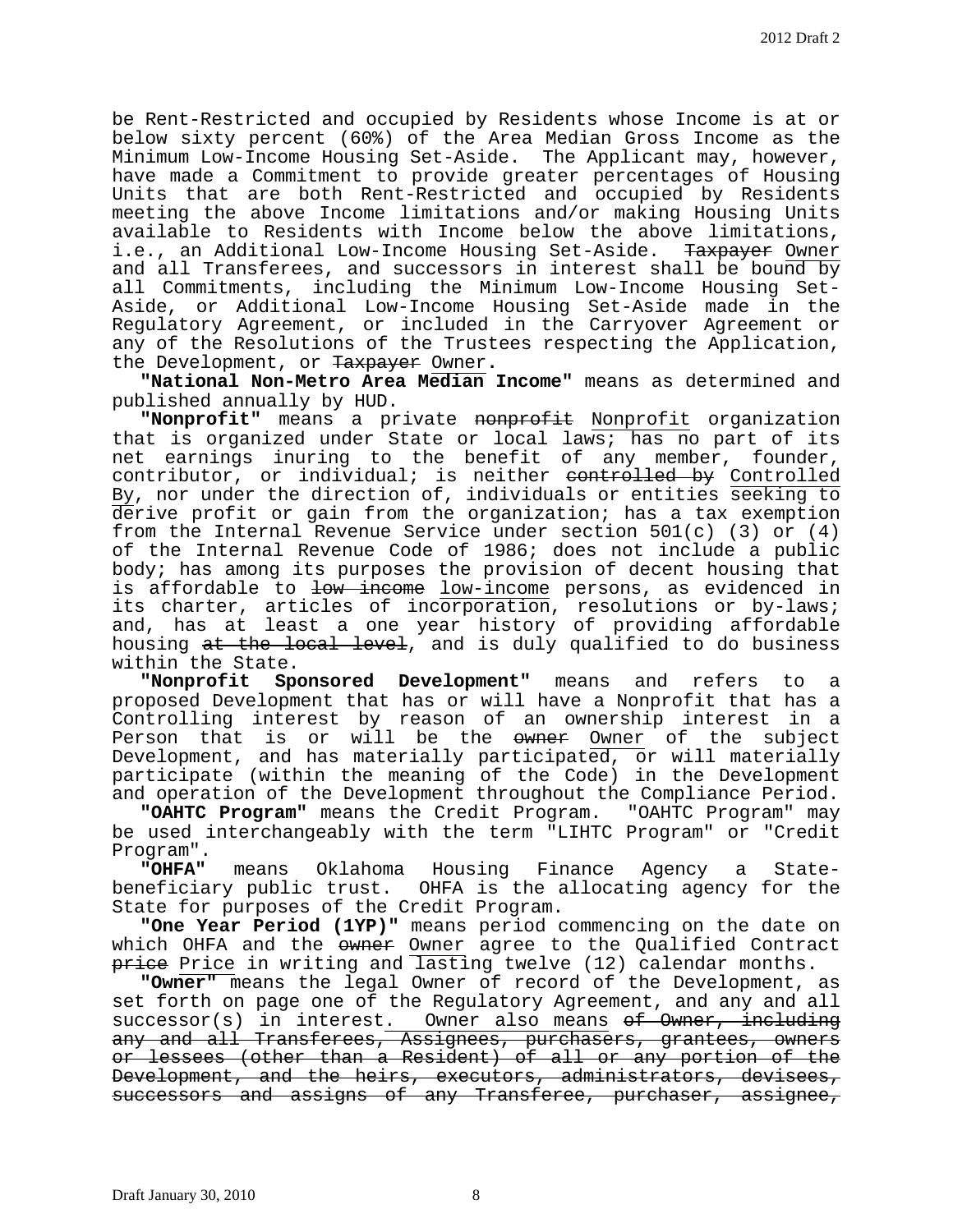grantee, owner Owner or lessee (other than a Resident) of all or any portion of the Development, and any other person Person or entity having or acquiring any right, title, or interest in the Development. <del>Owner is also the Taxpayer, Applicant or the</del> Applicant's successor in interest.

**"Partnership"** means any syndicate, group, pool or other unincorporated organization, through or by means of which any business, financial operation, or venture is carried on, and which is treated for federal income tax purposes as a partnership and is not considered within the meaning of the Code, a trust or estate or a corporation. A Partnership may be a general Partnership or a limited Partnership and must have partners and an objective to carry on business and divide the gains therefrom.

**"Person"** means, without limitation, any natural person, corporation, partnership, limited partnership, joint venture, limited liability company, limited liability partnership, trust, estate, association, cooperative, government, political<br>subdivision, agency or instrumentality, Community Housing agency or instrumentality, Community Housing Development Organization (CHDO), interlocal cooperative, or other organization of any nature whatsoever, and shall include any two or more Persons acting in concert toward a common goal.

**"Placed-In-Service" means:** (i) the date on which a new Building or existing Building used as residential rental property is ready and available for its specifically assigned function as evidenced by a certificate of occupancy or the equivalent; or (ii) for rehabilitation expenditures Rehabilitation Expenditures that are treated as a separate new Building, any twenty-four (24) month period over which such Rehabilitation Expenditures are aggregated.

**"Preliminary Application (QCPA)"** means a request containing all information and items necessary for OHFA to determine the eligibility of an Owner to submit a request for a qualified

e<del>ontract.</del><br>Program" **"Program Rules"** means the various written criteria, requirement, rules, and policies adopted from time to time by the Trustees as the State's Qualified Allocation Plan to administer the Credit Program and to provide for Allocations. The Program Rules must be followed by any participant in the Program. The Program Rules may include requirements that are more stringent than those under Code Section 42.

**"Qualified Allocation Plan (QAP)"** means these Chapter 36 Rules plus the Application Packet (AP) as defined and other materials provided by OHFA. The deadline for all informal input sessions and the formal public hearing for changes in the QAP will be published by OHFA Staff.

**"Qualified Building"** means a Building which meets the terms, conditions, obligations, and restrictions of the Program Rules, Carryover Allocation Agreement, Regulatory Agreement, Resolutions of the Trustees respecting Taxpayer Owner or the Development, and Code Section  $42(c)(2)$  for an Allocation and the issuance by OHFA of IRS Form 8609.

**"Qualified Contract"** means a bona fide contract to acquire the portion of a Building which is not Rent-Restricted for fair market value and the portion of the Building which is Rent-Restricted for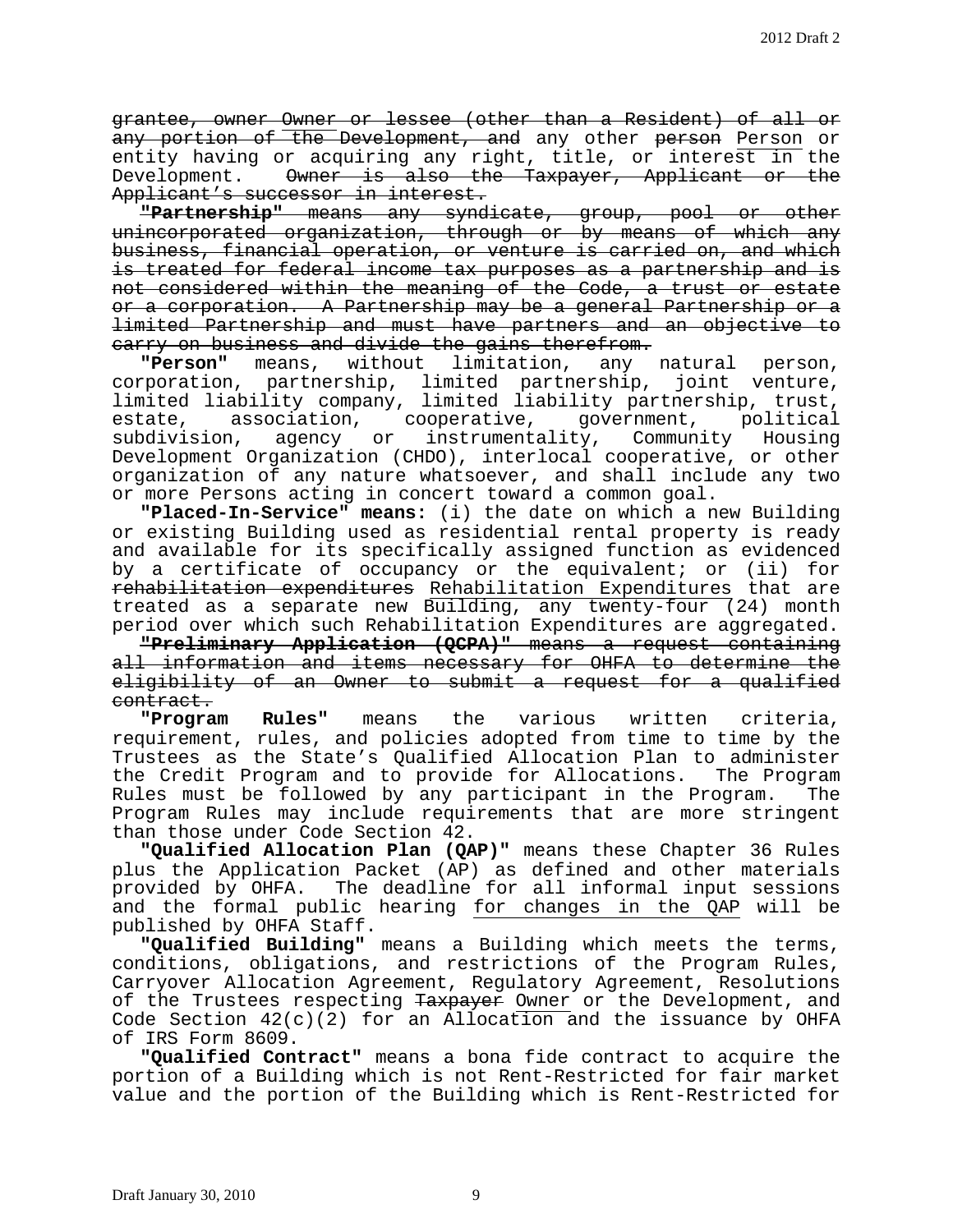an amount not less than the Applicable Fraction for the Building or the sum of: (i) the portion of outstanding indebtedness secured by, or with respect to the Building which is allocable to such Building; (ii) adjusted investor equity in the Building; and (iii) other capital contributions invested in the Building but not reflected in the amounts described in (i) or (ii) above; reduced by cash distributed from the Development or available for distribution from the Development; provided that in all cases, the purchase price for the Building required for a contract to be a Qualified Contract shall be determined in a manner consistent with the requirements of Code Section 42(h)(6)(F), or such other regulations as prescribed by the Code to carry out this section.

**"Qualified Contract Application (QCA)"** means an application Application containing all information and items required by the OHFA to process a request for a Qualified Contract.

**"Qualified Contract Preliminary Application (QCPA)"** means a request containing all information and items necessary for OHFA to determine the eligibility of an Owner to submit a Qualified Contract Application.

**"Qualified Contract Price (QCP)"** means calculated purchase price of the development Development as defined within §42(h) (6) (F) of the Code and as further delineated in Chapter 36 Rules.

**"Qualified Development"** means a Development or Residential Rental Property where an Applicable Percentage or more of the Housing Units are both Rent-Restricted and occupied by Residents whose Income is at or below the level selected as the Minimum Low Income Housing Set Aside.

**"Qualifying Households"** means households whose annual incomes Incomes do not exceed the chosen elected area median family income set-aside required in the code. (which is either 50% or 60%) of the median family income for the area.

**"Regulatory Agreement"** means the written and recorded agreement between a recipient of a TCA and the allocating agency, OHFA, placing restrictive covenants upon the Development and the underlying <del>land</del> Land for a term of not less than thirty years (30) years, or such other term as may be required from time to time by provisions of the AP, these OAHTC Rules and Section 42 of the Code and the federal rules and regulations promulgated thereunder and<br>containing other restrictions, covenants, warranties and restrictions, covenants, warranties and agreements required by state State, federal or local law and these OAHTC Rules.

**"Rehabilitation Expenditures"** means amounts that are capitalized and incurred for the addition to or improvement of an Existing Building of a character subject to the allowance for depreciation under Section 167 of the Code. However, it does not include the costs of acquiring a Building or an interest in it, for example, any Developer Fee properly allocated in acquiring a Building or any other soft costs or any amount not permitted to be taken into account under Section  $42(d)(3)$  or Section  $42(d)(4)$  of the Code.

**"Rent-Restricted"** means that the Gross Rent with respect to a Low-Income Unit does not exceed thirty percent (30%) of the income Income limitations for Qualified Residents adjusted by the Imputed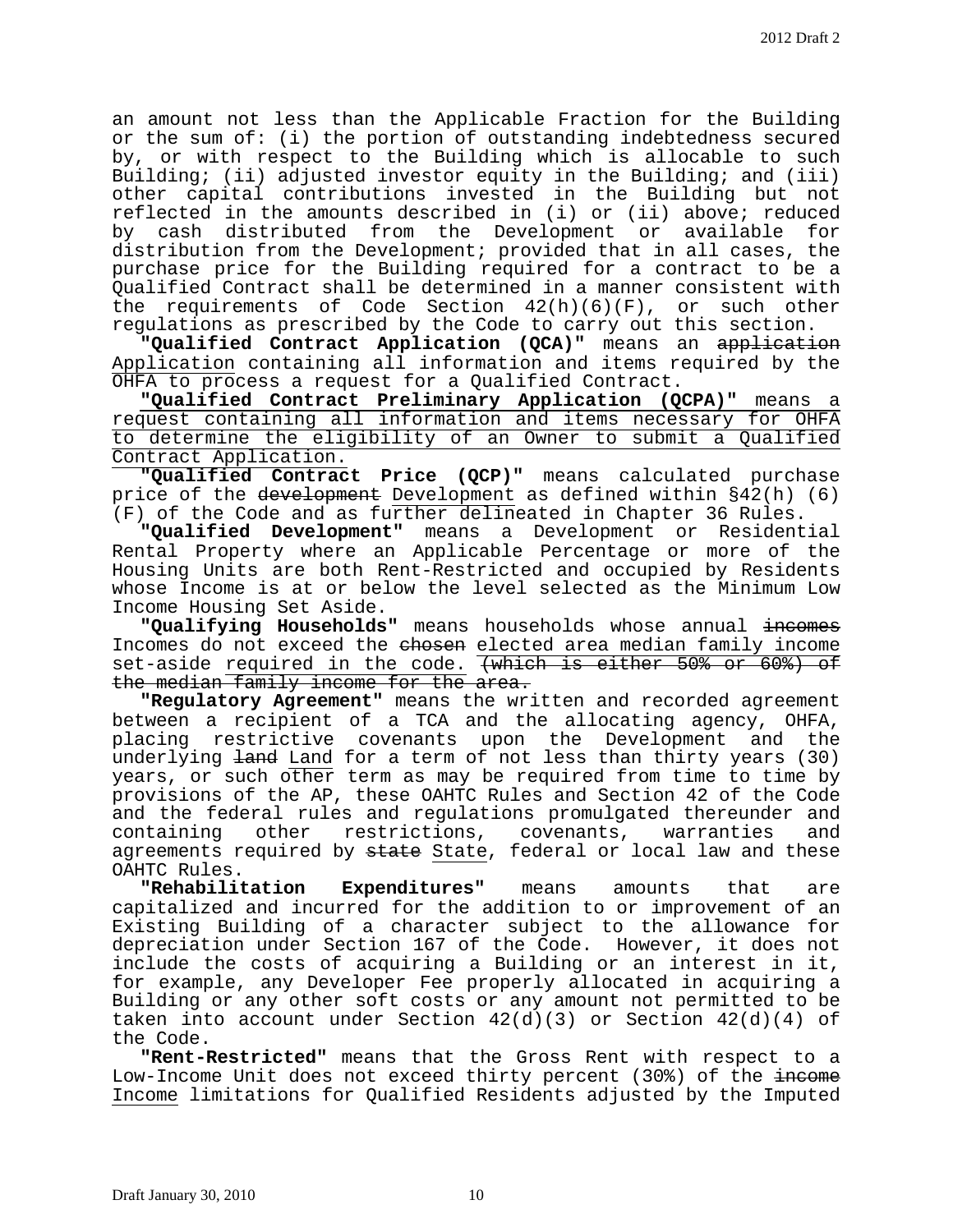Household Size, subject to the exception set forth in Code Section 42(g)(2)(E) (relating to certain Housing Units for which federal rental assistance decreases as Resident Income increases).

**"Resident"** means an individual or group of individuals (other than an Owner) residing in a Housing Unit.

**"Resolution"** means an official action of the Trustees and includes may include all Resolutions adopted by the Trustees with

respect to a Development.<br>"Review Report" mean **"Review Report"** means the Threshold Criteria Review and Selection Criteria Review containing the results of OHFA's review of the Application and scoring of the Application. There are preliminary and final versions of the review report Review Report for each Application.

**"Rural Area"** means any city, town, village, area or place generally considered rural by the Secretary of Agriculture (RHS) for rural housing programs. Verification will be obtained by

contacting the Stillwater USDA-RD office OHFA staff. **"Rural Development"** means a Development that is, or will be located within a Rural Area. RHS 538 <u>only</u> projects are not eligible for the Rural 515 set-aside, but may qualify under other set-asides.

**"Section 8"** means Section 8(c)(2)(A) of the United States Housing Act of 1937, as amended.

**"Selection Criteria"** means the evaluation criteria, over and above the Threshold Criteria, set out in an applicable the annual AP, which shall be established and may be changed by OHFA from time to time in an applicable the annual AP (using the priorities for the State as they are established from time to time under and<br>pursuant to these Rules and the applicable annual AP), to pursuant to these Rules and the applicable annual AP), determine the Development's qualifications, and which are the basis for ranking Applications and establishing a relative level of acceptability for consideration under the Rules and the applicable annual AP for the possibility of the award of a TCA by OHFA. Although the Selection Criteria may be given substantial weight by  $\overline{\text{OHFA}}$  the Trustees in deciding whether or not a particular Application and Applicant shall be awarded a TCA, the OHFA Trustees reserve the right to take into consideration such other factors as they, in their complete discretion, deem appropriate.

**"Site Control"** means the exercise of dominion or control Control over the property through the execution of a purchase, sale, or long-term lease agreement (with a lease term that exceeds the extended use period Extended Use Period), receipt of a deed or conveyance of the Land where the development Development will be located, or an option to purchase the property (where the option is not revocable on the part of the seller). OHFA alone will decide if an Applicant or Taxpayer Owner has obtained Site Control.

**"Special Needs"** means such targeted populations as may be designated from time to time in an Application Packet the annual AP by official action of  $\overline{\Theta}$ HFA's Board the Trustees, which designations may include, but are not necessarily limited to, the homeless Homeless, the elderly Elderly, persons with mental and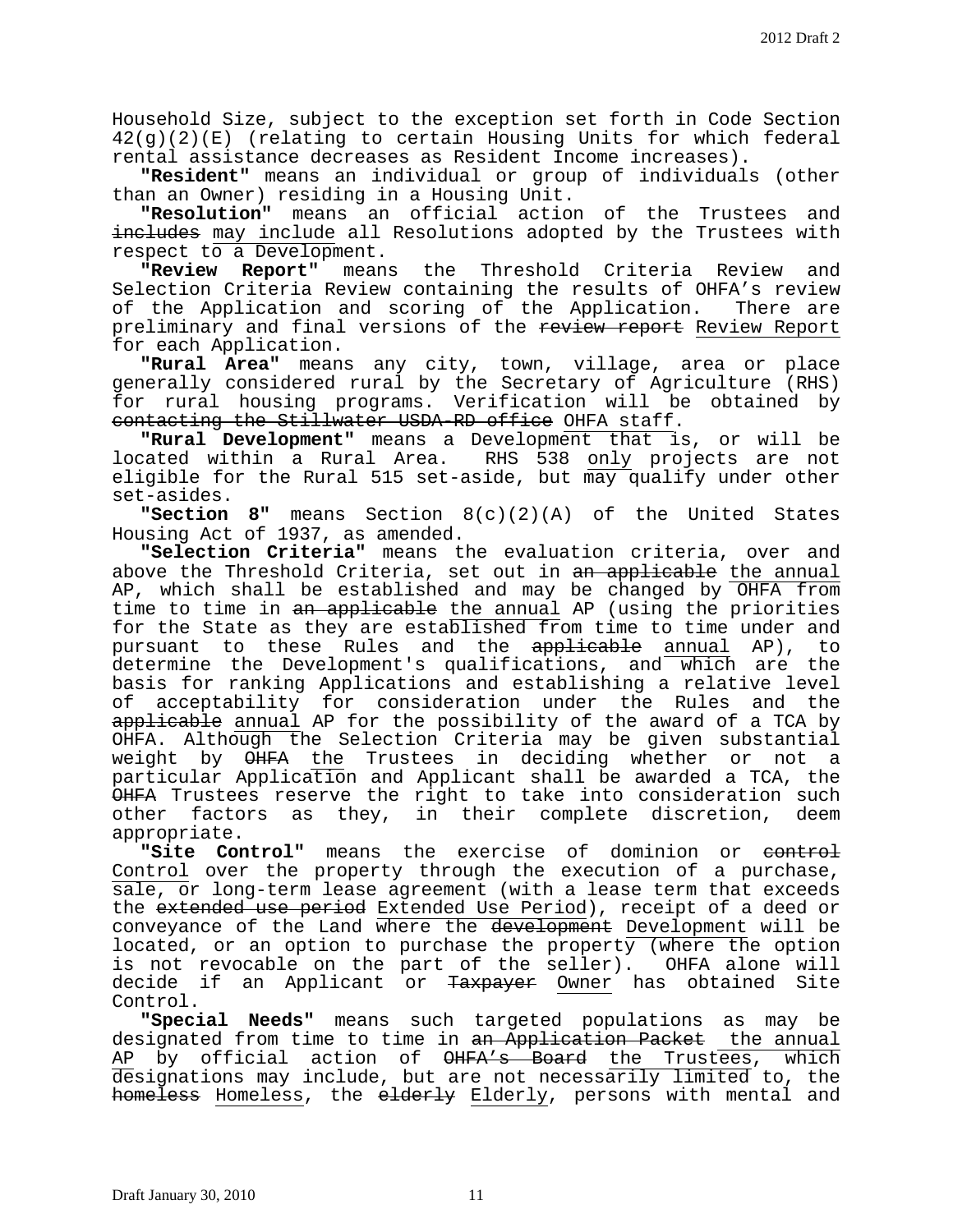physical disabilities and/or disabled persons.

**"State"** means the State of Oklahoma**.**

**"TCA" "Tax Credit Allocation (TCA)"** means a federal low-income tax Credit allocation Low-Income Tax Credit Allocation by OHFA to a Development owner Owner pursuant to Section 42 of the Code, these Rules, QAP, the Act, the applicable AP, the Application, and formal action by the OHFA Board of Trustees.

**"Three-Year Period"** for a Building means the three (3) year period following: (a) the date of acquisition of such Building by foreclosure or forfeiture under a deed of trust, mortgage or real estate contract or by deed in lieu of foreclosure; or (b) the end of the Extended Use Period, or (c) in the case of the release of the affordability restriction due to the failure of OHFA to present a QC before the expiration of the One Year Period, the recording of a Release of Regulatory Agreement by OHFA. the Three-Year Period the owner Owner may no not evict or terminate a tenancy of an existing tenant of any low-income unit<br>Low-Income Unit except for good cause. During the Three-Year Low-Income Unit except for good cause. Period the owner Owner may not increase the gross rent Gross Rent with respect to any low-income unit Low-Income Unit except as permitted under Section 42 of the Code.

**"Threshold Criteria"** means the criteria set out herein and in an applicable the annual AP, which shall be established and may be changed by OHFA from time to time in  $an$  applicable the annual AP, to determine the qualifications of the Applicant and the Taxpayer Owner and the Proposed Development, presented in each Application that are the minimum level of acceptability for consideration under the Rules and the applicable annual AP for the possibility of the award of a TCA by OHFA. Failure to satisfy all Threshold Criteria set out in the applicable annual AP shall may result in the disqualification of the Application for further consideration, and shall may require no further action by OHFA Staff except to notify the Applicant of the disqualification.

**"Total Housing Units"** means all Housing Units in a Building including both Market Rate Units and Low-Income Units.

**"Total Development Costs"** means the total costs incurred in acquiring and developing the Development as set forth in the proposed budget for the Development included in the Application. a<del>nd in</del> Total Development Costs will be certified by an independent<br>certified public accountant's <del>certification</del> Certification of certified public accountant's <del>certification</del> Certification sources and uses of funds submitted to at times prescribed by

OHFA. **"Transfer"** means any sale, transfer Transfer, merger, consolidation, liquidation, contribution, assignment, exchange or other change in all or part of Ownership of the Land and/or Development or any Building which is a part thereof, whether voluntary or involuntary, and also includes: a transfer Transfer, sale, contribution or assignment by the Applicant, Taxpayer Owner or Developer of all or any part of its rights, title or interest in the Application, Carryover Allocation Agreement, Credit, Land, Building and/or Development to another party; or a withdrawal, change or addition of any partner to a general Partnership partnership, general partner of a limited Partnership partnership,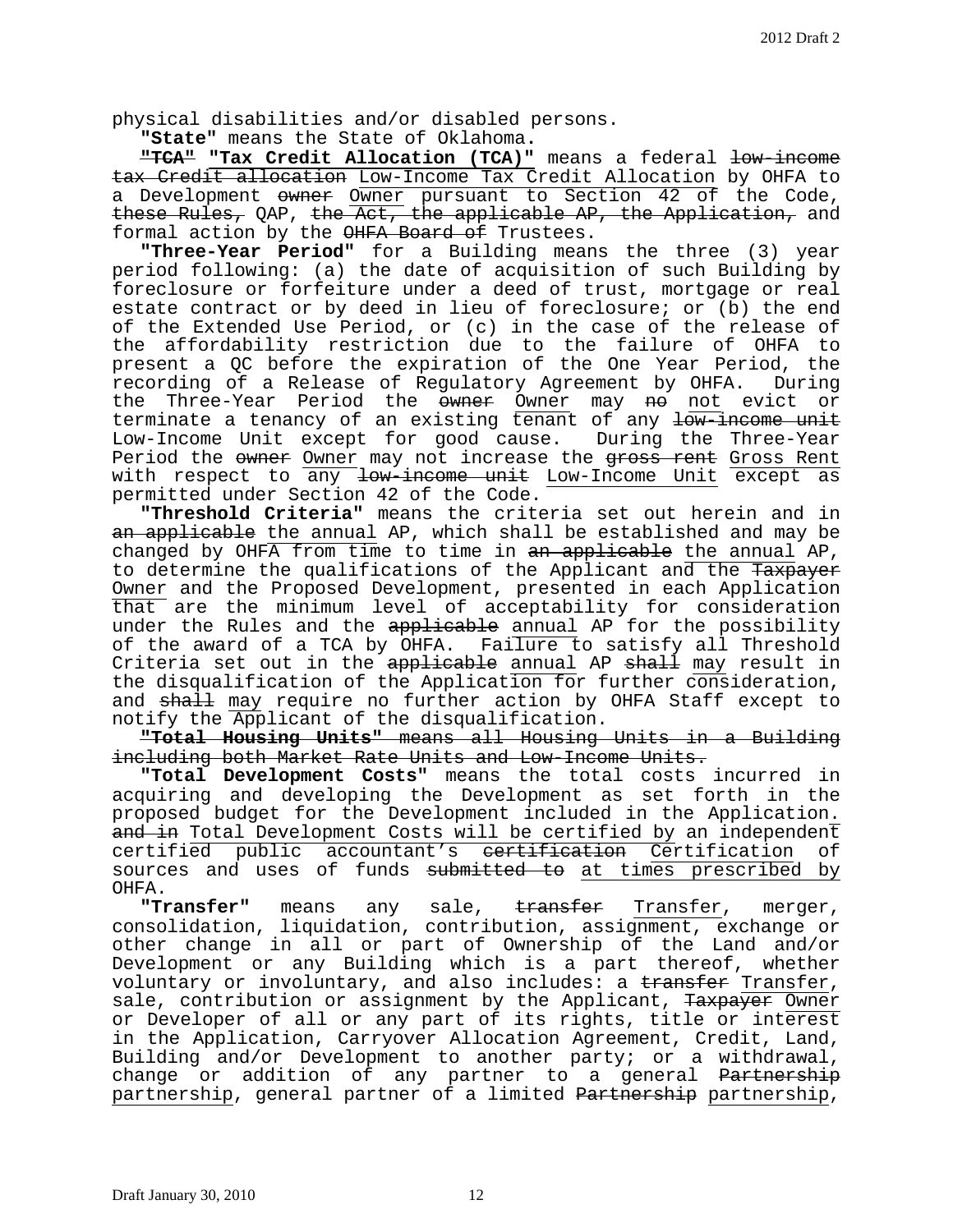any party to a joint venture or the manager of a limited liability company.

**"Transferee"** means any and all successor(s) in interest of Taxpayer Owner, including any and all Transferees, Assignees, purchasers, grantees, owners or lessees (other than a Resident) of all or any portion of the Development, and the heirs, executors, administrators, devisees, successors and assigns of any Transferee, purchaser, assignee, grantee, owner or lessee (other than a Resident) of all or any portion of the Development, and any other person Person or entity having or acquiring any right, title, or interest in the Development. Owner is also the Taxpayer, Applicant or the Applicant's successor in interest.

**"Transitional Housing"** for purposes of these OAHTC Program Rules means transitional housing Transitional Housing for the homeless Homeless which meets the requirements of Code Section 42(i)(3)(B)(iii)

**"Treasury"** means the United States Department of the Treasury.

**"Trustees"** means the Board of Trustees of OHFA.

**"Unit Fraction"** means the fraction of a Building devoted to low-income housing, the numerator of which is the number of Low-Income Housing Units in the Building, and the denominator of which is the number of Total Housing Units, whether or not occupied, in the Building.

**"Violent Criminal Activity"** means any criminal activity that has as one of its elements the use, attempted use, or threatened<br>use of physical force substantial enough to cause, or be use of physical force substantial enough to cause, or reasonably likely to cause, serious bodily injury or property damage.

## **330:36-1-7. National standards incorporated by reference**

(a) The national standards for Development development of the OAHTC Program are hereby incorporated by reference, including Code Section 42 and all federal regulations, promulgated thereunder, including, but not limited to, 26 CFR Sections 1.42-5, 1.42-6, 1.42-11, 1.42-13 and 1.42-17.

(b) Copies of Code Section 42 and applicable federal regulations may be obtained from OHFA, during regular business hours Monday through Friday 8:00 a.m. to 4:45 p.m., excluding legal holidays. They can also be accessed at www.ohfa.org.

# **330:36-1-9. Regulatory Agreement/Compliance Manual/Compliance with Applicable Laws**

(a) **Regulatory Agreement.** TCA recipients (taxpayers) must enter into a written Regulatory Agreement with OHFA. Requirements, procedures, and processes provided in the applicable Regulatory Agreement and amendments to it shall apply to Developments and the owner(s) Owner(s) thereof selected to receive a TCA.

(b) **Compliance Manual.** OHFA shall provide each owner Owner upon request with a Compliance Manual at a cost sufficient to defray The Compliance Manual will also be available on OHFA's website at www.ohfa.org.<br>(c) **Compliance with Applicable Laws.** The  $Ta$ 

(c) **Compliance with Applicable Laws.** The Taxpayer, Applicant, the Development, the Owner(s) of the Development, the Development Team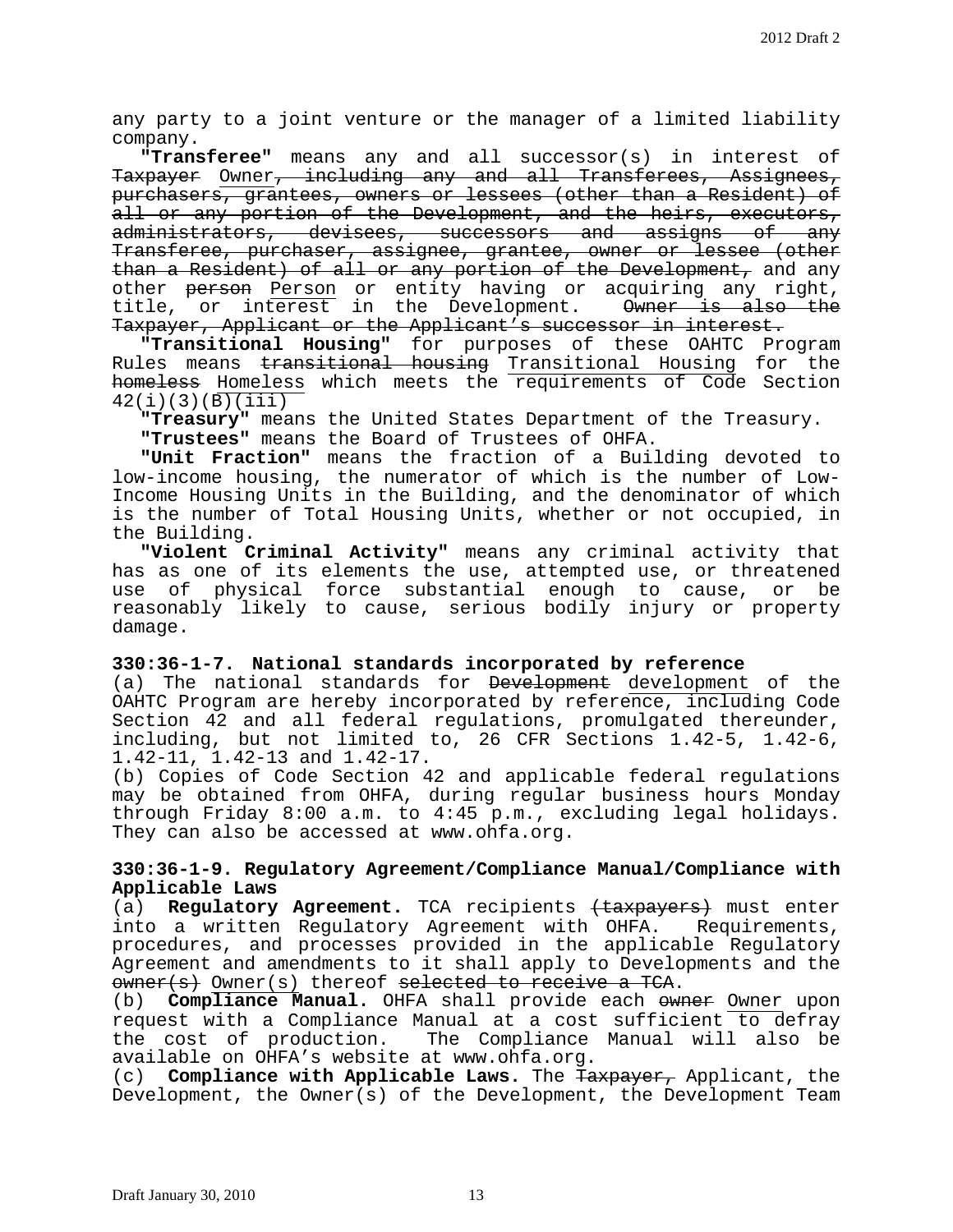and the Affiliates of each must comply with all applicable federal, <del>state</del> State and local laws, rules, regulations and ordinances, including but not limited to, Code Section 42, and regulations promulgated thereunder, the Oklahoma Landlord Tenant Act, the Titles VI and VII of the Civil Rights Act of 1964, as amended and Title VIII of the Civil Rights Act of 1968, as amended. Neither the Applicant, the  $\frac{1}{2}$  Owner(s) of a Development, the Development Team nor the Affiliates of each shall discriminate on the basis of race, creed, religion, national origin, ethnic background, age, sex, familial status or disability in the lease, use or occupancy of the Development or in connection with the employment or application for employment of persons for the operation and/or management of any Development. The  $\frac{1}{\sqrt{5}}$ Owner(s) of a Development will be required to covenant and agree in the Regulatory Agreement to comply fully with the requirements of the Fair Housing Act as it may from time to time be amended, for the time period as promised in the application Application.

#### **330:36-1-11. Technical assistance**

OHFA will, from time to time, designate staff members who shall be available to provide OAHTC Program technical assistance regarding the Code, these Rules, the AP and their implementation and proposed Development concepts. The names of staff members designated from time to time to provide technical assistance may<br>be obtained by contacting OHFA's Housing Development Team. Interested parties are strongly encouraged to make appointments for technical assistance sessions.

## **SUBCHAPTER 2. ALLOCATION PROCEDURES**

# **330:36-2-1. TCAs distribution**

(a) OAHTCs allocated annually to the State by the IRS shall be awarded to Applicants selected through a formal application Application process governed by the Qualified Allocation Plan  $(QAP)$ .

(b) TCAs will be awarded according to the Act, Code, these Chapter 36 Rules, the applicable annual AP, and at the discretion of the OHFA Trustees, by their formal action, giving consideration to Staff recommendation following a thorough review and financial<br>feasibility analysis.

 $(c)$  The Trustees reserve the right, to consider and make an award of TCAs at any time as the Trustees, in their sole discretion, deem such award appropriate under the circumstances and facts presented to them. Approval of such an award shall be at a regularly scheduled or special meeting of the Trustees and shall be made by formal action, giving consideration to Staff review and recommendations.

(d) The AP shall be made available to parties considering the filing of an Application and interested parties upon request. Requests for the The AP should be directed to the OHFA Housing Development Team or the AP can be accessed at OHFA's website, www.ohfa.org.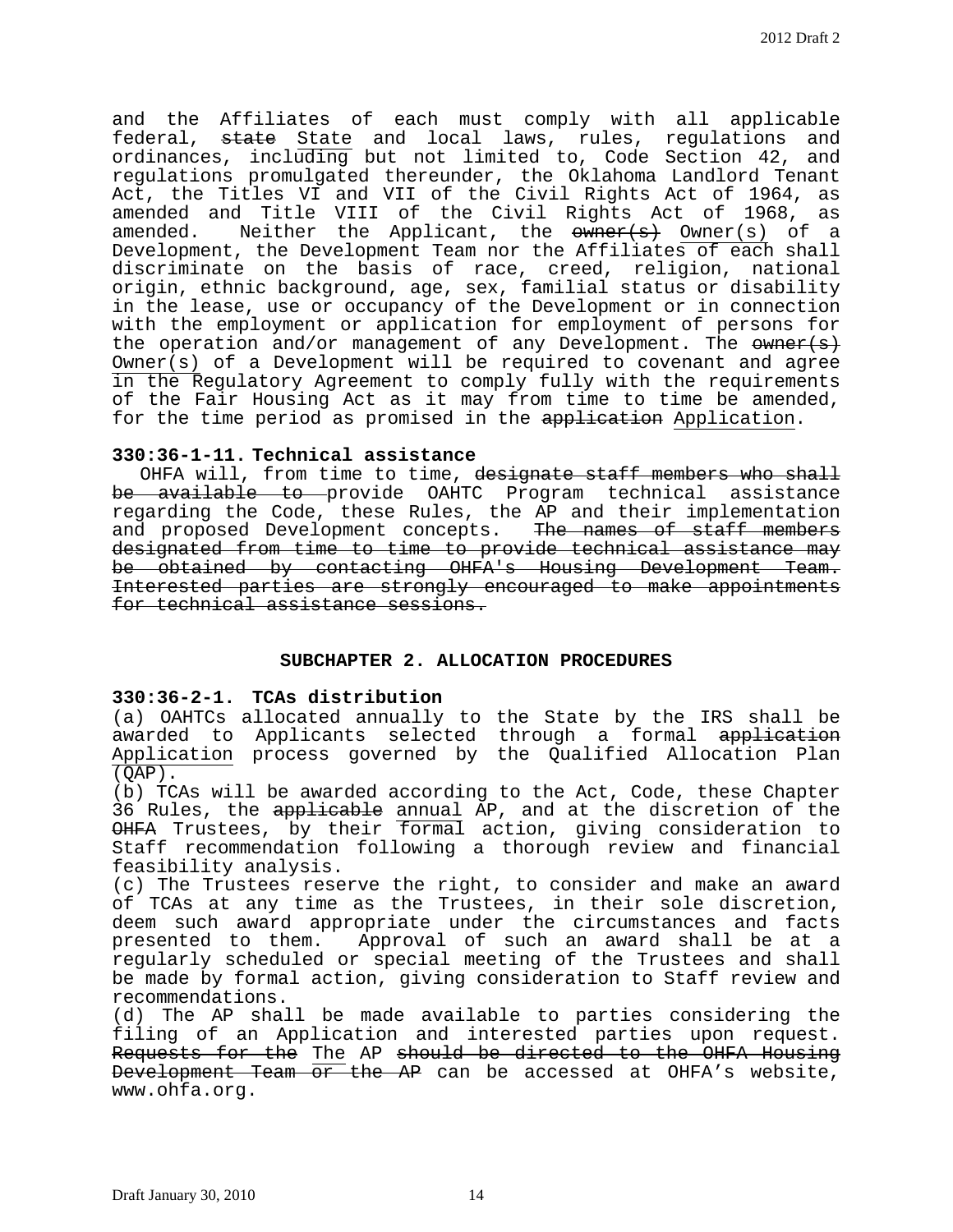# **330:36-2-2. Additional Credits**

(a) Guidelines for Applications for additional eredits Credits will be established in the annual AP. Limitations may be placed on types of developments Developments, amount of additional

eredits Credits, or type of applications Applications.<br>(b) The timing of acceptance of applications Appl The timing of acceptance of applications Applications for additional eredits Credits will also be established in the annual AP.

## **330:36-2-3. Set-aside categories for TCAs**

(a) The annual allocation of OAHTC Program tax Credits made available to the State shall be divided into various set-aside categories, including but not necessarily limited to, specific set-aside categories of non-profits Nonprofits (as identified by a written determination letter from the IRS), Rural 515, Other Rural, Elderly, and such other categories as OHFA the Trustees, in their complete discretion, may adopt from time to time for inclusion in an applicable the annual AP. Non-profits Nonprofits competing in the nonprofit Nonprofit set aside set-aside must comply with the definition of Nonprofit Sponsored Development in these Chapter 36 Rules.<del>be, at a minimum, a fifty-one percent (51%)</del> Controlling general partner, managing member, or other such<br>entity.

(b) Specific set-aside categories and amounts for each category may be determined from time to time by formal action of OHFA the Trustees and shall be set out in the applicable annual AP. OHFA The Trustees may, in their sole discretion, modify the amount of the State's annual allocation of Credits devoted to any setaside, if they determine that the housing needs of the State so warrant, except for the maximum ninety percent (90%) allocation limitation to those other than non-profits Nonprofits as required by the Code.

## **330:36-2-5. Geographic allocation Allocation of TCAs**

OHFA's jurisdiction for location of Developments shall be the<br>entire State of Oklahoma, and, subject to the priorities State of Oklahoma, and, subject to the priorities established from time to time in the applicable annual AP, OHFA may make awards of TCAs throughout the State.

## **330:36-2-7. Award amounts**

(a) The maximum TCA for any one Development proposal shall be

(b) TCAs may be for amounts less than applied for based upon OHFA's financial and feasibility analyses. In order to make the most efficient, equitable and practicable utilization of the State's tax Credit allocation, the Trustees of OHFA may approve, giving consideration to the recommendations of OHFA's staff, the utilization of funding from other housing programs administered by OHFA which may also result in a decrease in the amount of the TCA approved.

# **330:36-2-9. Reallocation of additional tax Credits**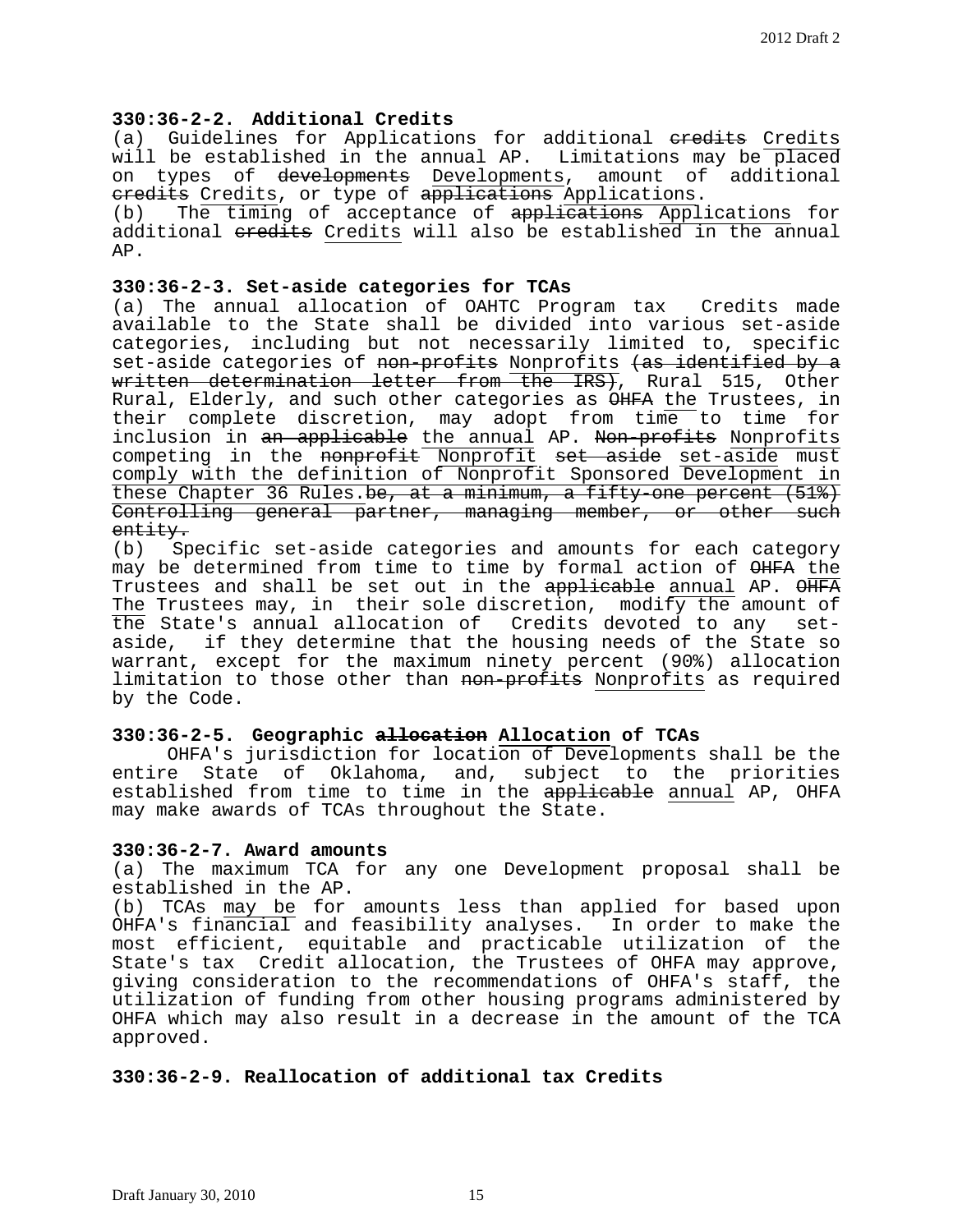(a) Annually, additional tax Credits may become available for the award of TCAs as the result of:

- (1) Development cancellations;
- (2) Developments completed under original cost estimates;
- (3) Credits allocated Allocated but not utilized; or,
- (4) Other circumstances.

(b) In keeping with the applicable annual AP, OHFA may award TCAs based on the amount of Credits available, in the calendar year any such Credits first become available.<br>(c) The Trustees reserve the ric

(c) The Trustees reserve the right, to consider <del>allocations</del><br>Allocations of TCAs outside the established reservation TCAs outside the established reservation period(s)for a given calendar year. The Trustees, in their sole discretion, reserve the right to approve such an allocation<br>Allocation of TCAs, provided the facts presented to them Allocation of TCAs, provided the demonstrate a special circumstance or need and said allocation Allocation promotes the development of residential use housing within the State. Provided however, the Trustees also reserve the right to deny any request for an allocation Allocation of TCAs made outside the established reservation period(s) for a given calendar year. Consideration of all allocations Allocations of TCAs shall be made at a regularly scheduled or special meeting of<br>the Trustees and shall be made by formal action, giving the Trustees and shall be made by formal action, consideration to Staff review and recommendations.

(d) All Credits not awarded in any calendar year shall be carried over for use in the next calendar year, in accordance with the provisions of the Code, these Rules, the <del>applicable</del> annual AP and/or the formal action of OHFA the Trustees.

## **330:36-2-11. OHFA Development notification**

(a) OHFA shall, within fifteen (15) business days of receipt of an Application, and not less than thirty (30) calendar days prior to OHFA Trustee the Trustees consideration thereof, notify, in<br>writing, by certified mail or other form of traceable delivery writing, by certified mail or other form of system to provide proof of transmission and receipt, the Chief Executive Officer Mayor or highest elected official, or if neither of the aforementioned exist, the Chief Executive Officer of each Local Governing Body of the jurisdiction within which the proposed Development is located at the time of application Application and the legislators who are entitled to such Notice, regarding the characteristics of the proposed Development located within their jurisdiction/district. All comments received from said Chief Executive Officer Mayor or highest elected official, or if neither of the aforementioned exist, the Chief Executive Officer and/or legislator(s) during this thirty (30) day comment period will be presented to the Trustees for their consideration when reviewing a request for an allocation Allocation of Credits.

(b) If the application Application is considered at a different Board Trustees meeting than in the notice, this notification requirement is considered to be met.

**330:36-2-12. Communications with OHFA during Application Review** (a) **Communications with OHFA Employees.** Following submission of an Application, neither the Applicant, nor any representative or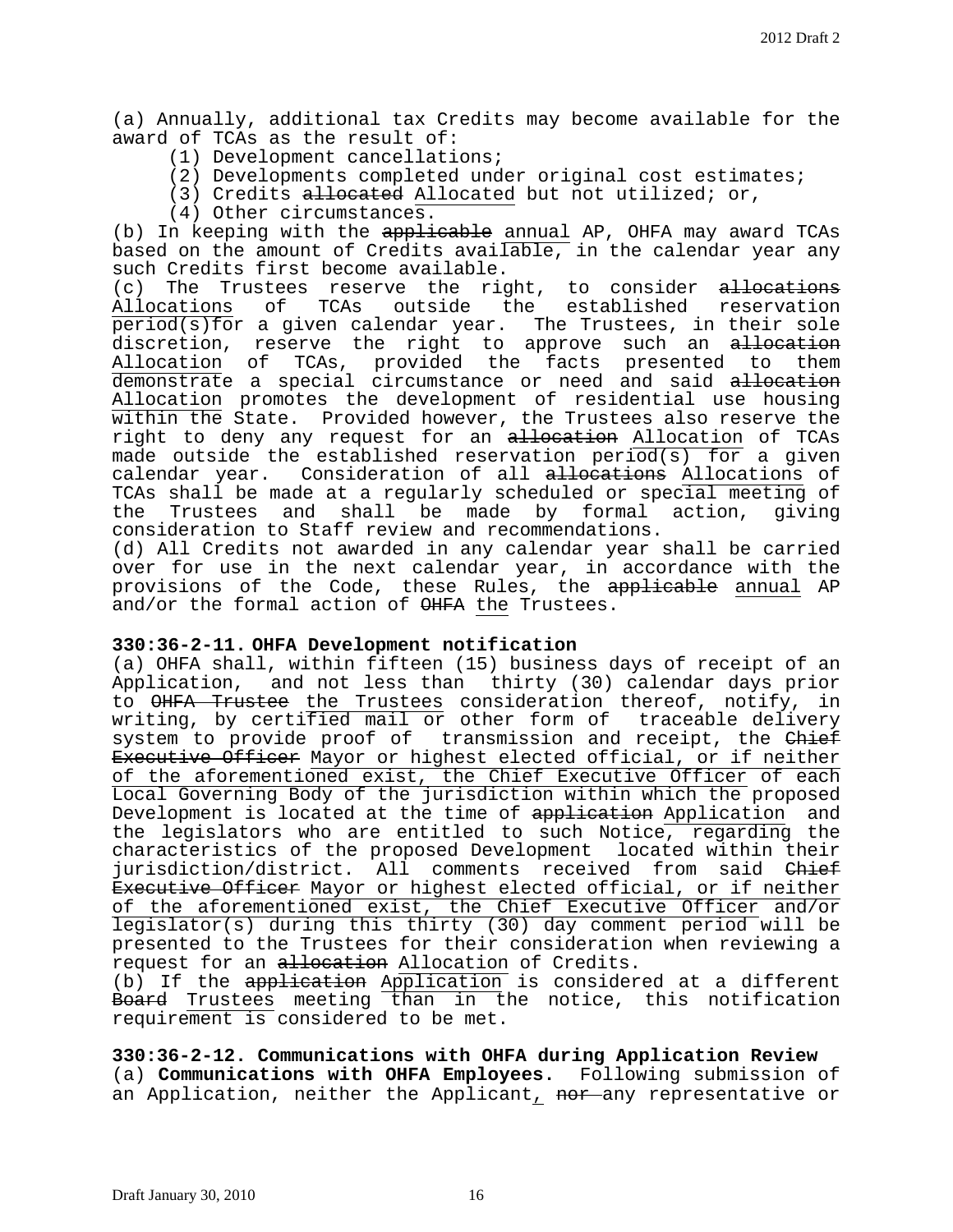affiliate Affiliate of the Applicant, nor any member of the Development Team shall contact any OHFA employee, concerning the Application or any other Applications filed. OHFA reserves the<br>right, in OHFA's sole discretion, to contact the contact right, in OHFA's sole discretion, to contact the contact<br>person(s) identified by the Applicant for the purpose of person(s) identified by the Applicant for the purpose clarifying any matter.

(b) **No Ex Parte Communications with the Board of Trustees of OHFA.** Neither an Applicant, any representative or Affiliate of the Applicant, any member of the Development Team, nor members of the public shall communicate, directly or indirectly, with the Board of Trustees regarding an Application under consideration by OHFA except upon notice and opportunity for all parties to participate. Applicants and others who wish to communicate with the Board of Trustees must follow the specific steps as set forth in 330:36-2-13.1.

(c) **Preliminary Review Report.** Following the release of the preliminary Review Report, the Applicant may submit questions or request clarification concerning the preliminary Review Report. All such questions or inquiries must be in writing, addressed to the Staff member designated in the cover letter accompanying the preliminary Review Report. These questions may be submitted<br>electronically. OHFA reserves the right to grant or deny OHFA reserves the right to grant or deny requests for meetings with the Staff of OHFA at any time during the Application process. Any and all requests must be in

writing.<br>(d) **Fi** Final Review Report. Upon issuance of the final Review Report by OHFA, communications with OHFA shall be made in the manner and time set forth in 330:36-2-13.<br>(e) **Noncompliance.** Failure to comply

Failure to comply with this subsection 330:36-2-12 may result in termination of the review process and denial of the Application.

## **330:36-2-13. Preliminary Review Reports**

(a) Upon completion of its review of all applications Applications, OHFA will forward OHFA's preliminary Review Report to the contact person identified by the Applicant in the Application. OHFA will mail the Review Report by certified mail with return receipt requested or other form of traceable delivery system to provide proof of transmission and receipt.

(b) The Applicant must provide OHFA with any information requested by OHFA in the preliminary Review Report or other clarifying information by the deadline given in the cover letter accompanying the preliminary Review Report. Neither the Staff nor the Trustees will be required to consider a late response to the preliminary Review Report.<br>(c) In the event the Applican

In the event the Applicant disputes any matter contained in the preliminary Review Report, including without limitation any finding, determination, recommendation or scoring by OHFA, the Applicant's response to the Review Report must identify with<br>specificity the disputed matter, finding, determination, specificity the disputed matter, finding, recommendation, scoring, etc, and the Applicant's reason for disputing same, including any evidence which controverts the Review Report. Any applicable statutes, rules, regulations or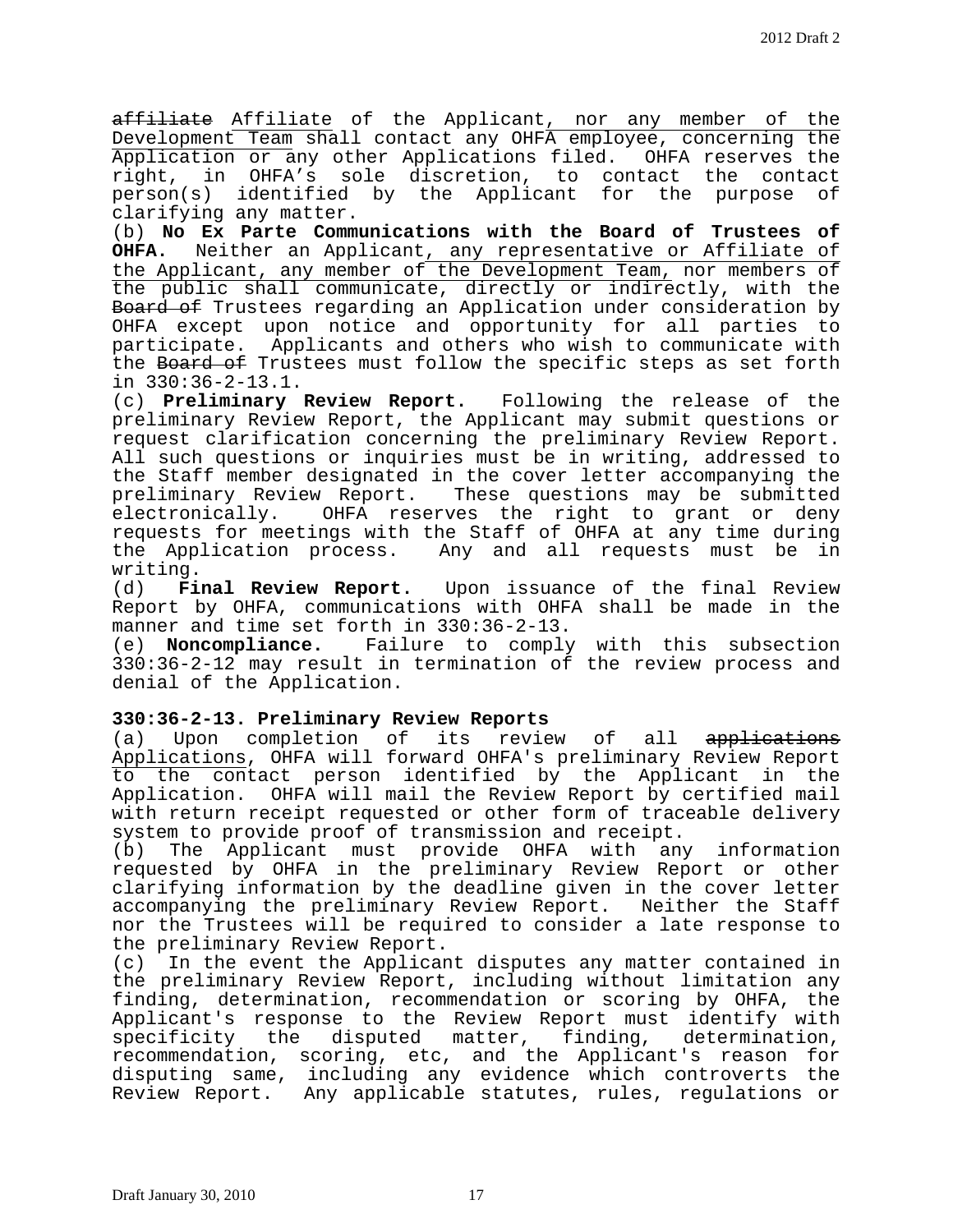ordinances should be cited. Documentary evidence should be attached.<br>(d) Fail

Failure to respond or dispute a finding or determination in the preliminary Review Report shall be deemed the acceptance of the finding or determination by the Applicant.

(e) The Applicant's response to the preliminary Review Report<br>must be in writing. Electronically transmitted responses, Electronically transmitted responses, including fax and e-mail transmissions, are not permitted and will not be reviewed. Applicants are encouraged to use certified mail, Federal Express or another carrier providing proof of timely delivery to OHFA.

# **330:36-2-13.1 Final Review Report.**

The Staff of OHFA will consider the Applicant's response to the preliminary Review Report prior to issuing the final Review<br>Report and making its recommendations to the Trustees. The Report and making its recommendations to the Trustees. Applicant will be informed of Staff's recommendations prior to the meeting of the Trustees where the Application is being considered. OHFA will mail a copy of the final Review Report and Staff's recommendations by certified mail with return receipt requested or other form of traceable delivery system to provide proof of transmission and receipt.

(b) The final Review Report may be adopted by the Trustees, including Staff's recommendations and exclusion of any additional documentation proffered by the Applicant for consideration of the  $\frac{\text{Application by the Trustees.}}{\text{(c)}$  In the event the Applic

In the event the Applicant disputes any matter contained in the final Review Report, Applicants must file ten (10) copies of any response(s) to the final Review Report or other information they wish the Trustees to consider not less than forty-eight (48) hours prior to the commencement of the meeting where the Application will be considered. Electronically transmitted responses, including fax and e-mail transmissions, are not permitted and will not be accepted or considered by the Staff or the Trustees.

(b) In the event the Applicant disputes any matter contained in the final Review Report, Applicants must file ten (10) copies of any response(s) to the final Review Report or other information they wish the Trustees to consider not less than forty-eight (48) hours prior to the commencement of the meeting where the Application will be considered. Electronically transmitted responses, including fax and e-mail transmissions, are not permitted and will not be accepted or considered by the Staff or the Trustees.

(c) Failure to respond to Staff's final Review Report in a timely manner may result in the adoption of the final Review Report by the Trustees, including Staff's recommendations and exclusion of any additional documentation proffered by the Applicant for consideration of the Application by the Trustees.

(d) The Applicant's response to the final Review Report must be in writing.

**330:36-2-16. Carryover Allocations**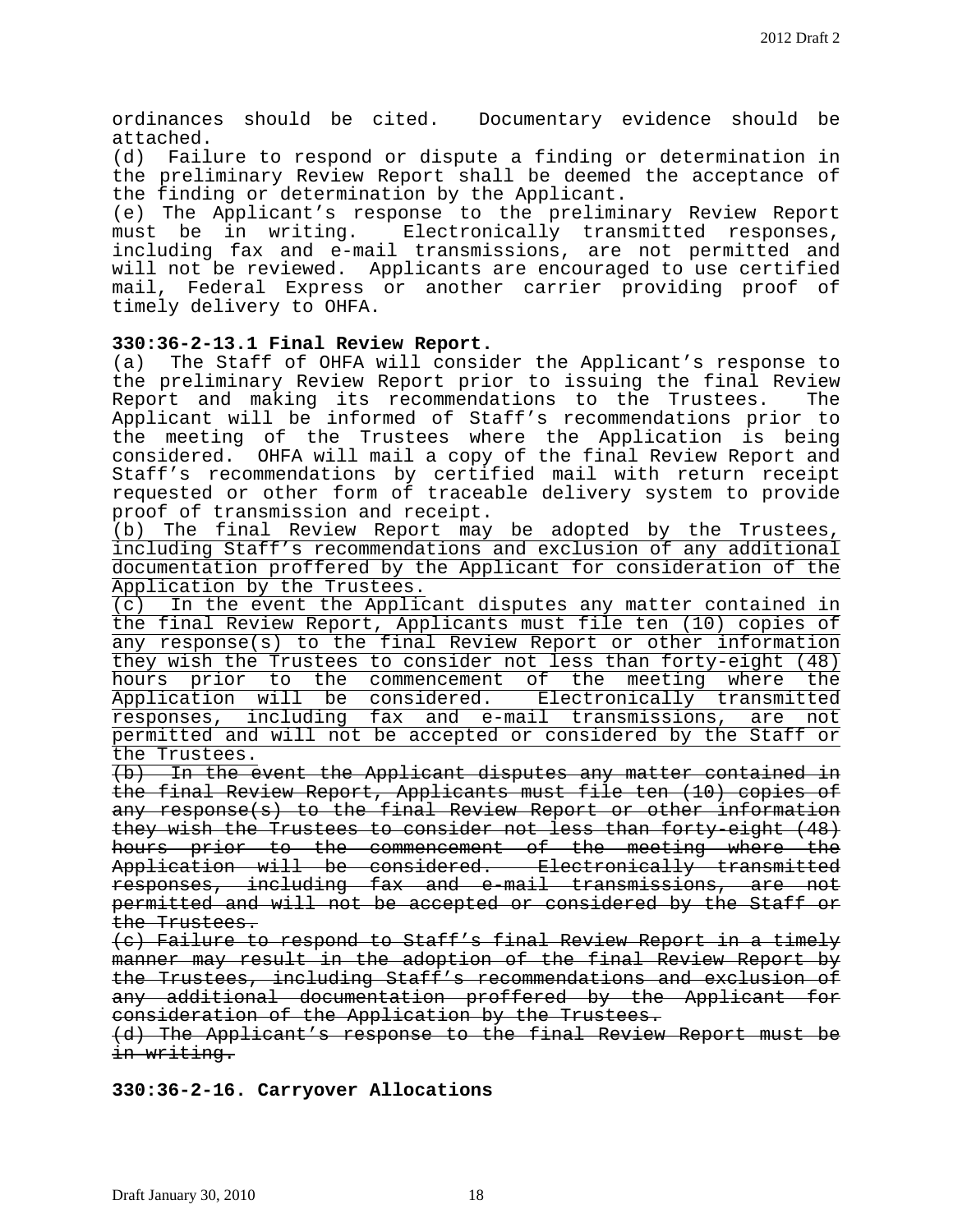(a) **Code reference.** Code Section 42(h)(1)(E) provides that an Allocation may be made to a Qualified Building, as defined by Section  $42(h)(1)(E)(ii)$ , which has not yet been placed in service Placed-In-Service, provided the Qualified Building is placed in service Placed-In-Service not later than the close of the second calendar year following the calendar year of the Allocation.<br>(b) **Carryover Allocation <del>requests</del> applications.** Owners must

(b) **Carryover Allocation <del>requests</del> applications.** submit a carryover application and required documents at a date specified by OHFA staff. The Owner must satisfy all requirements of the Code and OHFA staff. An eligible Applicant must request in writing the approval of a carryover of an Allocation of the applicable calendar year, at a date specified in the AP. The Taxpayer must satisfy all requirements of the Code and this section and file proof of same with OHFA, except the verifications required by 330:36-2-16(d) of the calendar year in which a Carryover Allocation is sought. The certifications and opinions required by 330:36-2-16(d) must be received by OHFA one (1) calendar year after the date that the allocation was made. All documents requested by OHFA must be provided by the Taxpayer. (c) **Carryover Allocation basis.** To qualify for a Carryover Allocation, the Taxpayer Owner must demonstrate that the Taxpayer's Owner's basis in the Development, at one (1) calendar year after the date of allocation Allocation, is more than ten percent (10%) of the Taxpayer's Owner's reasonably expected basis in the Development. Developments that fail to meet the ten percent (10%) Test test will not have a valid earryover allocation Carryover Allocation. The ten percent (10%) test must be certified by the Owner's certified public accountant, in a form acceptable to OHFA. OHFA's determination as to the satisfaction of the ten percent (10%) requirement is not binding upon the IRS and does not constitute a representation by OHFA to the taxpayer or any other party to that effect.

(d) **Carryover Allocation Agreement.** The Owner must submit to OHFA an executed Carryover Allocation Agreement, in a form and at a date specified by OHFA.

(d) **Verification of basis.** The Code requires OHFA to verify that the Owner has, by one (1) calendar year after the date of allocation, incurred more than ten percent (10%) of the reasonably expected basis in the Development (land Land and depreciable basis). The Taxpayer must file with OHFA a written certification, under penalty of perjury and in the form prescribed by OHFA, certifying that more than ten percent (10%) has been expended, in one (1) calendar year. The certification must be accompanied by a written opinion of the Taxpayer's certified public accountant, in a form acceptable to OHFA. It must state that said certified public accountant has examined all eligible costs incurred with respect to the Development and that, based upon this examination, it is the certified public accountant's belief that the taxpayer has incurred more than ten percent (10%) of its reasonably expected basis in the Development by one (1) calendar year as determined in conformity with the Code and Treasury Regulations. OHFA's determination as to the satisfaction of the ten percent (10%) requirement is not binding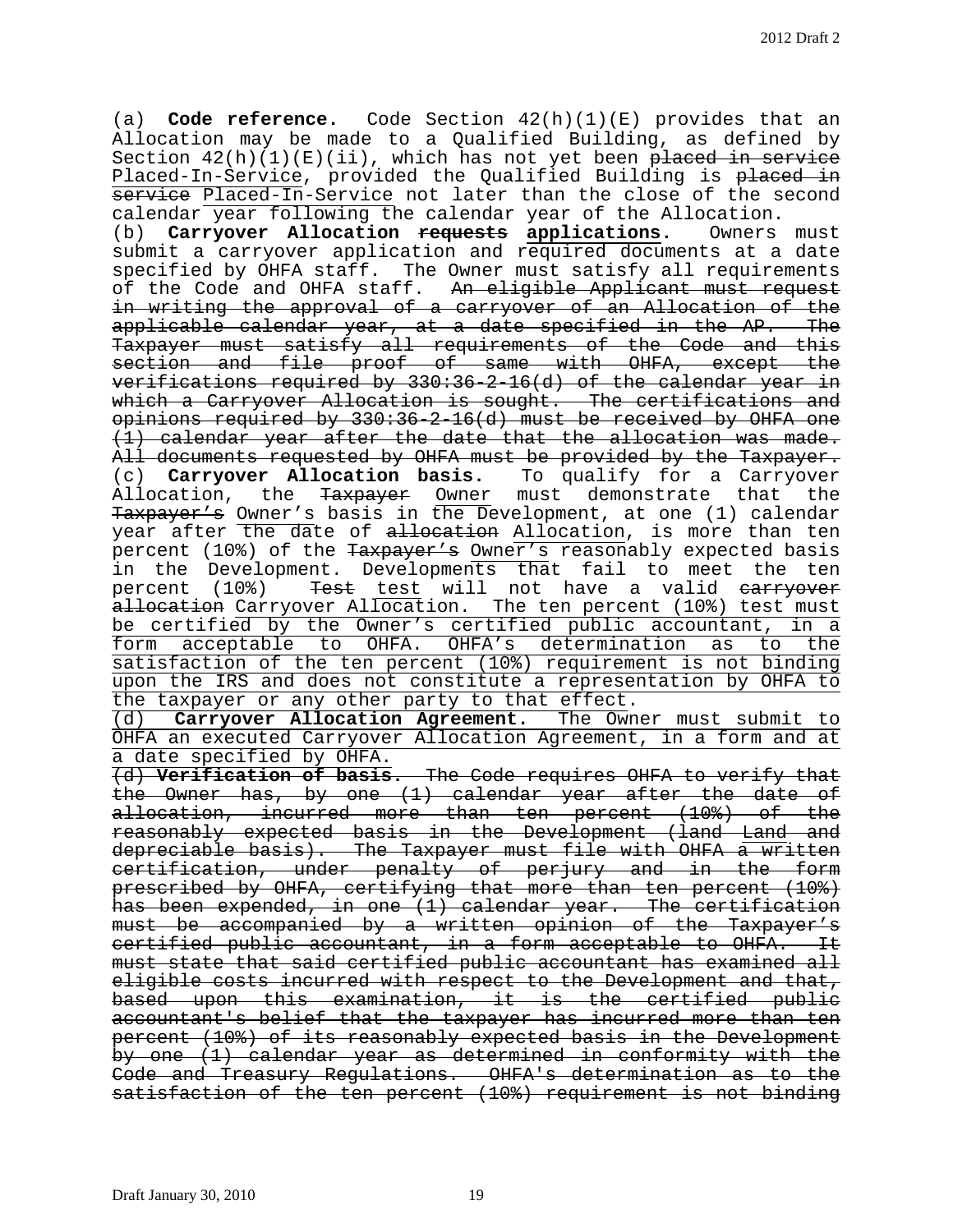upon the IRS and does not constitute a representation by OHFA to the Taxpayer or any other party to that effect.

(e) **Carryover Allocation Agreement.** The Taxpayer Owner must submit to OHFA an executed Carryover Allocation Agreement, in a form approved by the Trustees of OHFA, in the year in which the Carryover Allocation is requested.

(f) (e) **Notification of placed in service Placed-In-Service date.** Applicant must notify OHFA within thirty (30) calendar days of the date the Development Building(s) is/are placed in service Placed-In-Service or be subject to loss of any Allocation. Notice will consist of submission of copies of the Certificates of Occupancy for each building Building and completion of any and all forms as may be required in the AP.

(g) (f) **Development based Allocation.** An Allocation pursuant to Code Section 42(h)(1)(F) must meet the requirements of Code Section  $42(h)(1)(F)$ , all applicable Treasury Regulations, and these Chapter 36 Rules.

# **330:36-2-17. Final Allocations**

Applicants must have previously been approved for a Credit Reservation, either in a prior year or previously in the calendar year in which the request is made.

(b) **Deadline for filing.** Owner's request for approval of the Final Allocation must be received by OHFA at such date as OHFA may specify in writing to the Owner. Failure to file a timely Final Allocation accompanied by all required documentation may result in the denial of the Final Allocation and a determination by the Trustees that the Credits have been returned by the

Applicant.<br>(c) **Complete filing.** The Final Allocation must be accompanied by all evidence or documentation required by the Program Rules then in effect, and such other information or documentation which may be requested by OHFA, in its sole discretion, to verify compliance with the Code, the Program Rules and the Resolutions, and to verify the amount of the Final Allocation. A complete and executed Regulatory Agreement in the form provided by OHFA and ready for filing, together with the appropriate fees, including<br>without limitation applicable filing fees<del> and compliance</del> limitation applicable filing fees<del> and compliance</del> monitoring fees, must be filed with the Final Allocation. The Regulatory Agreement shall contain provisions for regulation and enforcement by OHFA and such additional provisions as may be necessary to assure compliance with Section 42 of the Code or to give effect to the requirements of OHFA.

(d) **Additional requirements.** In addition to the opinions and eertifications Certifications of professionals which may be<br>required to be filed with OHFA pursuant to 330:36-2-16 in required to be filed with OHFA pursuant to 330:36-2-16 connection with a request for a Carryover Allocation, prior to making a final Final Allocation, OHFA will require:

(1) An audited certification Certification of the total Total Development costs Costs, and the eligible basis Eligible Basis and qualified basis of each Building in the Development and the sources and uses of funds for the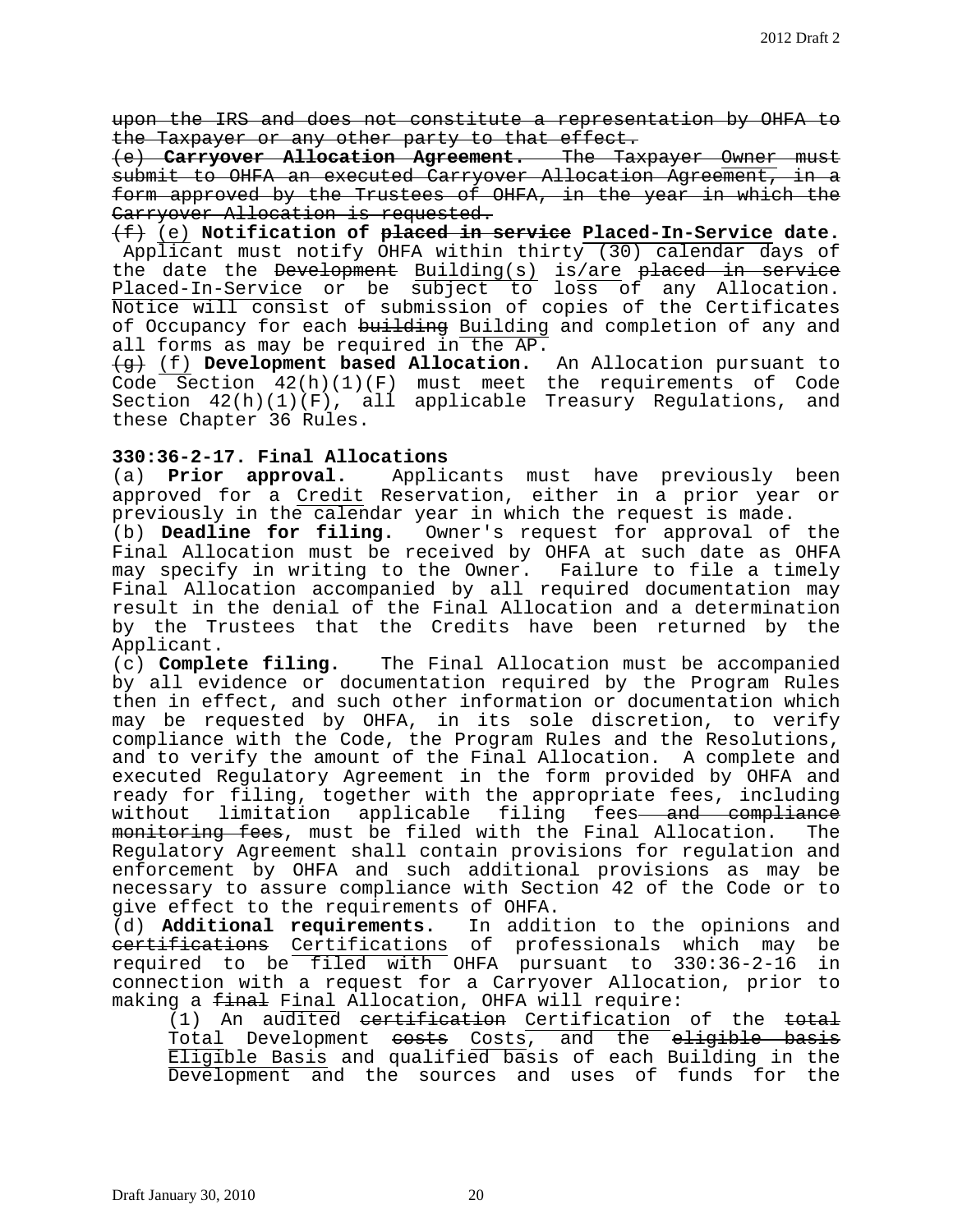Development prepared from an independent certified public accountant.

(2) All opinions must be in a form satisfactory to OHFA and must indicate that the professional has made an independent inquiry into the matters contained therein.

(e) **Approval.** Upon receipt of a completed Final Allocation, OHFA will conduct a final feasibility analysis. Approval of the Final Allocation is subject to Owner's continued compliance with the<br>Code, the Program Rules, the Resolutions, all terms and the Program Rules, the Resolutions, all terms and conditions of this Agreement, and Owner's payment of all fees required by the Program Rule.

(f) **Issuance of Form 8609(s).** Subject to the approval of the Final Allocation by the Trustees, OHFA will, upon notification by Owner that the Development (or any Building therein) has been placed in service, issue IRS Form 8609(s) respecting each such Development (or each Building therein) to the extent required by, and in accordance with, the Code and the Program Rules. No Form 8609(s) shall be issued if OHFA has not received an executed Regulatory Agreement and all Exhibits thereto, applicable fees, and resolution of any issues acceptable to OHFA's satisfaction.

# **SUBCHAPTER 4. DEVELOPMENT APPLICATIONS AND SELECTION**

## **330:36-4-1. Development Applications**

 For the purpose of selecting Applicants and Developments for awards of TCAs all Applicants must submit an Application in the form prescribed in the applicable annual AP. The Application shall set forth, in a clear and concise manner, Threshold and Selection Criteria that conform to the Code, these Chapter 36 Rules, QAP, and the applicable annual AP. All Applications submitted to OHFA must contain sufficient information to permit OHFA staff to:

(1) Make a factual determination as to whether, on its face, the Application satisfies each of the applicable Threshold Criteria, including Underwriting Standards underwriting standards set forth in the applicable annual AP; and (2) Make a factual determination as to whether, on its face, the Application is to be evaluated under any set-aside category established by the AP; and

(3) Conduct a review, assessment, and evaluation for selection as described in the applicable annual AP.

# **330:36-4-1.1. Bond financed developments Developments**

(a) Taxable or tax-exempt Tax-exempt bond developments Developments financed at least fifty percent (50%) with the proceeds of tax-exempt bonds subject to the private activity bond volume cap are required to comply with all the requirements of these Rules with the exception of the competitive selection process.

(b) Terms of the bond financing must be submitted at time of application Application for tax credits Tax Credits, and Evidence of the bond financing must be submitted at least ten (10) business days before the board Trustees meeting wherein the four percent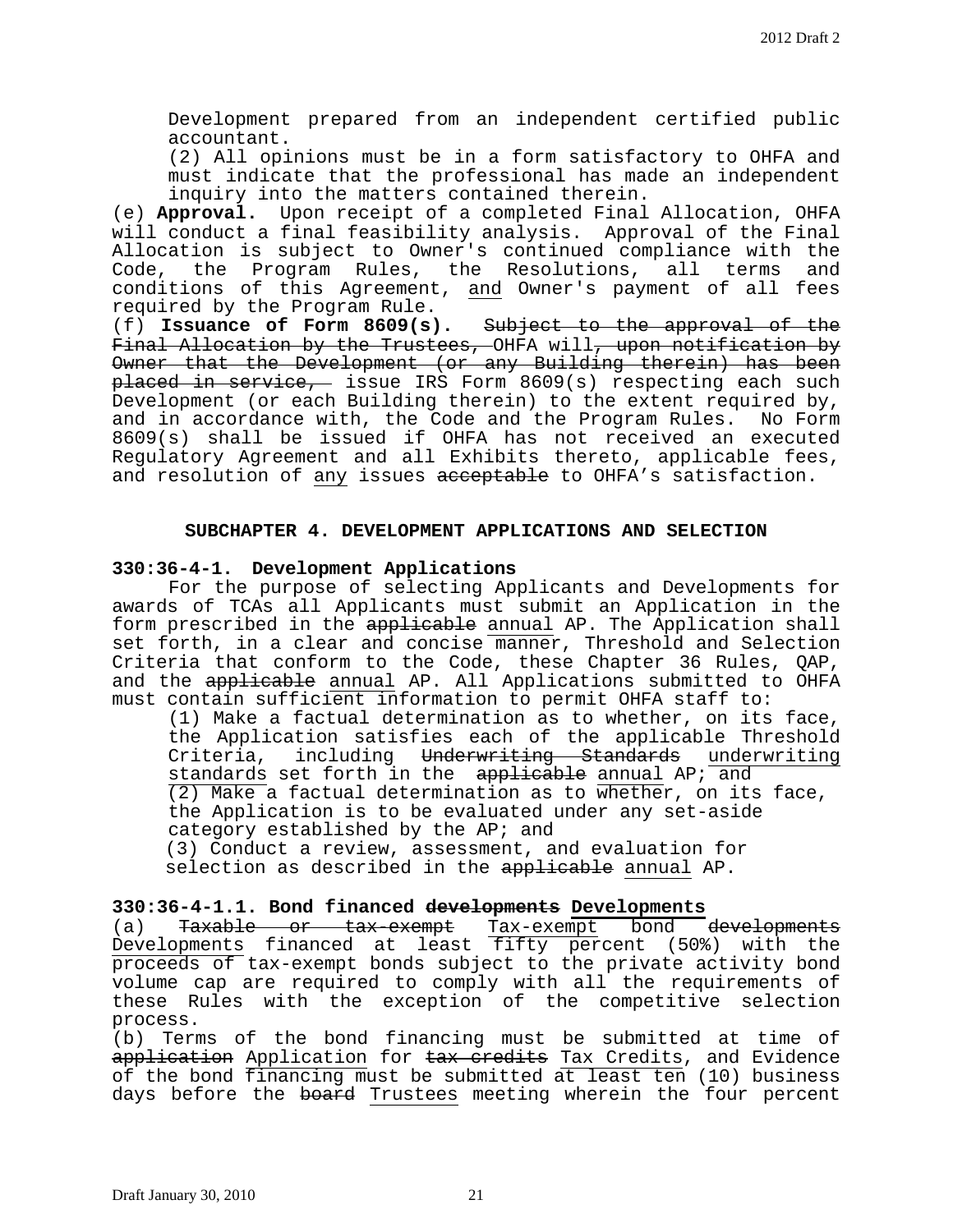(4%) tax Credits are to be awarded Application is to be considered. Failure to comply with this requirement may result in no tax Credits being allocated.

(c) Code requirements for bond financed developments Developments must be met in addition to the AHTC requirements, i.e., rental units, rents, student exemptions, transfers Transfers on site, occupancy changes, verification of assets.

(d) Deadlines for the submission of Applications for bond financed developments Developments will be established in the AP.

# **330:36-4-2. Selection of Applications for award of TCAs**

(a) **General.** For the purpose of selecting Applications for awards of TCAs, OHFA may annually develop Threshold and Selection Criteria that conform to the Code, the OAHTC Program purposes and these Chapter 36 Rules for inclusion in the next year's AP. The number, severity, or value of any one or more of the Threshold or Selection Criteria items may be increased by adoption of an AP for a given year that contains such increased Threshold or Selection Criteria items. However, each AP must contain<del>, as a minimum</del> standard for approval of any Applications for the award of any TCAs, for any applicable annual AP, criteria to evaluate setasides and all Threshold and Selection Criteria.

(b) **Minimum Threshold Criteria.** Failure to meet all Threshold Requirements set forth in the AP upon initial submission of the Application may result in the Application being rejected without further review. The Threshold Criteria may include, but are not necessarily limited to the following:

(1) **Notice Requirements.** The provisions of this subsection apply to all Applicants for a TCA, All notice requirements must be satisfied not less than thirty (30) and no more than ninety (90) calendar days prior to submission of Application. Each application Application requires notice. If the application Application is considered at a different Board Trustees meeting than in the notice, this notification requirement is considered to be met.

(A) **Written Notices.** The Applicant must notify, in writing and by certified mail, the local Chief Executive Officer Mayor or highest elected official, or if neither of the aforementioned exist, the Chief Executive Officer of the local Local Governing Body, Chairman of the appropriate county commissioners, and state legislators (or their successor) within whose district the development Development is located at the time of application Application regarding their intent to submit an application Application. This written notice shall serve to provide a reasonable<br>opportunity to comment on the application Application. All opportunity to comment on the application Application. notice requirements must be satisfied not less than thirty (30) and no more than ninety (90) calendar days prior to submission of an Application. Each application Application requires notice.

(B) **Additional notice requirements.** If the site for the development Development is not located within the specific corporate limits of an incorporated town or city, but is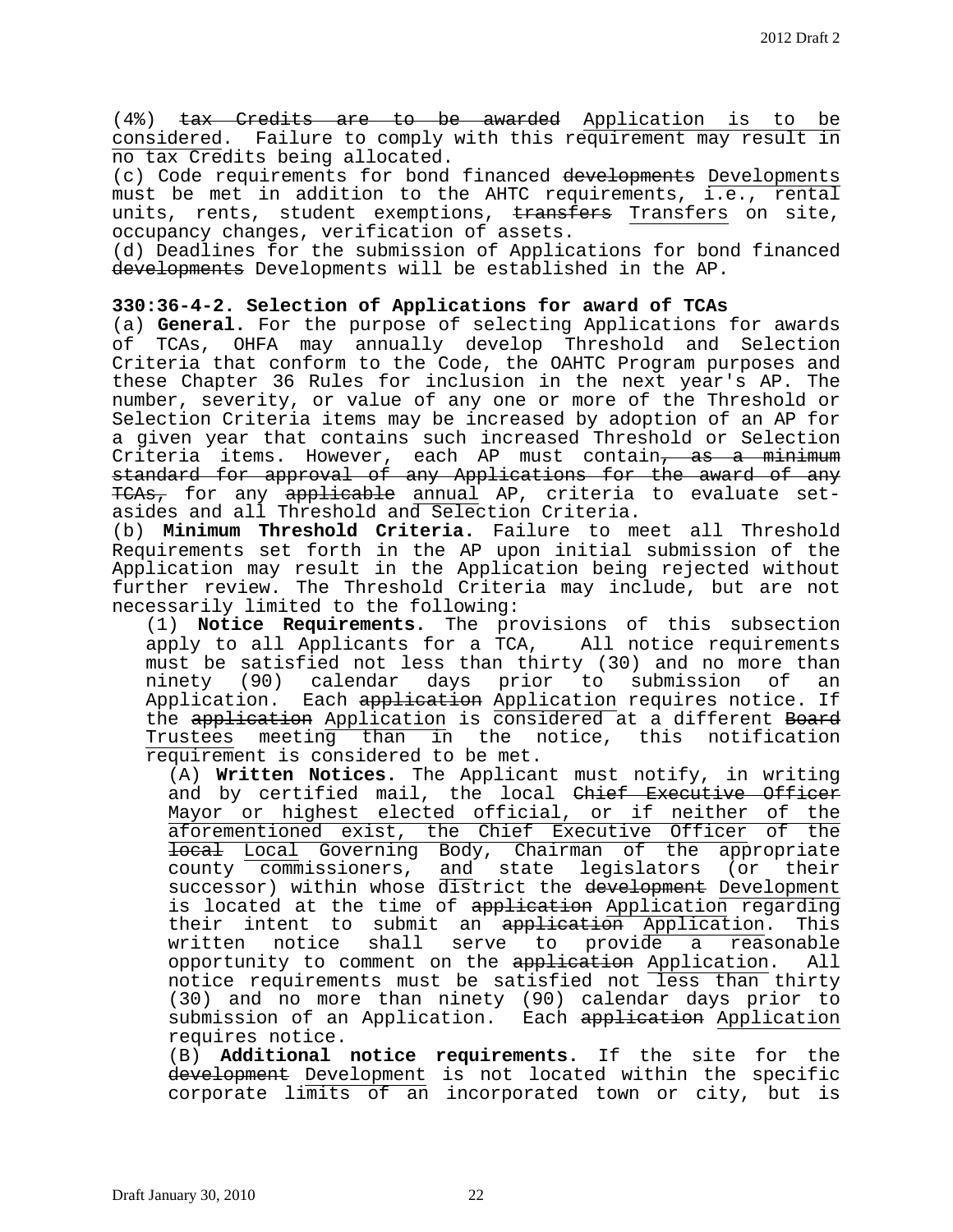within two (2) miles of an incorporated town(s) or city(ies) limits, Applicant must provide the same notice to each such town(s) and city(ies) as if the site was located within the<br>corporate limits of each such town(s) and city(ies). All corporate limits of each such town(s) and city(ies). notice requirements must be satisfied not less than thirty (30) and no more than ninety (90) calendar days prior to submission of an Application. Each application Application requires notice.

(C) **Publication notice.** Notice of an Applicant's intent to file an Application shall also be published in a newspaper of general circulation in the area wherein the Development will be located. All notice requirements must be satisfied not less than thirty (30) and no more than ninety (90) calendar days prior to submission of an Application. Each application Application requires notice. The requirements for the publication notice will be in the annual AP.

(2) **Market analysis.** All Applicants must submit a third party, independent housing market analyses analysis conforming to the Threshold Criteria set forth in the applicable annual AP, demonstrating and documenting the status of the market demand for the type and number of housing units Housing Units proposed to be developed. The market analysis must be prepared no more than twelve (12) months prior to the date Application is filed with OHFA.

(3) **Nonprofit Owners owners.** Applicants proposing Developments under the nonprofit Nonprofit set-aside must demonstrate and document that the Nonprofit owner Owner and/or Nonprofit ownership participant meet the definition of a nonprofit Nonprofit Sponsored Development as defined in Section 42h(5)(C) of the Code and these Chapter 36 rules at 330:36-1-4.<br>Applicants for <del>nonprofit</del> Nonprofit set-aside TCAs must Applicants for nonprofit Nonprofit demonstrate that the Nonprofit participant:<br>(A) is at least a minimum of fifty-one

(A) is at least a minimum of fifty-one percent (51%) co-<br>qeneral partner, co-managing member, or a <del>controlling</del> general partner, co-managing member, or a <del>controlling</del><br>Controlling stockholder, or can otherwise demonstrate stockholder, or ownership at the time of Application. of, or the contractual obligation to acquire a controlling interest in the proposed Development by not later than the date the Development is substantially completed and commences business;

(B) will materially participate, on a regular basis, in the planning and construction of the Development, and in the operation and management of the Development throughout the entire compliance period Compliance Period pursuant to 26 CFR § 1.469;

(C) has a Board of Directors and Officers that are independent from any for-profit Development partner;

(D) is duly authorized to do business within the State; and

(E) has at least one demonstrable year of affordable housing experience.

(4) **Resolution of local support.** Applicants must provide documentation of official local support for the Development by the jurisdiction within which the proposed Development is located at the time of application Application, i.e. the Local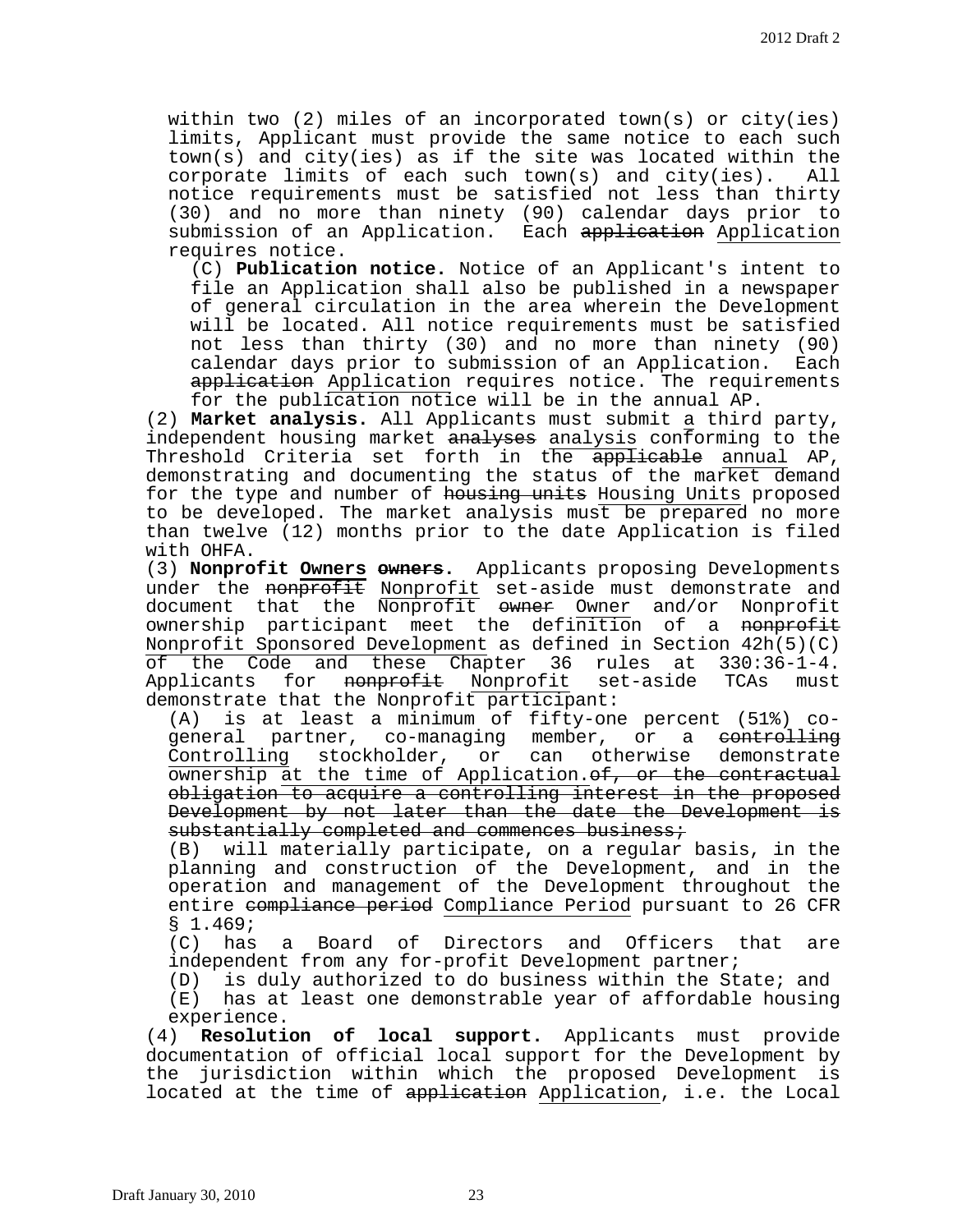Governing Body. The required documentation must be in the form of a resolution duly adopted by the Local Governing Body, and must be in a form that shall be subject to approval by OHFA. If there are any conditions set forth in the resolution of support, OHFA may exercise its discretion to contact the<br>governing body to ascertain the potential impact of the governing body to ascertain the potential impact of the<br>conditions. If a conditional resolution of support is conditions. If a conditional resolution of support is submitted, it may result in a determination that the Application has not met Threshold Criteria.<br>(5) Capacity and prior performance. Ea

Capacity and prior performance. Each Applicant must demonstrate and document the degree of expertise of Applicant and owner Owner in the use of TCAs and the Development, rehabilitation and/or conversion, management and operation of properties related to the type of the proposed Development. Applicants, Owners, and their Affiliates, including all Development team Team members, shall be examined in regard to their Placed in Service Placed-In-Service Developments, and the record of compliance performance within Oklahoma and other states in which the Development team Team members have developed or are developing affordable housing. The removal as a General Partner may be considered lack of capacity and performance. Applicants with existing Developments may be ineligible for a TCA where OHFA has or receives notice of uncorrected or repeated instance of nonperformance Applicant, owner Owner, or any of their Affiliates, and may include any of their Development team Team Instances instances of non performance nonperformance may include including, but not limited to:<br>(A) failure

failure to meet and maintain minimum property standards; (B) failure to meet and maintain any material aspect of a Development as represented in a Development Application;

(C) have having been involved in uncured financing defaults,<br>foreclosures, or placement on HUD's list of debarred foreclosures, or placement on HUD's list of contractors;<br>(D) events

of material uncorrected <del>non-compliance</del> noncompliance with any Federal or State assisted housing programs within the prior seven (7) years;  $\theta$ 

(E) the appointment of a Receiver; conviction on a felony criminal charge; or bankruptcy within the prior seven (7) years<del>.</del> *i*<br>(F) fai

failure to comply with OHFA's requests for information or documentation on any development Development funded or administered by OHFA. ; or

(G) removal as a general partner.

(6) **Acquisition Credits.** Applicants requesting acquisition Credits must provide an opinion of counsel, in a form satisfactory to OHFA, that the requirements of Code Section 42(d) (2)(B) have been met or a waiver obtained from the IRS. If an existing waiver or waiver to be granted is claimed, a copy of the waiver letter or a copy of the letter indicating  $\overline{a}$ waiver will be granted and is forthcoming must be included in the applicant's Applicant's Development proposal.

(7) **Financial feasibility and viability**. Applicants must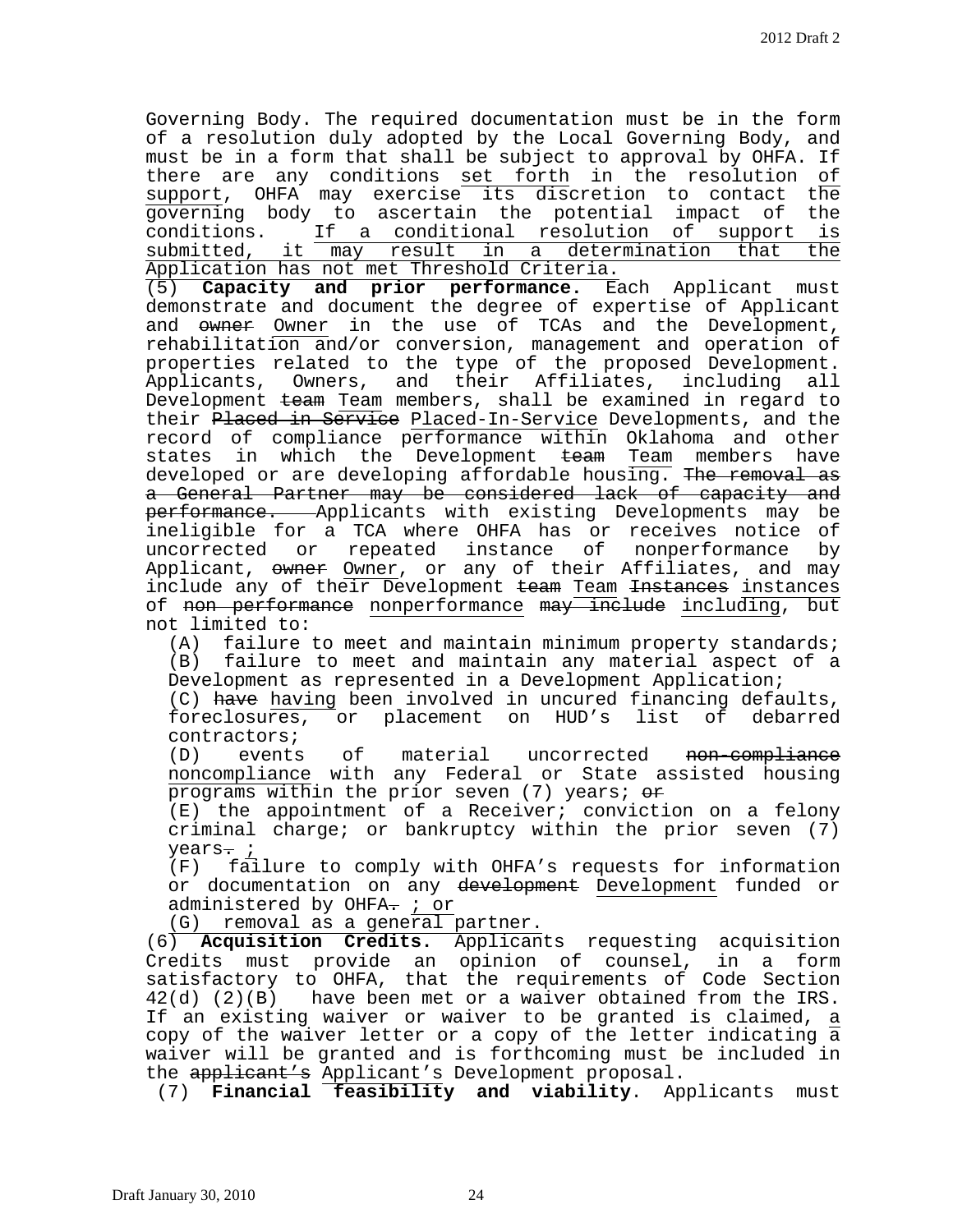demonstrate with their financing that there are firm commitments Commitments to the Development's financial feasibility and viability as a qualified low-income housing Development. throughout the extended use period. Applicant must demonstrate to OHFA's satisfaction that the Applicant has financing commitments Commitments for one hundred percent (100%) of the project's total estimated construction and permanent financing. Commitment letters must include loan amount, interest rate, loan term, debt service coverage ratio (permanent lender), loan amortization period (permanent lender), borrower, loan fees, collateral and conditions precedent to funding. Requirements set out in 36-4-2.1 (b)(c) and (d) are part of the analysis for financial feasibility.<br>(8) **Readiness to proceed**. Applicants must demonst

(8) **Readiness to proceed**. Applicants must demonstrate readiness to proceed in a timely manner should they be awarded a TCA. Factors that may be considered regarding Development readiness may include but not be limited to:

(A) site control; and Site Control;

(B) Applicant must provide preliminary plans or specifications; and

 $(C)$  proper zoning for the proposed Development-; and

(D) others as defined in the annual AP.

(9) **Public Housing Wait Lists**. Each Application will be analyzed and evaluated as to the extent to which it is demonstrated that the local or State public housing authority documents the presence of a client waiting list for affordable housing units Housing Units in the locale of the proposed development Development.

(10) **Capital needs assessment Needs Assessment.** No allocations Allocations for rehabilitation will be made unless preceded by a eapital needs assessment Capital Needs Assessment as detailed in the annual AP. performed by a qualified independent thirdparty (architect, engineer, contractor, Rural Housing Services) which considers the proposed rehabilitation activities to ensure that the proposed improvements plus reserves have a useful life that meets the full term of affordability based on extended use agreements. The assessment should also demonstrate the need for the rehabilitation work and in the degree proposed. In addition, all rehab developments must include a complete, detailed tenant income audit that identifies all existing tenants and their income. The audit shall separately identify those tenants whose income exceeds applicable income limits.

(12) (11) **Development amenities.** Each Application will be analyzed and evaluated as to commitments Commitments made<br>therein for the provision of amenities. Amenities and therein for the provision of amenities. Amenities documentation requirements will be established in the annual AP.

(c) **Selection criteria Criteria.** The Selection Criteria shall be set forth in the appropriate annual AP, and may include, but not necessarily be limited to the following:

(1) **Income targeting.** Each Application will be analyzed and evaluated as to the extent to which it is demonstrated therein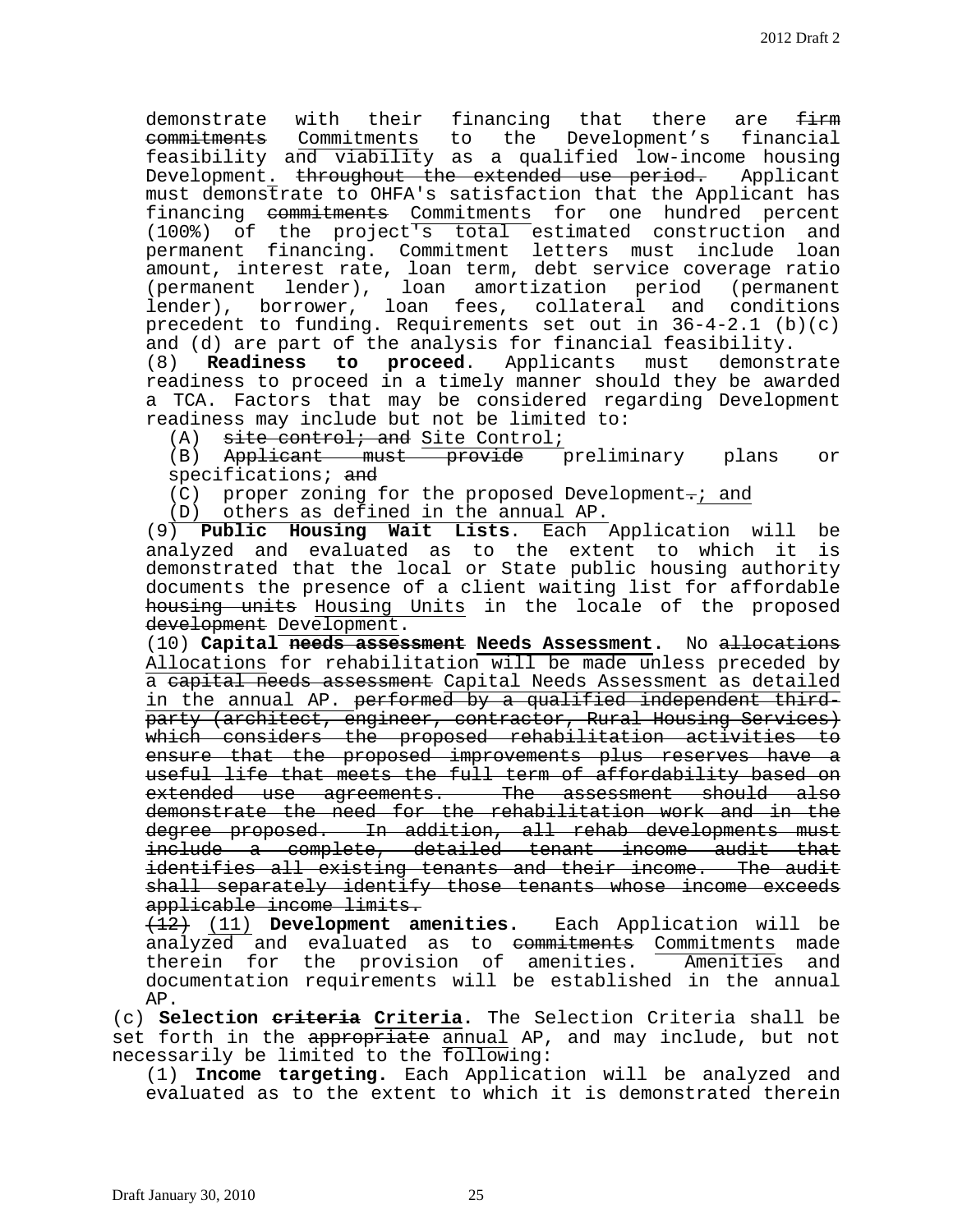a commitment Commitment to target lower-income populations. Points will be awarded based on the percentage of total AHTC units targeted to persons at or below fifty percent (50%)AMFI to the total number of AHTC units in the project. A sliding scale for points will be established in the annual AP.

(2) **Term of affordability.** Each Application will be analyzed on its ability and evaluated as to any commitments Commitments made therein in regard to serving qualified tenants for a period of time longer than the minimum required by the Code. Points will be awarded for an extension of the term of affordability beyond the minimum required by the Code and established in the annual AP.

(3) **Development location and housing characteristics.** Each Application will be analyzed and evaluated as to the geographic location and prevailing market conditions for the proposed Development. Locations and points will be established in the annual AP.

(4) **Development Leverage.** Each Application will be analyzed and evaluated as to the extent to which it results in tangible, cost beneficial investments or contributions to the proposed Development. Leverage shall be considered as the proportion or percentage of leverage resources to total eligible basis. Points for this criterion will be established in the annual AP. (5) **Community Support.** The extent to which local governments and other community partners commit support for a proposed development Development will be analyzed. Support must be directly related and of direct value to the proposed project. Eligible evidence of support and points will be established in the annual AP.

(6) **Applicant/Owner Experience Development Team Experience.** Each Application will be analyzed and evaluated as to the experience of the Applicant and/or the Development Team in owning and successfully operating Developments in the LIHTC<br>Program, Points <del>available under this criterion</del> will be Program. Points available under this criterion will established in the annual AP.

(7) **Management Experience.** Each Application will be analyzed and evaluated as to managing or providing management for Developments in the LIHTC Program. Points available under this eriterion will be established in the annual AP. This evaluation will be based on the experience of the management team members. Changes in management may not occur after the Reservation without the prior written approval of OHFA and the payment of the management Transfer fee.

(8) **Tenant/Special Needs Populations.** Each Application will be analyzed and evaluated as to the extent to which <del>commitments</del><br>Commitments are made therein to serve Special Needs Commitments are made therein to serve Special populations. Points available under this criterion will be established in the annual AP<del> and will be based upon a</del> percentage of units dedicated to special needs.

(9) **Tenant populations of individuals with children.** Each Application will be analyzed and evaluated as to the extent to which it is demonstrated <del>that</del> the development Development will<br>provide amenities and a unit mix conducive to amenities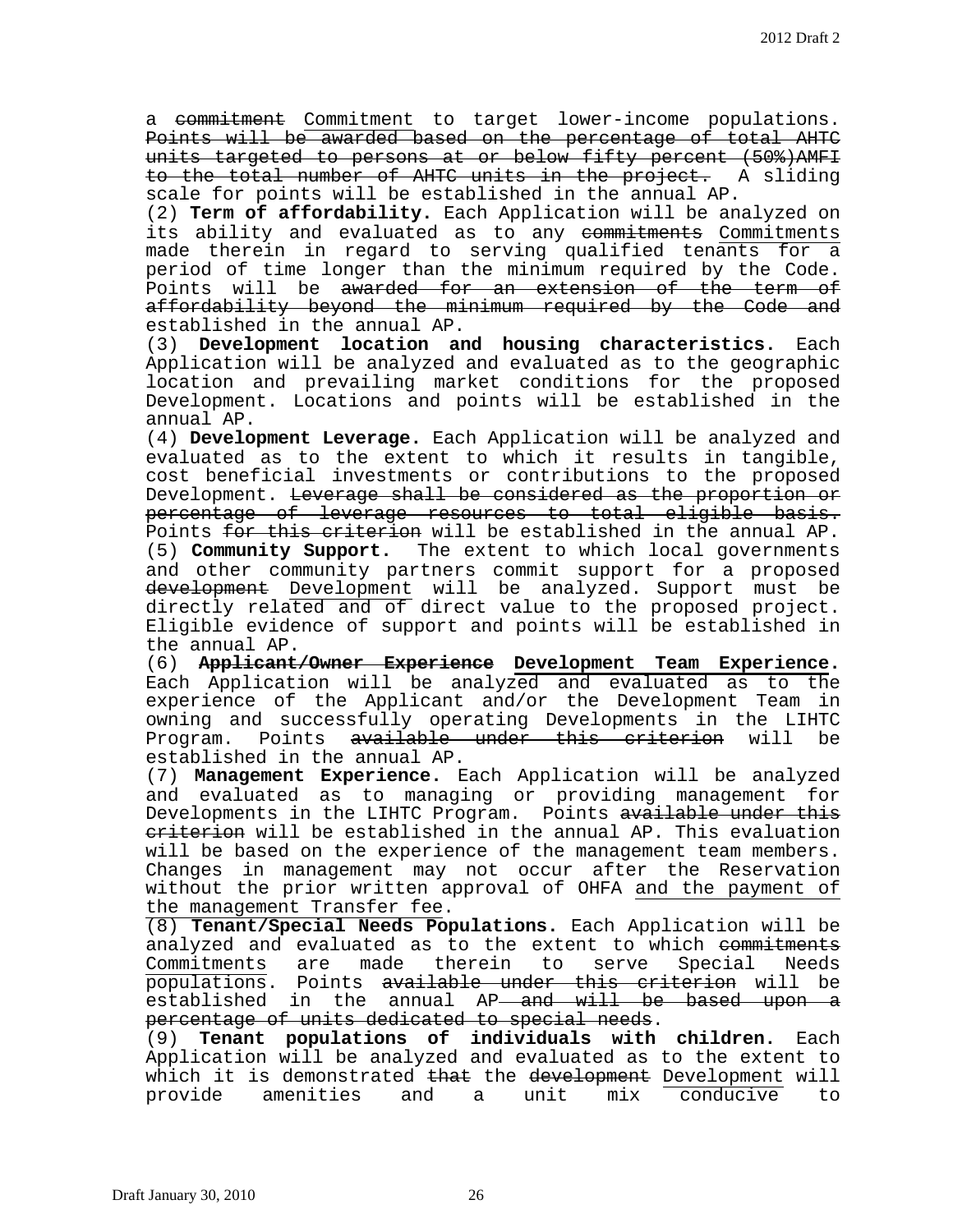families/individuals with children. Points available under this criterion will be established in the annual AP. To be eligible, the market study must indicate a need for family

units.<br>(10) (10) **Tenant ownership.** Points available to applicants Applicants proposing for single family home ownership after the Compliance Period will be established in the annual AP. submit a detailed plan which includes projections on maintenance, tenant reserve funds, etc. which will be evaluated for feasibility.

(11) **Preservation of 15 year old affordable housing units.** Points and criteria may be established in the AP for the preservation of affordable housing.

(12) **Energy Efficiency of a development Development.** Points will be established in the annual AP to encourage energy<br>efficiency of <del>developments</del> Developments. This may be a efficiency of <del>developments</del> Developments. separate point category, or  $i\bar{t}$  may be combined within another threshold or selection Threshold or Selection category.

(13) **Historic Nature of a development Development.** Points will be established in the annual AP regarding the historic nature of developments Developments. This may be a separate point category, or it may be combined within another threshold or selection Threshold or Selection category.

(14) **Negative Points**. OHFA Staff will deduct points for records of poor performance. Point deductions will be established in the  $\frac{\text{annual} \text{AP}}{\text{tie-breaker}}$ .

In case there are applications Applications with the same final score in any set-aside that will affect funding, a drawing shall occur at the Board of Trustees meeting in which the applications Applications are being considered for funding. The drawing will conform to the procedures set out in the annual AP. All applications with the same score in any set-aside will be entered in the drawing. The first application drawn, will be funded first, the second application drawn, will be funded next, and so forth until such time as the tax credits have been allocated under the set-aside. Applications not drawn under a set-aside will be placed in the next set-aside in which they qualify in rank score order.

(d) **OHFA discretion.** Not withstanding the point ranking under the Selection Criteria set forth above under  $330:36-4-2.1(c)$ , the  $\Theta$ HFA Board of Trustees may in their sole discretion allocate Credits to a project irrespective of its point ranking, if allocation Allocation is:

(1) in compliance with Code Section 42;

(2) in furtherance of the housing goals set forth herein, in the AP or any formally adopted <del>resolution</del> Resolution of the Trustees; and

(3) determined by the Trustees to be in the interests of the citizens of the State.

## **330:36-4-2.1. General program requirements and limitations** (a) **General. [Reserved]**

(b) **Developer Fee limitations.** The amount of allowable Developer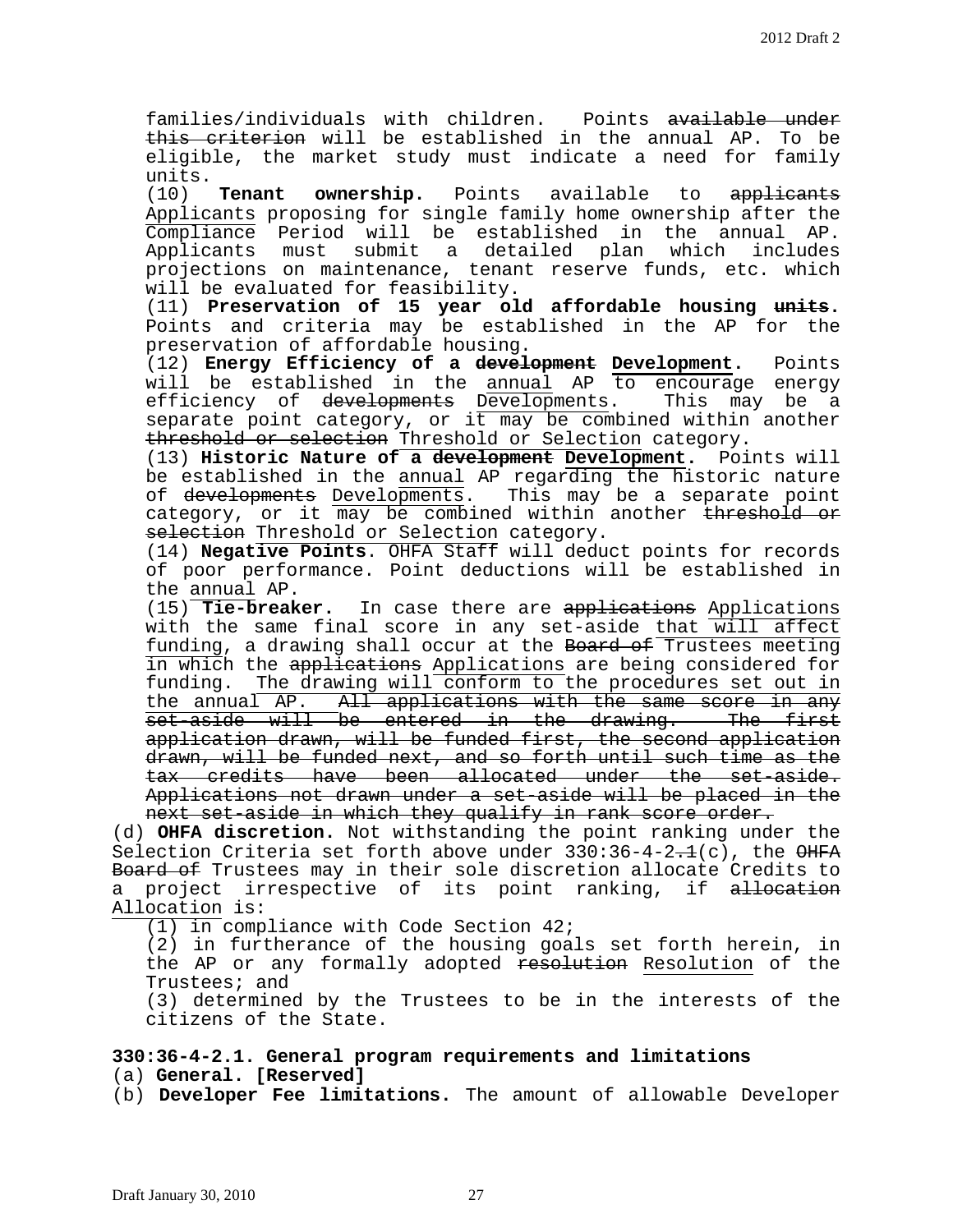Fees shall be limited to:

(1) **Small developments Developments.** Developer Fees may not exceed eighteen percent  $(18%)$  of the Eligible Basis, excluding the Developer Fees.

(2) **Large Developments.** Developer Fees may not exceed fifteen percent (15%) of the Eligible Basis, excluding the Developer Fees.

(3) OHFA may, in its sole discretion, increase the Developer Fees allowable in order to create special financing incentives to meet a pressing local affordable housing need. All determinations of allowable Developer Fees shall be made in a manner consistent with the Code, IRS regulations and/or any directives of the Internal Revenue Services at the time of

Allocation. **limitation.** Allowable Contractor Fees contractor fees shall be limited to:

(1) **Small Developments**. Total allowable Contractor contractor fees may not exceed sixteen percent (16%) of the <del>hard</del><br>construction costs Hard Construction Costs. Allowable construction costs Hard Construction Costs. Contractor Fees contractor fees are further limited as follows:

(A) General general requirements may not exceed six percent (6%) of the hard construction costs Hard Construction Costs;

(B) General Overhead general overhead may not exceed two percent (2%) of the hard construction costs Hard Construction Costs; and

(C) Builders Profit builders profit may not exceed eight percent (8%) of the hard construction costs Hard Construction

Costs. (2) **Large Developments**. Total allowable Contractor contractor fees may not exceed fourteen percent (14%) of the <del>hard</del><br>construction costs Hard Construction Costs. Allowable construction costs Hard Construction Costs. Contractor Fees contractor fees are further limited as follows:

(A) General general requirements may not exceed six percent

(6%) of the hard construction costs Hard Construction Costs. (B) General Overhead general overhead may not exceed two percent (2%) of the hard construction costs Hard Construction

 $\frac{\text{Costs}}{\text{(C)}}$  Build Builders Profit builders profit may not exceed six percent (6%) of the hard construction costs Hard Construction Costs.

## (d) **Underwriting standards**.

# (1) **Operating and replacement reserves.**

(A) Minimum operating reserves must equal the sum of six months of projected operating expenses plus each:

(i) projected operating expenses

 $\overline{4}$  (ii) debt service payments and

 $\overline{\{i\}}$  (iii) annual replacement reserve payments.

(B) Minimum replacement reserves should equal \$250.00 per<br>unit annually for new construction and \$300.00 for annually for new construction and \$300.00 for rehabilitation developments Developments.

(C) Developer guarantees or letters of  $G$  and  $G$  and  $G$  are  $G$  are  $G$  of  $G$ accepted in lieu of operating reserves, at the discretion of OHFA. The developer Developer must demonstrate financial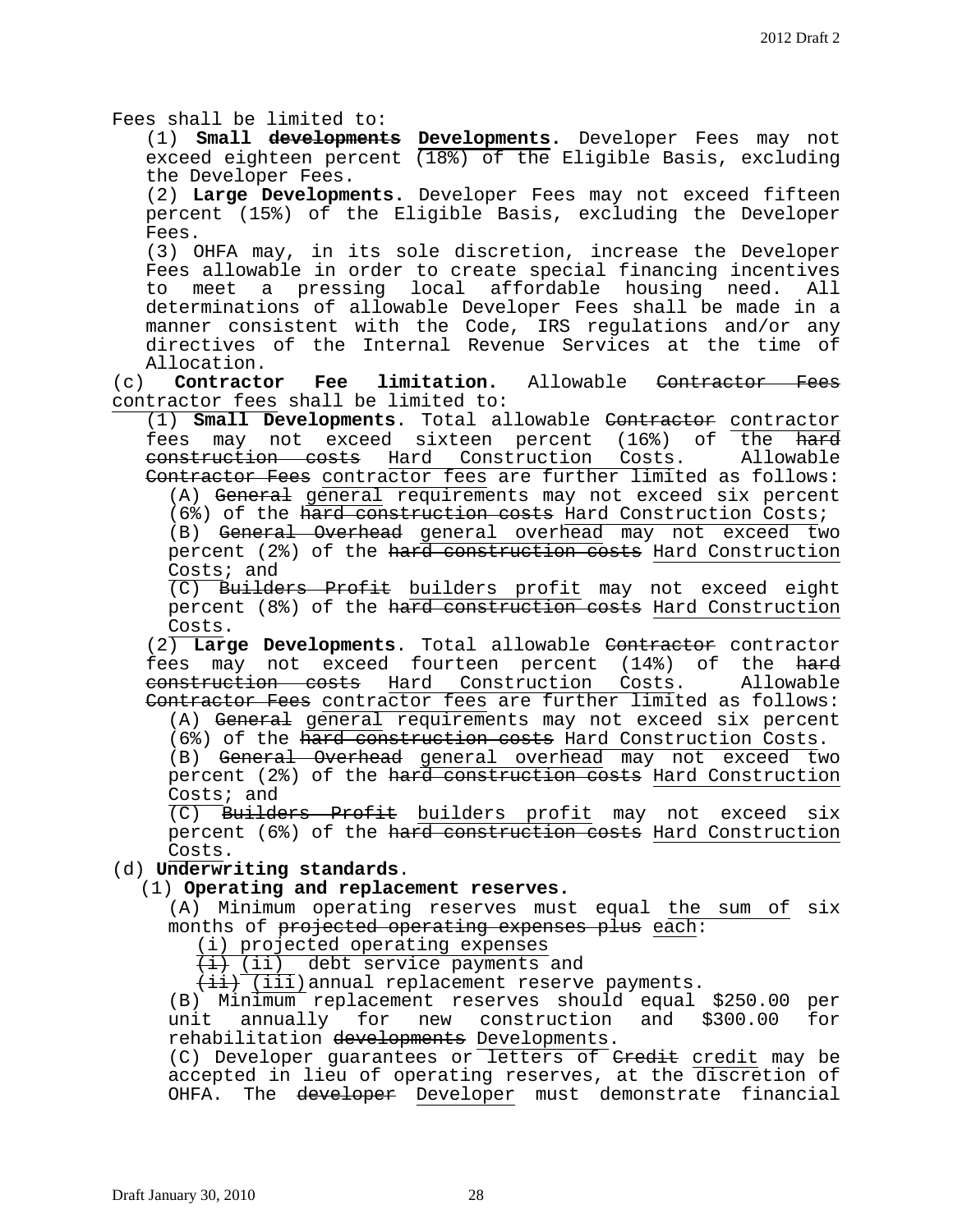capacity and liquidity. OHFA will also consider the developer's Developer's track performance record and the number of other guarantees outstanding.

(D) Notwithstanding the foregoing, these underwriting standards shall not apply if the project is being constructed in accordance with another federal program, such as Rural Housing 515 or 538, and such program provides for sufficient budgeting for operating and replacement reserves.

(2) **Debt service coverage.**

(A) Debt service coverage means the ratio of a property's net operating income to debt service obligations.

(B) The minimum acceptable debt service coverage ratio will be established in the AP.

(3) **Projections.** All projections and pro-formas must contain realistic operating expense and vacancy rate projections consistent with prevailing market conditions.<br>(4) **Cost limits.** Costs per unit must l

Cost limits. Costs per unit must be realistic and consistent with prevailing market rates. OHFA encourages cost efficient production, but will not give a preference solely for lowest construction costs.

(5) **Minimum hard construction costs Hard Construction Costs per**  unit for rehabilitations. No allocations Allocations rehabilitation will be made unless a minimum of \$20,000 in hard construction costs Hard Construction Costs per unit will be expended or at least twenty percent (20%) of e<del>ligible basis</del> Eligible Basis, whichever is greater.

(6) **Buildings Designated designated by OHFA to receive increase in credit Credit.** OHFA will allow up to one hundred thirty percent (130%) boost for reasons determined and identified in the annual AP.

(e) **Progress reports.** Progress reports must be filed by the Applicant/Owner beginning with the calendar quarter following the approval of a <del>reservation of R</del>eservation Of Credits until the<br>Final Allocation Application is submitted to OHFA. Due <del>dates</del> Final Allocation Application is submitted to OHFA. Due <del>dates</del><br>Dates are January 10, April 10, July 10 and October 10. The Dates are January 10, April 10, July 10 and October 10. report must contain, at a minimum, the status of site preparation and/or construction, including the percentage of completion of each building Building, and costs incurred to date. The report must address any other requirements set forth in a Resolution of the Trustees and/or the Carryover Agreement, or as OHFA may designate. Within thirty (30) calendar days after the Certificate of Occupancy is issued for the last building Building in the project, the Taxpayer Owner must notify OHFA and submit a copy of the Permanent Certificate of Occupancy for each building Building in the Development. Remedies for violation of these provisions include those denoted at 330:36-6-3, including but not limited to return of <del>unused</del>-Credits.<br>(f) **Construction time p** 

(f) **Construction time period**. Construction, not including site prep work, must begin within Construction, not including site prep work, must begin within nine (9) months of the last calendar day of the month of the Credit reservation Reservation, unless extended for cause by OHFA. Remedies for violation of these provisions include those denoted at 330:36-6-3, including but not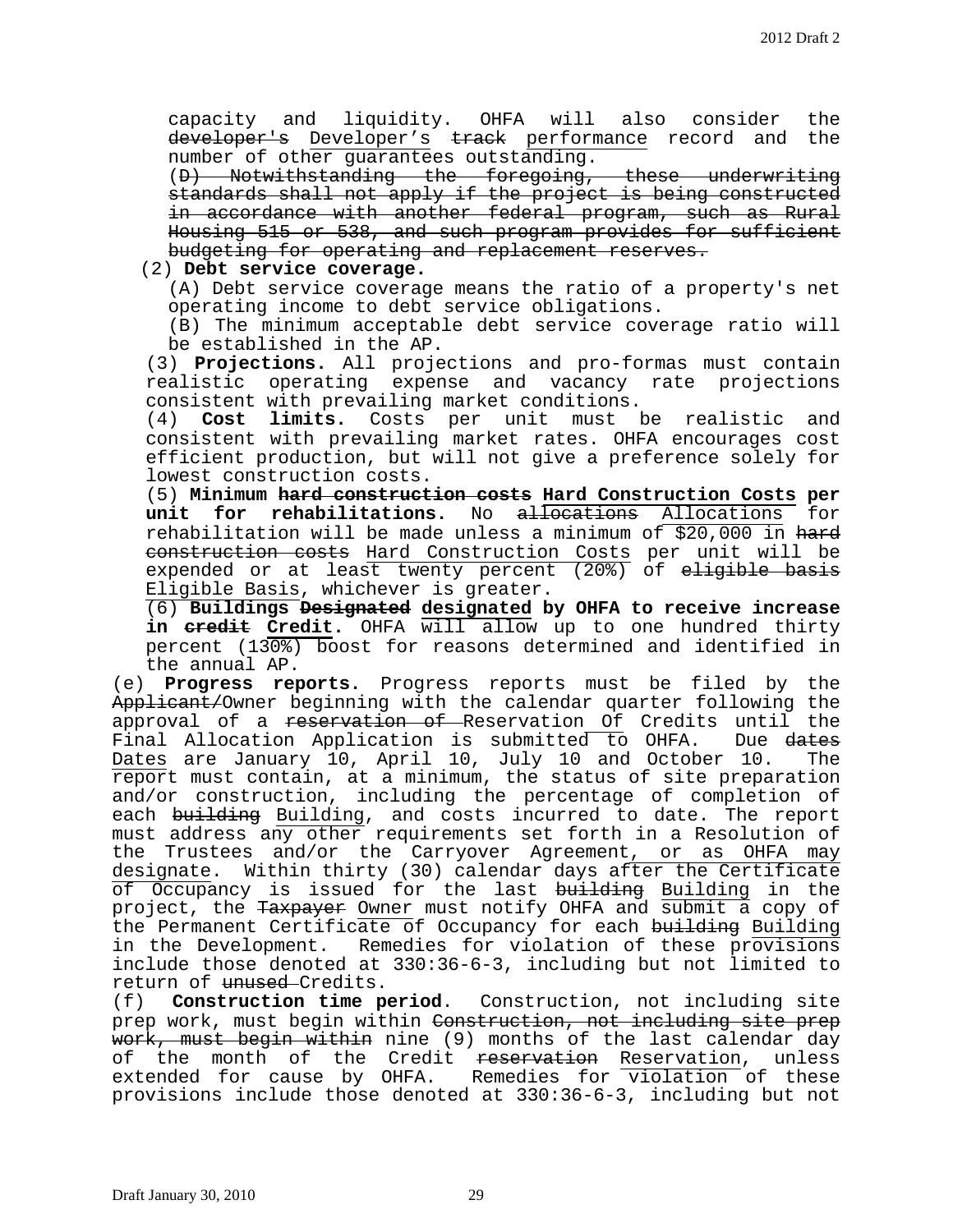limited to return of unused tax Credits.

(g) **Additional requirements.** OHFA may, as it deems necessary in its sole discretion, impose additional requirements or Program limitations on any Applicant, Taxpayer, Owner or Development. Said requirements or limitations may be set forth in a Resolution of the Trustees,  $\Theta$  in any contract between the Applicant or Owner and OHFA, or in any other document deemed acceptable in OHFA's sole discretion.

(h) **Timeliness and completeness of filings.** Deadlines for filing Applications will be established in the AP. Should OHFA request additional information, the deadline for filing same with OHFA will be set forth in the letter requesting same. Applicants/Owners must strictly comply with all deadlines and all filings must be complete when filed.

# **330:36-4-3. Fees**

(a) **General.** Application and TCA Fees will be used to support overall OAHTC Program delivery and operation activities. Application fees shall be calculated as follows:

# (1) **Application fees.**

single site or contiguous site Developments consisting of one to four Units, the application Application fee shall be \$500.00;<br>(B) for single si

(B) for single site or contiguous site Developments<br>consisting of five to fifty Units, the <del>application</del> five to fifty Units, the <del>application</del> Application fee shall be \$1,000.00;<br>(C) for single site or conti

for single site or contiguous site Developments consisting of fifty one to one hundred units, the application Application fee shall be \$2,000.00;

(D) for single site or contiguous site Developments consisting of over one hundred units, the application Application fee shall be \$3,000.00;

(E) for scattered sites, the <del>application</del> Application fee shall be \$500.00 per site, up to a maximum of \$3,000.00.

(F) For non-profit sponsored Nonprofit Sponsored Developments the application Application fee shall be \$500.00.

(2) **Reservation fees.** A non-refundable Reservation fee of two percent (2%) of the reservation amount is due within fourteen (14) calendar days of notification from OHFA of the approval of a Reservation. Non-payment may result in revocation of credits.

(3) (2) **Allocation fee.** An A nonrefundable Allocation fee shall be paid in an amount equal to  $e^{i\theta}$  eleven percent  $(8^2)$  $(11\%)$  of the total TCA, but in any event not less than<br>\$1,000.00. The Allocation fee is due within fourteen (14) The Allocation fee is due within fourteen (14) calendar days of notification from OHFA of the approval of a TCA. must be paid at the time a request for Carryover allocation is submitted to OHFA. A Carryover Allocation Agreement will not be executed, nor will Form 8609(s) be issued unless this fee has been received by OHFA. <del>Non-payment</del> Nonpayment may result in revocation of eredits Credits.

(4) (3) **Processing fee.** A processing fee of three quarters of one percent  $\langle .758 \rangle$  (1%) of the TCA must accompany the request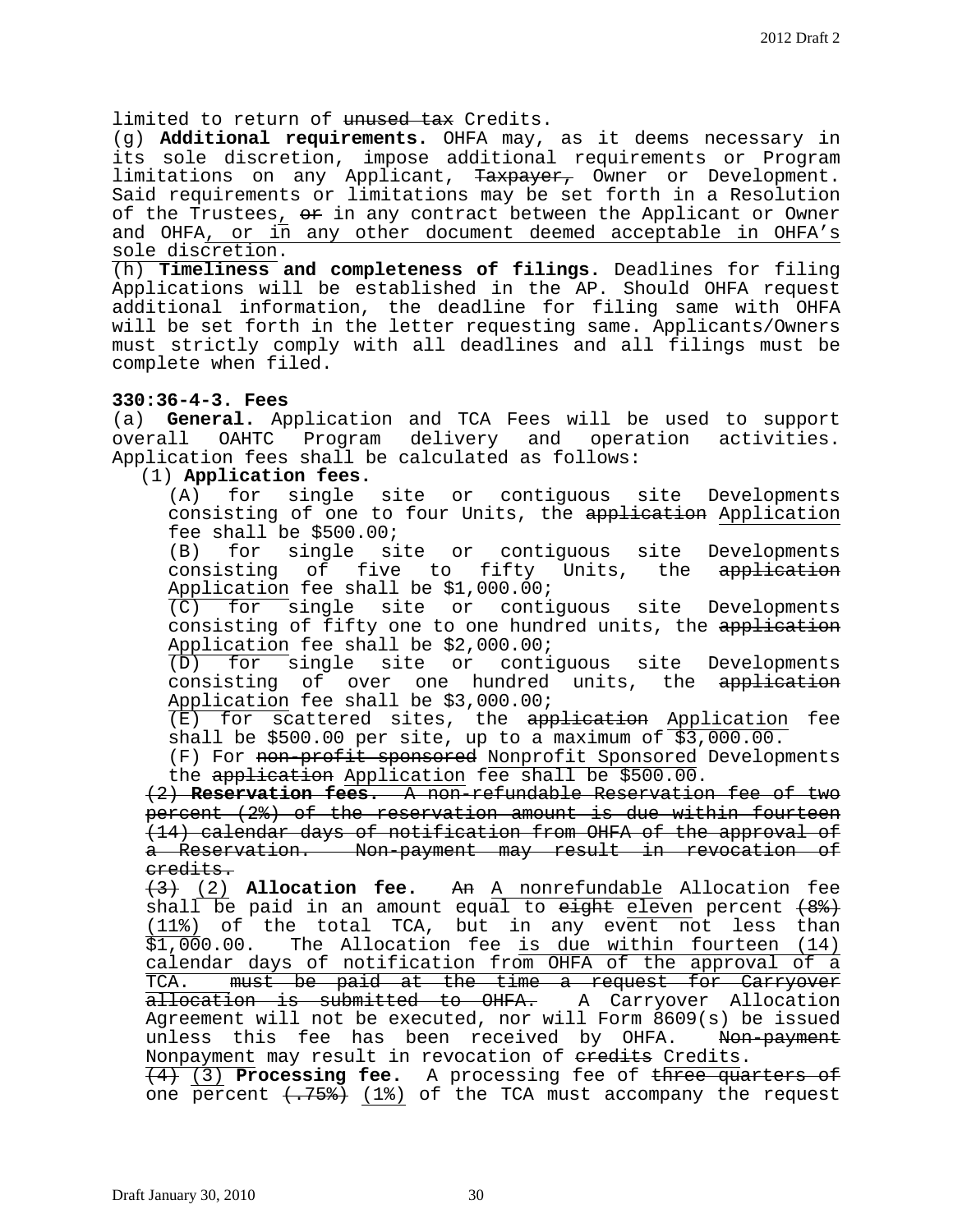for a final Final Allocation. A service fee of \$100.00 must accompany the Request for Final Allocation of Credit. Form 8609(s) will not be issued unless this fee has been received by OHFA.

(5) (4) **Regulatory Agreement filing fee.** Upon approval of a final Allocation, an An executed Regulatory Agreement must be submitted to OHFA, as part of the request for Final Allocation, and be accompanied by a check payable to the County Clerk of the county or counties in which the Development is located. The check or checks shall be in an amount sufficient to cover

the filing fees of <del>that county(ies)</del> the county or counties.<br><del>(6)</del> (5) **Compliance monitoring fees**. In addition to the (6) (5) **Compliance monitoring fees.** documentation required by OHFA, an annual compliance monitoring fee shall be paid to OHFA. The compliance fee is payable on or before January 28th for each year during the compliance period Compliance Period and extended use period Extended Use Period subject to annual adjustment. If the Development includes scattered sites, a compliance monitoring fee for each site shall be paid to OHFA. If the Compliance compliance fee is not paid within thirty (30) calendar days of the due date Due Date, then a Late Fee will be assessed. The Late Fee is equal to ten percent (10%) twenty five percent (25%) of the Compliance compliance fee. Failure to remit timely payment of compliance monitoring fees may result in the filing by OHFA of a lien against the Development. The compliance monitoring fee shall be computed as follows:

(A) For Developments financed by RHS under the Section 515 (and otherwise qualify under the Code) receiving a TCA in 2011 or before where an agreement has been entered into between OHFA and RHS wherein the RHS agrees to provide OHFA with the required information respecting the income Income and rent of the tenants in the Development, the fee shall be \$210.00 \$240.00 per Development per year, plus \$9.00 12.00 per OAHTC unit per year within any building Building within the Development;

(B) For developments where no agreement has been entered into between OHFA and RHS wherein RHS agrees to provide OHFA with the required information respecting the income and rent of tenants-, the fee shall be \$350.00 per Development per year, plus \$19.00 per OAHTC unit per year within any building within the Development.

(C) (B) For single site or contiguous site Developments of four units or less-, the fee shall be \$275.00 per Development per year.

 $(D)$  (C) For all other Developments including those financed by RHS under Section 515 receiving a TCA in 2012 or later the fee shall be  $$350.00$  \$375.00 per Development, plus  $$19.00$ \$21.00 per OAHTC unit per year within any building Building within the Development.

(7) (6) **Additional monitoring fees.** In the event of noncompliance with the Code or Regulatory Agreement or these Chapter 36 Rules requiring OHFA to conduct an examination of the owner Owner, any building Building within the Development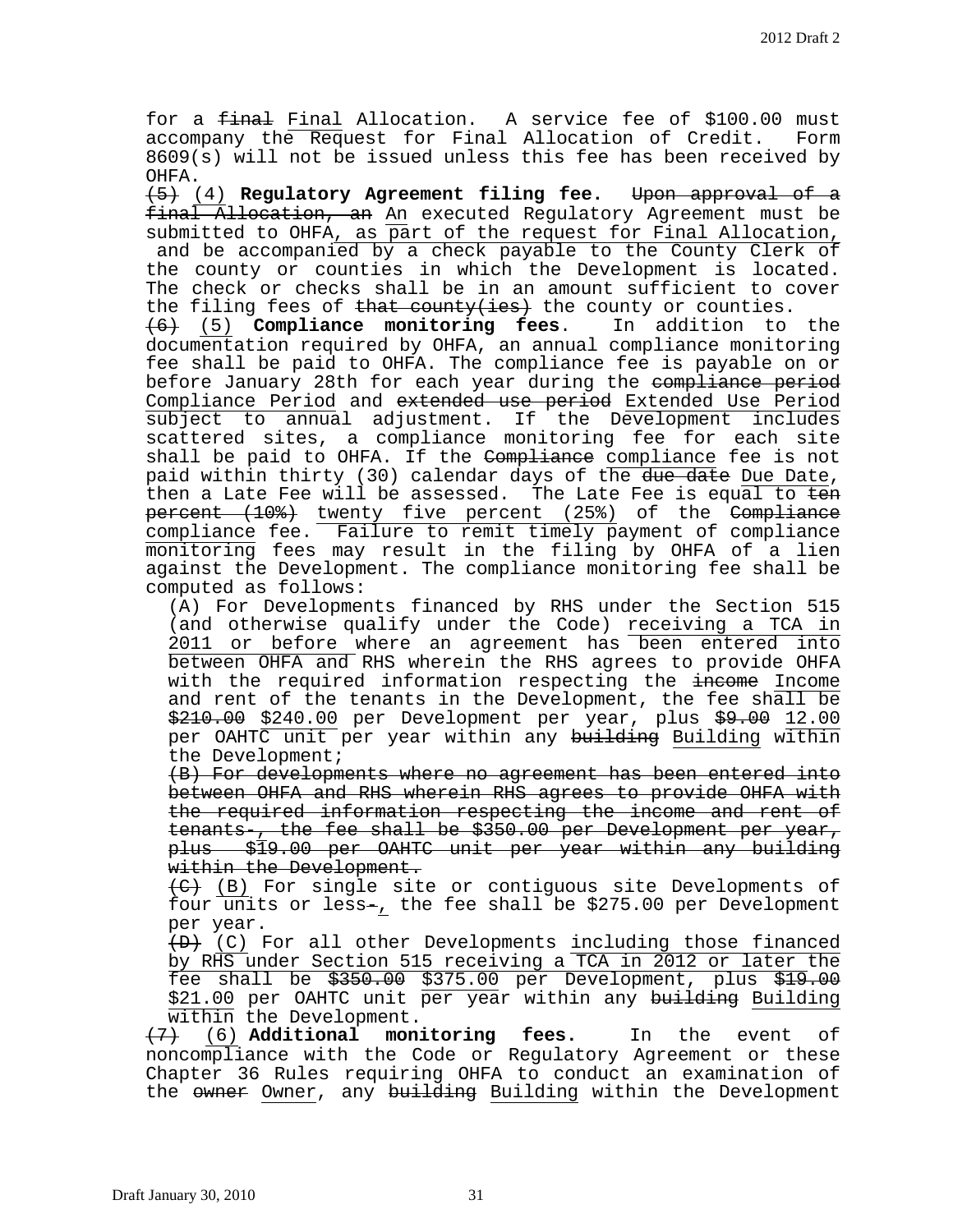or any documentation to verify correction of said noncompliance, OHFA shall be reimbursed its costs by the Development or owner Owner for such an examination, including an hourly rate for the OHFA examiner, not to exceed \$30.00 \$35.00 per hour, plus any and all actual travel, lodging and per diem expenses of such examiner. Such reimbursement of expenses and costs shall be paid to OHFA within ten (10) calendar days of receipt of OHFA's statement of same.

(8) (7) **Ownership/General Partner transfer Transfer fee.** In the event that the owner Owner submits a request for approval of a transfer Transfer of ownership Ownership/general partner of the Development or any of the Buildings therein, a fee of<br>three percent (3%) of the amount of annual <del>tax</del> Tax Credit three percent (3%) of the amount of annual  $\frac{1}{1}$  tax  $a\text{-}l\text{-}section$  Allocation, but no less than \$2,500.00, shall be imposed to cover OHFA's costs of handling the request. This fee<br>shall accompany the request and shall be <del>non-refundable</del> accompany the request and shall be <del>non-refundable</del> nonrefundable.

(9) (8) **Management Transfer fees.** In the event that the owner Owner submits a request for approval of a transfer Transfer of the management company of the Development, a \$500.00 fee per development Development shall be imposed to cover OHFA's costs of handling the request. This fee shall accompany the request and shall be non-refundable nonrefundable.

(10) (9) **Notice costs.** All costs of copies and postage costs incurred by OHFA in connection with the notification provisions contained in these Chapter 36 Rules at 330:36-2-11, Review Report at 330:36-2-13, and any occasion when OHFA incurs extra postage costs to accommodate the Applicant, must be reimbursed paid by the Owner/Applicant as prescribed in the annual AP. within ten (10) calendar days of OHFA's statement of same. Failure to do so may result in the rejection of consideration of the Application.

(11) (10) **Copies of Rules.** Copies of these Chapter 36 Rules will  $\overline{be}$  provided at a cost of \$10.00 per copy, but can be accessed via OHFA's website, www.ohfa.org.<br><del>(12)</del> (11) **Compliance Workshops.** A cost sufficient to defray

<del>(12)</del> (11) **Compliance Workshops.** the total cost of the presentation will be charged for attendance at the Compliance Workshop.

(13) (12) **Qualified Contract fees.** Submission deadlines for these fees will be established in the Qualified Contracts Application (QCA) materials. Qualified Contract Preliminary Application  $\overline{QCPA}$ ) fee shall be \$1,500.00. Additionally, the Qualified Contract Application  $\text{\textsterling}(\text{QCA})$  fee shall be \$12,500.00 plus any third party fees and expenses incurred by OHFA and not paid directly by the applicant Applicant. Third party fees and expenses include but are not limited to appraisals for the entire property, market study, title reports, environmental reports, accountants review and reports, and legal services. This is not an all inclusive listing. Any third party fees and expenses incurred by OHFA will be identified and applicants Applicants will receive notice of the charge and reason. (13) **Annual Owner Certification fees.** Failure to file the

annual Owner Certification in the electronic format prescribed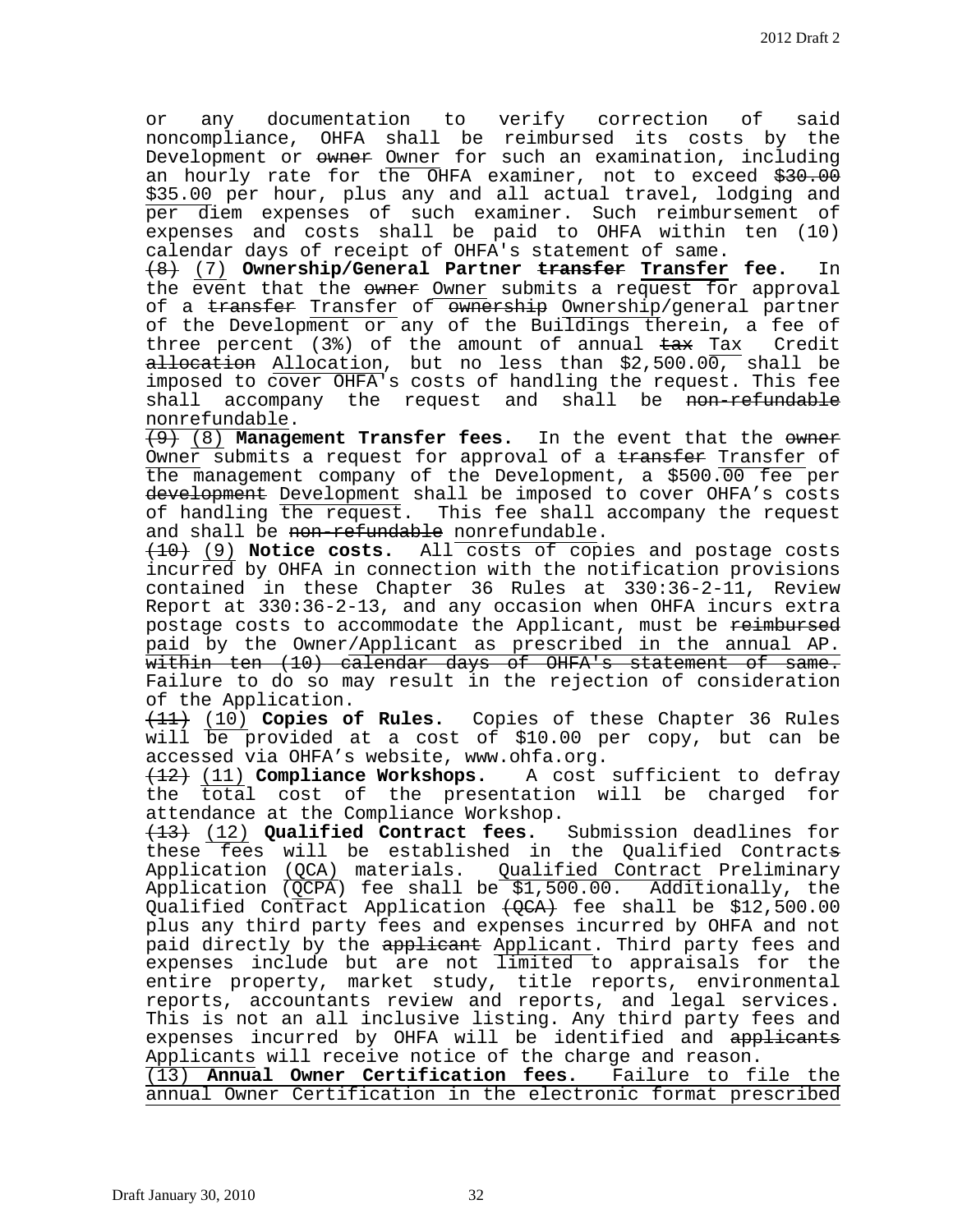by OHFA will result in an administrative fee of \$150 per unit  $\frac{\text{being assessed.}}{\text{(14)}}$  Late fees.

The Form 8609(s) will not be issued unless these fees have been received by OHFA.

(A) **Progress reports.** Progress reports as required in 36-4-  $2.2$  2.1 when filed late will be assessed a late fee of \$10.00 per calendar day, per each late report.

(B) Carryover Allocations. Owners who fail to timely file all requirements in the AP as to Agreement, Application, ten percent (10%) cost certifications Certifications, opinions and documents shall incur \$100.00 late fee per calendar day. (C) **Final Allocations.** Owners who fail to timely file all requirements in the AP as to the Regulatory Agreement, Application, cost eertifications Certifications, opinions and documents shall incur \$100.00 late fee per calendar day.

(D) **Transfer Documents.** Owners who fail to timely file all requirements in regard to the transfer Transfer of ownership Ownership or general partnership interest (or other type of entity) may incur \$25.00 late fee per calendar day.

(E) **Acknowledgment of Placed in Service Placed-In-Service Form.** Owners who fail to timely file an Acknowledgment of Placed In Service Placed-In-Service Form in accordance to timelines established in the AP shall incur \$10 late fee per calendar day.

(F) **Annual Owner Certifications.** Owners who fail to file the annual Owner Certification as required in 36-6-7(c)(4) within thirty (30) days of the Due Date shall incur a \$50 per Development late fee per calendar day. Negative points will also be given for failure to timely file the Certification.

## **SUBCHAPTER 6. PROGRAM ADMINISTRATION**

## **330:36-6-1. Program violations and revocation.**

(a) The following are violations of OAHTC Program policies and procedures and these OAHTC Program Rules:

(1) The filing of false information in an Application and/or a Development report;

(2) Failure of an Applicant or owner Owner, as the case may be, to satisfy any of the requirements of the Code, applicable state State or federal statutes, rules or regulations, these OAHTC Program Rules, or any requirements contained in the applicable annual AP, or any commitments Commitments made in the Application upon which the award of a TCA was based;

(3) Breach of any of the terms, conditions, obligations, covenants, warranties, or representations of the owner Owner or Applicant contained in the Regulatory Agreement and/or the Carryover Allocation Agreement or the breach of any terms conditions, obligations or requirements set forth in any Resolution of the Trustees pertaining to the Applicant/Owner or the Development;

(4) Notice by OHFA to the owner Owner that significant corrective actions are necessary to protect the integrity of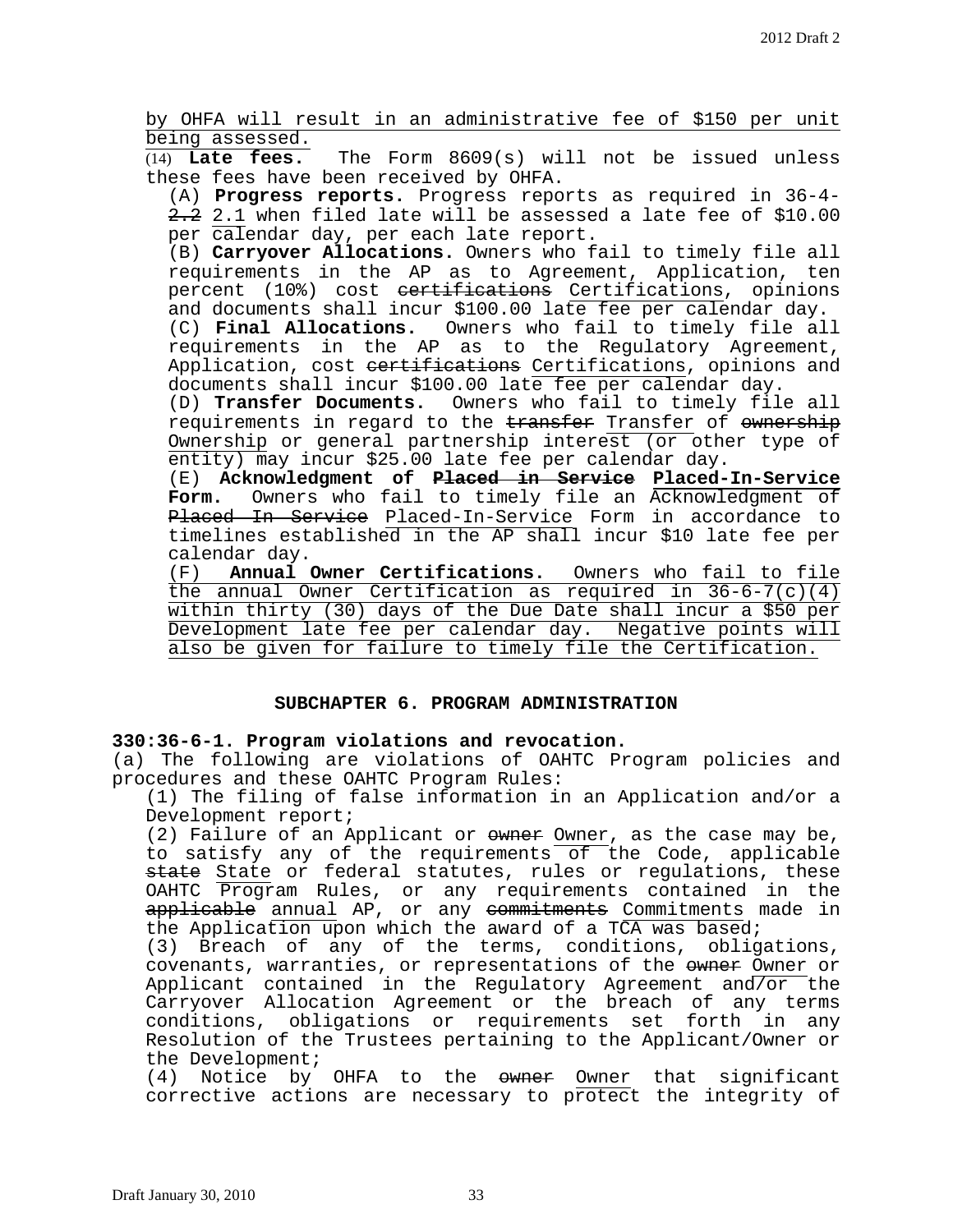the Development and that such corrective actions have not been, or ean not cannot be, effected within a reasonable time, in the judgment of OHFA staff;

(5) An administrative or judicial determination that the<br>Applicant or <del>owner</del> Owner has committed fraud, waste, or Applicant or  $\omega$  owner has committed fraud, waste, mismanagement in any current or prior State or federally funded project;

(6) The housing of a person(s) convicted of a felony or engaged in any illegal or criminal activities as set forth in this subsection, if the  $\frac{1}{2}$  owner, or managers of the Development, or any of their Affiliates, have knowledge of or about, or by<br>reasonable inquiry should have known of same. The prohibition reasonable inquiry should have known of same. on housing shall apply to any person who:

(A) is currently engaged in, has been convicted of using, distributing, or manufacturing methamphetamine or has engaged in Drug Related Criminal Activity. Housing of such person shall be prohibited for a period of three  $(3)$  years from the date of the conviction, or end of the incarceration, whichever is most recent.

(B) is currently engaged in, has been convicted of Violent Criminal Activity. Housing of such person shall be prohibited for a period of ten (10) years from the date of the conviction, or end of the incarceration, whichever is most recent.

(C) has been convicted of any other felonious activities other than Drug Related Criminal Activity or Violent Criminal Activity. Housing of such person shall be prohibited for a period of three (3) years from the date of the conviction or end of the incarceration, whichever is most recent.

(D) is subject to a lifetime registration requirement under a Federal or State sex offender registration program.

(E) is a sex offender, not subject to lifetime registration. Housing of such person shall be prohibited for a period of ten (10) years from the date of the arrest, conviction, or end of incarceration (whichever is later) or the period of<br>required registration as a sex offender, whichever is required registration as a sex offender, whichever

greater.<br>The p (7) The prohibition on the housing of a convicted felon shall not apply to qualified tenants of Transitional Housing, except that the housing of a person in any Transitional Housing shall be prohibited if said person:

(A) is subject to a lifetime registration requirement under a Federal or State sex offender registration program, or<br>(B) is currently engaged in or has been convicted

is currently engaged in or has been convicted of a violent felony in the last three (3) years.

(8) From and after the date of the filing of the Application, failure to notify OHFA of any material changes effecting the proposed development Development, including, but not limited to, modifications to any representations contained in the Application, any amendments or modifications of the financing plan, syndicators or equity partners or any other Threshold requirement and/or changes in Development Team Members, contractors, property managers, and the like. Notification must be filed with OHFA not less than sixty (60) calendar days prior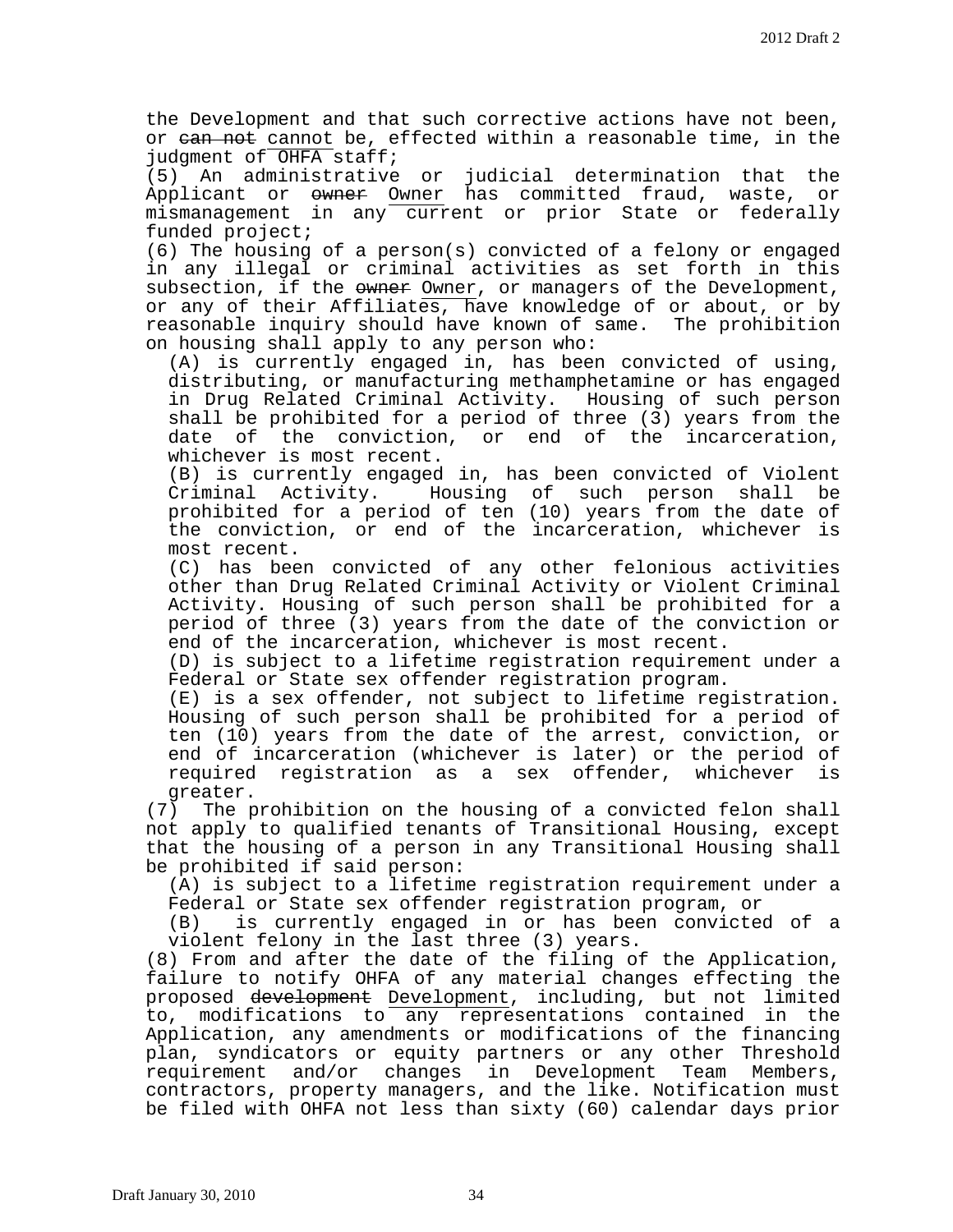to the proposed change. Approval by the OHFA Board of Trustees is required for any changes or amendments involving the ownership or control of the Development or the Owner after the Application is filed. This would+ include, but not be limited to, changes or <del>transfers</del> Transfers of the Development, changes or modifications of the ownership or composition of the general partner entity (i.e. addition or removal of members, partners, stockholders, etc.), any addition, substitution, withdrawal or removal of any general partner. Other amendments may be handled administratively by staff, although staff reserves the right to refer any<br>amendments to the <del>OHFA Board of</del> Trustees for their amendments to the OHFA Board of Trustees consideration; or

(9) Failure to submit reports including but not limited to the timely filing of progress reports, updates, compliance reports, etc., and failure to provide OHFA with any additional information requested by OHFA within the period set forth in<br>any request for information. Failure to pay fees when due. If any request for information. Failure to pay fees when due. payment is returned for insufficient funds, it will be deemed nonpayment and the amount to defray bank costs will be due.

 $(10)$  Little or no progress has been achieved with previous  $\pm a\cdot x$ Tax Credit reservations Reservations approved for the Applicant or Developer or any of the Principals of either. This would include, but not be limited to: failure to meet the minimum carryover allocation Carryover Allocation requirements resulting in the return of Credits; failure to place a development Development in service within twenty-four (24) months receiving the earryover allocation Carryover Allocation; involvement of a foreclosure or deed-in-lieu of foreclosure within the past seven (7) years.

(b) Failure to follow all required procedures throughout the allocation Allocation process could jeopardize the final allocation Allocation or result in housing Credits being revoked.

## **330:36-6-3. Corrective and remedial actions**

(a) Upon a determination by OHFA staff that a violation has occurred during the Application stages or prior to the filing of the Regulatory Agreement, OHFA may take any one or more of the following actions when the cited violations are not corrected in a timely manner:

- (1) Condition regulatory agreements Regulatory Agreements;
- (2) Withhold allocations Allocations of tax Credits;
- (3) Reduce the total amount of the tax Credit award;
- (4) Require the return of unused tax Credits;

(5) Deny future program Applications and participation for a specified period of time as determined by OHFA;

- (6) Indefinitely suspend from program participation;
- (7) File an action for specific performance; and/or
- (8) Notify the IRS.

(b) Additionally, OHFA shall have the right, upon discovery of facts or statements indicating possible program violations by an Applicant or owner Owner in regard to a Development, or a proposed Development or a pending Application, or a pending TCA, to request and obtain information regarding: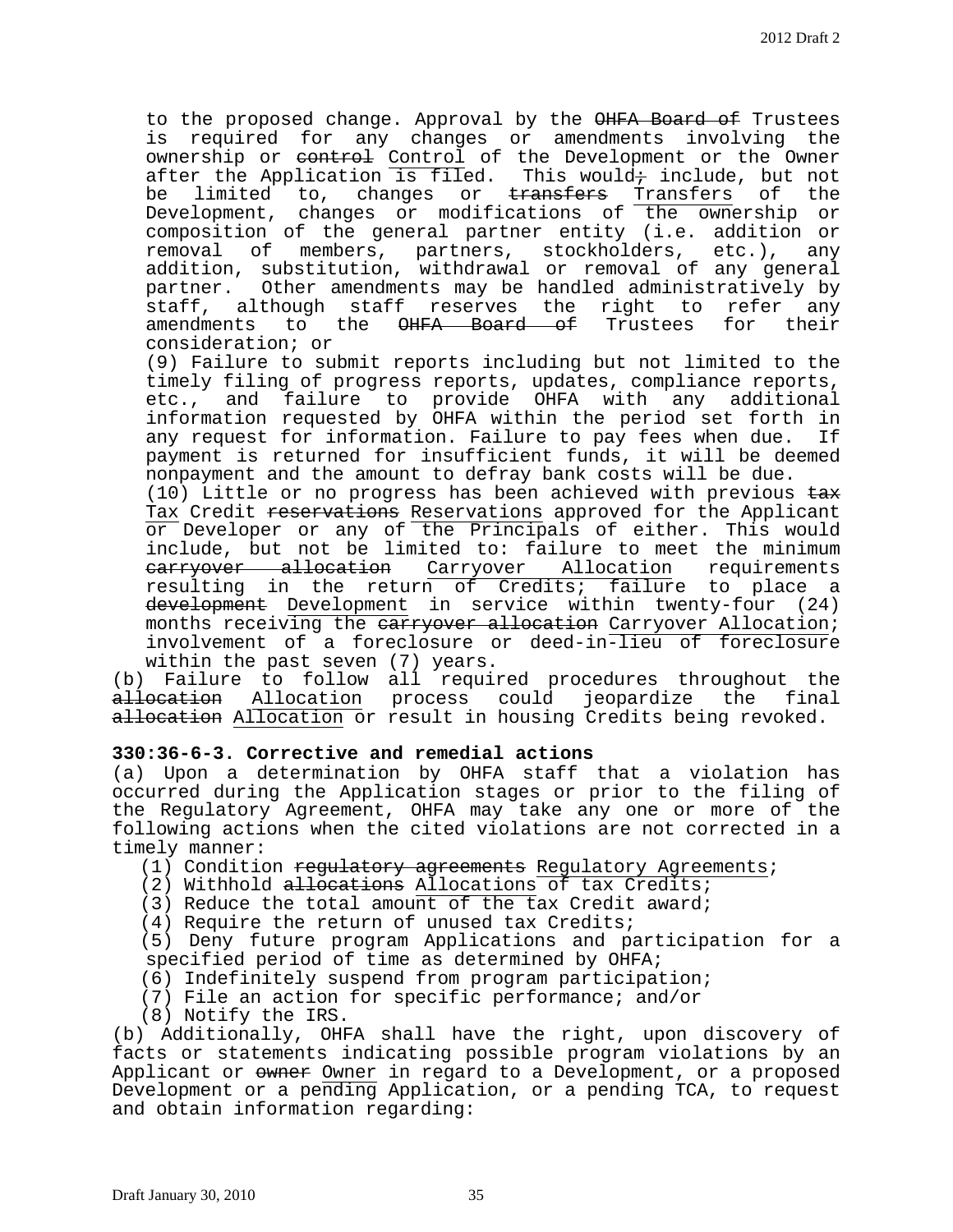(1) The administrative, planning, budgeting, management and evaluation functions, actions being taken to correct or remove the cause of the program violation(s);

(2) Any activities by an Applicant and/or  $\omega$  owner, or by an Affiliate of either of them that are, or might  $\overline{be}$  in violation<br>or breach of the <del>commitments</del> Commitments made in the breach of the <del>commitments</del> Commitments made in the Application or that are, or might be, in violation of applicable laws, these Rules, the applicable annual AP, and/or the applicable Carryover Agreement and/or the applicable Regulatory Agreement;

(3) The ability of the Applicant and/or owner Owner to fulfill the commitments Commitments made to OHFA in the Application and/or the applicable Carryover Agreement and/or the applicable Regulatory Agreement, in a timely manner; and

(4) Progress schedules for completing and/or performing the commitments Commitments made to OHFA in the Application and/or the applicable Carryover Agreement and/or the Regulatory Agreement in a timely manner.

(c) Prior to OHFA taking any corrective and/or remedial actions, OHFA, may, in its sole discretion, issue a notice of a show cause hearing. The Applicant and/or  $\omega$ wner Shall have thirty (30) business days to appear and show cause as to why corrective and/or remedial actions should not be taken. This language shall not be construed as a limitation on the compliance monitoring and reporting requirements of the Code and these Chapter 36 Rules.

## **330:36-6-5. Applicant and/or owner Owner responsibilities**

(a) An Applicant and/or owner Owner under the OAHTC Program shall be responsible for:

(1) Taking all action necessary to enforce the terms of the Regulatory Agreement against any private or public owner Owner that fails to comply with applicable provisions of the<br>Regulatory Agreement or any subcontract or documents Regulatory Agreement or resulting from it, and to recover on behalf of OHFA, all costs and expenses incurred by or on behalf of OHFA. Nothing in this<br>subsection shall restrict OHFA's right to independently shall restrict OHFA's right enforce the terms of the <del>commitments</del> Commitments made to OHFA in the Application and/or the Regulatory Agreement or in any subcontracts or documents resulting from either of them, or to recover any sums that may become due to OHFA as the result<br>of a breach of any of the e<del>ommitments</del> Commitments made to of a breach of any of the est enterprests Commitments OHFA in the Application and/or the Regulatory Agreement, or in any such subcontracts or documents.

(2) Complying with all applicable provisions of the Code, state State and federal regulations, guidelines, circulars, rulings and notices, these Rules, the <del>applicable</del> <u>annual</u> AP, the Application, the Regulatory Agreement between the Applicant and/or Owner, and/or in any subcontracts or documents<br>resulting from either of them, and OHFA or other Program resulting from either of them, and OHFA or other Program<br>requirements that may be released by the Internal Revenue requirements that may be released by the Service or OHFA from time to time.

(3) Maintaining records and accounts, including, but not limited to, property, personnel, financial and tenant records that properly document and account for all Development funds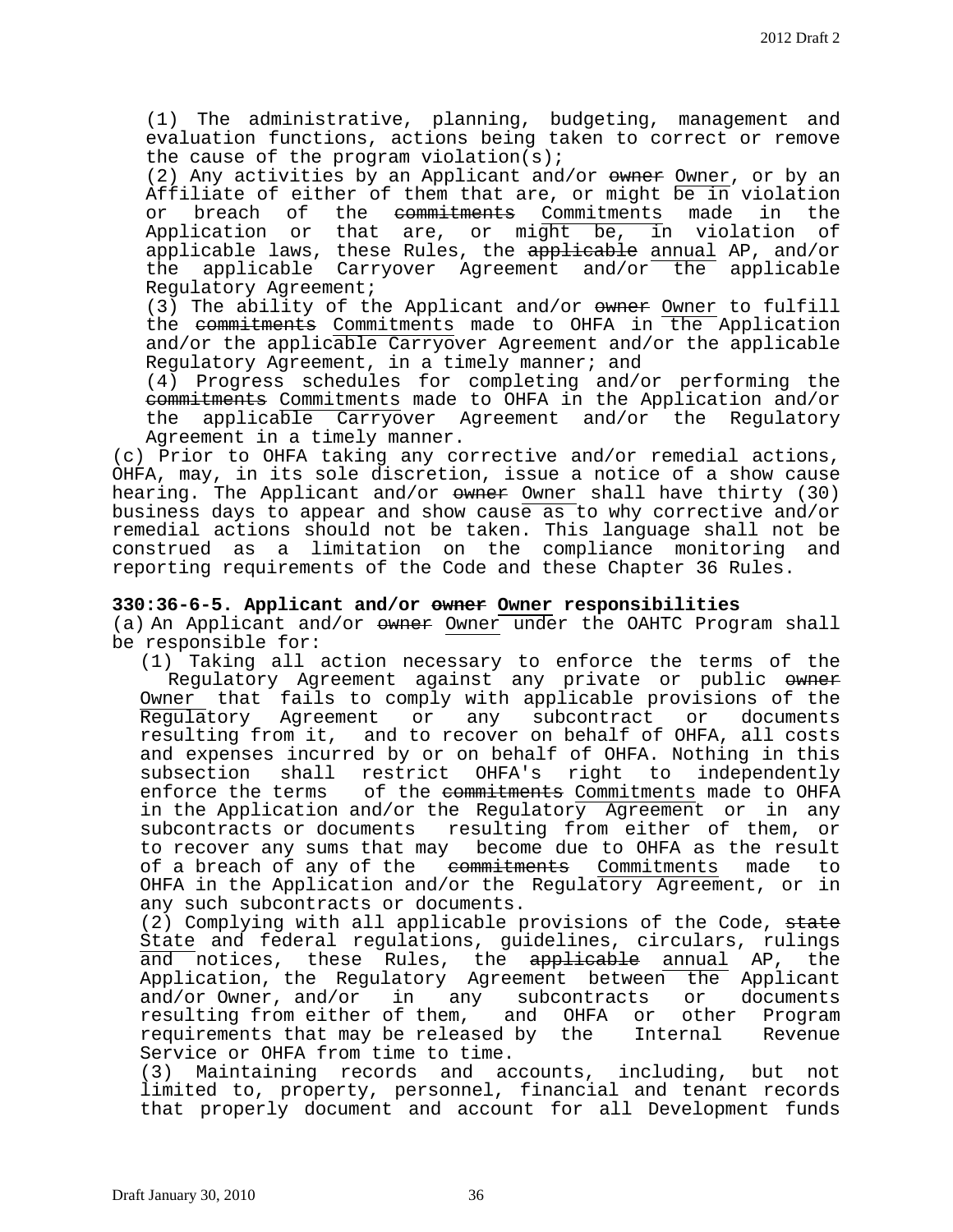and compliance with the tenant income Income certification Certification requirements of the Code, these Rules, the applicable annual AP, and the Application and the Regulatory Agreement. All records required by the Code or 26 CFR1.42-5, as presently effective or as may be amended in the future, must be kept and retained by the Owner. Additional requirements of OHFA respecting said records may be included in the Regulatory Agreement. OHFA may require specific types and forms of records. All such records and accounts shall be made available upon request by OHFA for the purpose of inspection and use in carrying<br>out its eresponsibilities for administration of the tax responsibilities for administration of Credits.

(4) Retaining all books, documents, papers, records, and other materials involving all activities and transactions related to the Owner's <del>commitments</del> Commitments to OHFA found in the Application and in the Regulatory Agreement, as required by the Code, State and federal regulations, the AP, the the Code, State and federal Application and the Regulatory Agreement.

(b) OHFA may require the Applicant and/or Owner to provide special narrative and financial reports related to the elements of a written agreement in the forms and at such times as may be necessary or required by OHFA.

(c) OHFA shall have the right to perform as many audits and/or compliance inspections of any Development, from time to time, in the complete discretion of OHFA, as OHFA deems necessary or appropriate to discharge its compliance duties to the IRS in regard to each Development for which TCAs have been awarded, at least through the end of the compliance period Compliance Period and extended use period Extended Use Period of the buildings Buildings and units in the Development. Audits <u>and compliance</u> inspections may include physical inspection of any building Building in the Development, as well as a review of the records described in this subchapter. The cost of any such audit shall be borne by the Applicant and/or Owner. The audit and inspection provisions of this subsection are in addition to any inspection of OAHTC certifications Certifications, supporting documentation, or inspection of records performed pursuant to annual compliance review.

## **330:36-6-7. OHFA monitoring procedures**

(a) **General.** Section 42(m)(1)(B)(iii) of the Code mandates that state housing Credit agencies monitor all placed in service Placed-In-Service tax Credit projects for compliance with the provisions of Section 42. The Code also mandates that the Internal Revenue Service be notified, by the state housing agencies, of any instances of noncompliance, this includes failure to comply with the Code and federal regulations and these Chapter 36 Rules, as well as failure to pay all compliance fees in a timely manner. OHFA will also monitor for compliance with the Regulatory Agreement (Land Use Restriction Agreement) provisions which contain additional owner commitments Owner Commitments made to secure points in the project selection process, e.g. additional low-income units Low-Income Units or an extended low-income use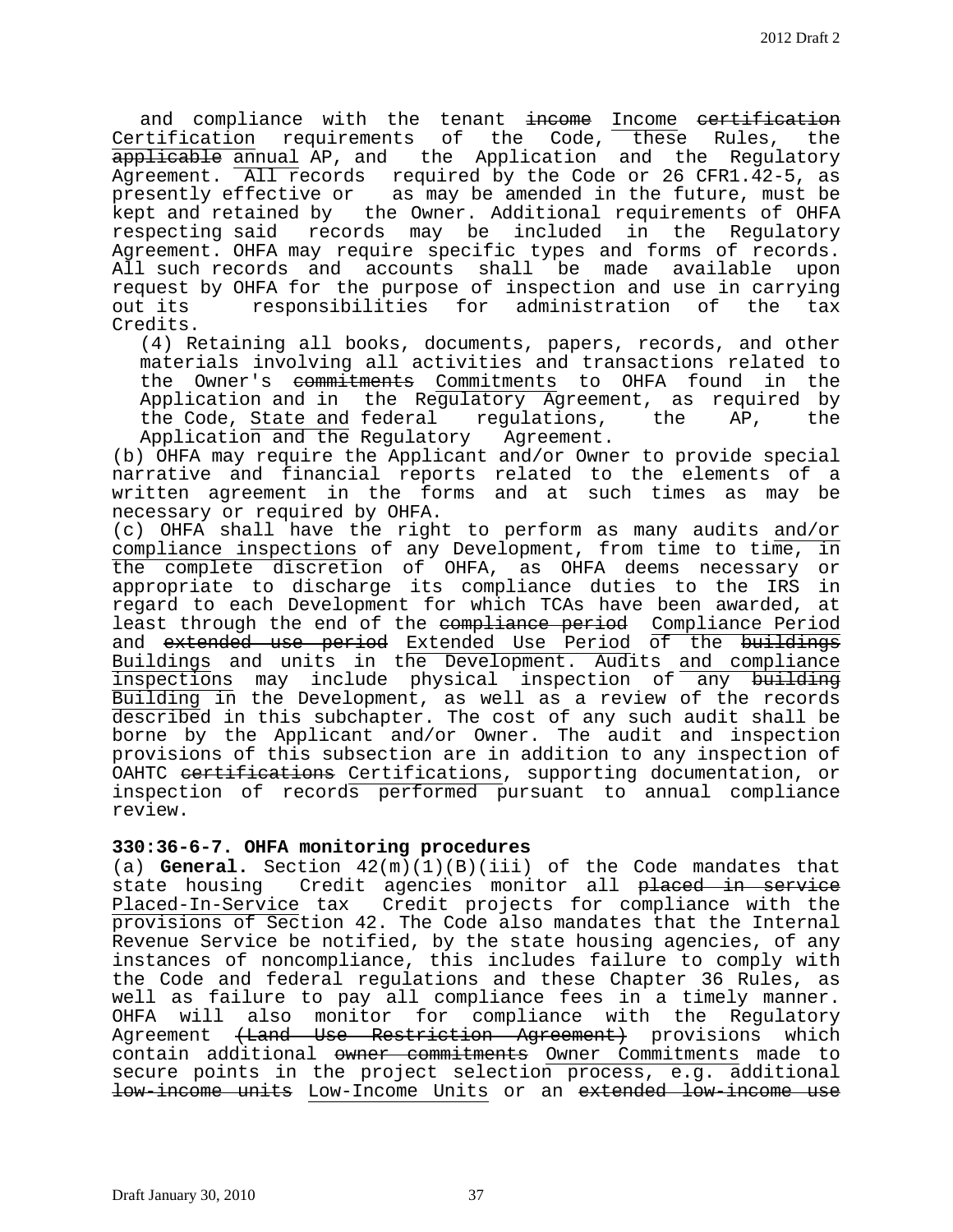period Extended Use Period. OHFA has assembled and will make available to the development owners Development Owners**,** a Compliance Manual explaining the OAHTC monitoring process in detail. An <del>owner</del> Owner representative and a management agent representative will be required to successfully complete a compliance training session conducted by OHFA or approved by OHFA and submit proof thereof with the first Quarterly report. OHFA will monitor the documents and eertifications Certifications set forth in 330:36-6-7(b) and (c) for compliance with the Code.

# (b) **Record keeping and record retention provisions**.<br>(1) The  $\overline{\text{owner}}$  Owner of a low-income housin

The owner Owner of a low-income housing project is required to keep records for each qualified low-income building Building in the project showing:

 $(A)$  The total number of residential units in the building Building (including the number of bedrooms and the size in square feet of each residential rental unit);

(B) The percentage of residential rental units in the building Building that are low-income units Low-Income Units;

(C) The rents charged on each residential rental unit in the building Building (including any utility allowances);

(D) The number of occupants in each low-income unit Low-Income Unit;

(E) The low-income unit Low-Income Unit vacancies in the building Building and information that shows when, and to whom the next available units were rented;

(F) The initial <del>income certification</del> Income Certification of<br>each low-income tenant per unit, and any additional low-income tenant per unit, recertification that may be required;

(G) Documentation to support each low-income tenant's income certification Income Certification;

(H) The eligible basis Eligible Basis and qualified basis of the building Building at the end of the first year of the Credit period;

(I) The character and use of the nonresidential portion of the <del>building</del> Building included in the <del>building's eligible</del> basis Building's Eligible Basis under Section 42(d) of the Code (e.g. tenant facilities that are available on a comparable basis to all tenants and for which no separate fee is charged for use of the facilities, or facilities reasonably required by the project); and

(J) Copies of all correspondence with the IRS.

(2) The owner Owner is required to retain the records described in this section for each building Building in the project for at least six (6) years after the <del>due date</del> Due Date (with extensions) for filing the federal income tax return for that year. The records for the first year of the Credit period must be retained for at least six (6) years beyond the due date Due Date (with extensions) for filing the federal income tax return for the last year of the compliance period Compliance Period of the <del>building</del> Building.

## (c) **Certification and review provisions.**

(1) Between the <del>placed in service</del> Placed-In-Service date of a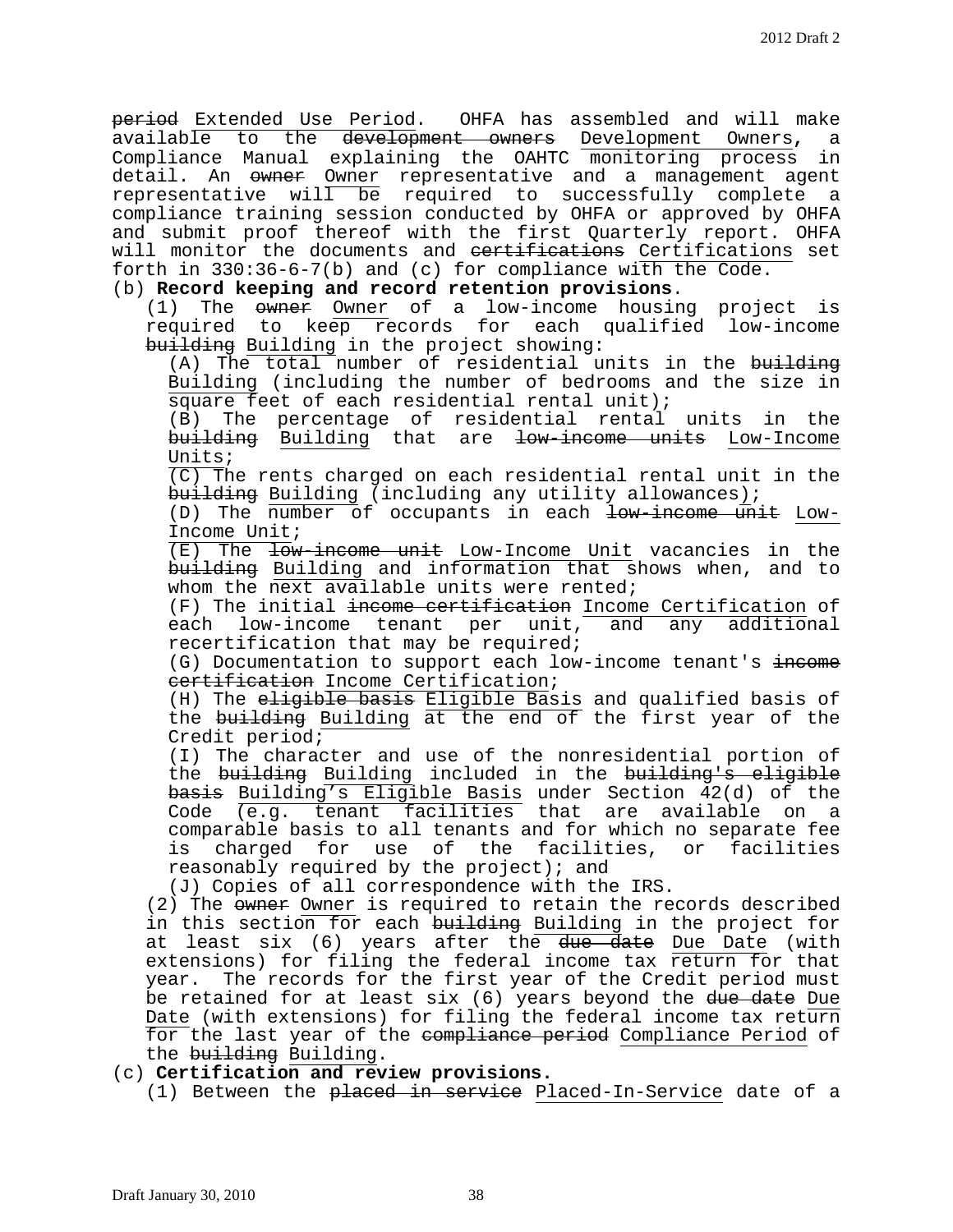building Building and the submission of an application Application for a final allocation Allocation of Credits, and prior to the issuance of an 8609, OHFA may physically inspect the property. An on-site review will again be conducted within the following year as described in 330:36-6-7 (c)(6) of these Rules.

(2) In accordance with Section  $42(1)(1)$ , following the close of the first taxable year in the Credit period, the  $\epsilon$  Owner must certify to the Secretary of the Treasury:

(i) the taxable year in which such building Building was placed in service Placed-In-Service,

(ii) the adjusted basis and eligible basis Eligible Basis as of the close of the first year of the Credit period,

(iii) the maximum applicable percentage and qualified basis, and

(iv) the election made for the low-income targeting

threshold.<br>(v) This This certification Certification is accomplished by completing Part II of the 8609(s). A copy of the completed 8609(s) must also be submitted to OHFA. The due date Due Date for submission is May 10, or as extended by  $the$  The Service or Staff, of the year due to The Service for the first Credit year.

(3) Owners must prepare and submit a quarterly report beginning with the first full calendar quarter after the last building Building is <del>Placed in Service</del> Placed-In-Service, and for the subsequent three quarters. This report must be accompanied by copies of the Tenant Income Certifications for each tenant and<br>new move-ins for the appropriate quarter. If a project is new move-ins for the appropriate quarter. determined not to be in compliance with Program requirements or there is indication of possible noncompliance, OHFA, at its discretion, may require reports each quarter until compliance is demonstrated.

(4) The owner Owner of a low-income housing project is required to certify annually, in a form prescribed by OHFA, that for the preceding 12-month period:

(A) The project met the requirements of the 20-50 or 40-60 test under Section 42(g)(I) of the Code, whichever minimum set-aside Minimum set-aside is applicable to the project, and, if the applicable to the project, the 15-40 test under

Section 42(g)(4) for "deep rent skewed" projects;<br>(B) There was no change in the applicable fraction Applicable Fraction (as defined in Section  $42(c)(1)(B)$ )of any building Building in the project, or that there was a change and a description of the change;

(C) The owner Owner has received an <del>income certification</del><br>Income Certification from each low-income tenant and  $Certification from each low-income tenant$ documentation to support that <del>certification</del> Certification;

(D) Each low-income unit Low-Income Unit in the project was rent-restricted Rent-Restricted under Section 42(g)(2);

(E) All units in the project were for use by the general public and used on a <del>non-transient</del> nontransient basis (except<br>for <del>transitional housing</del> Transitional Housing for the for <del>transitional housing</del> Transitional Housing for homeless Homeless);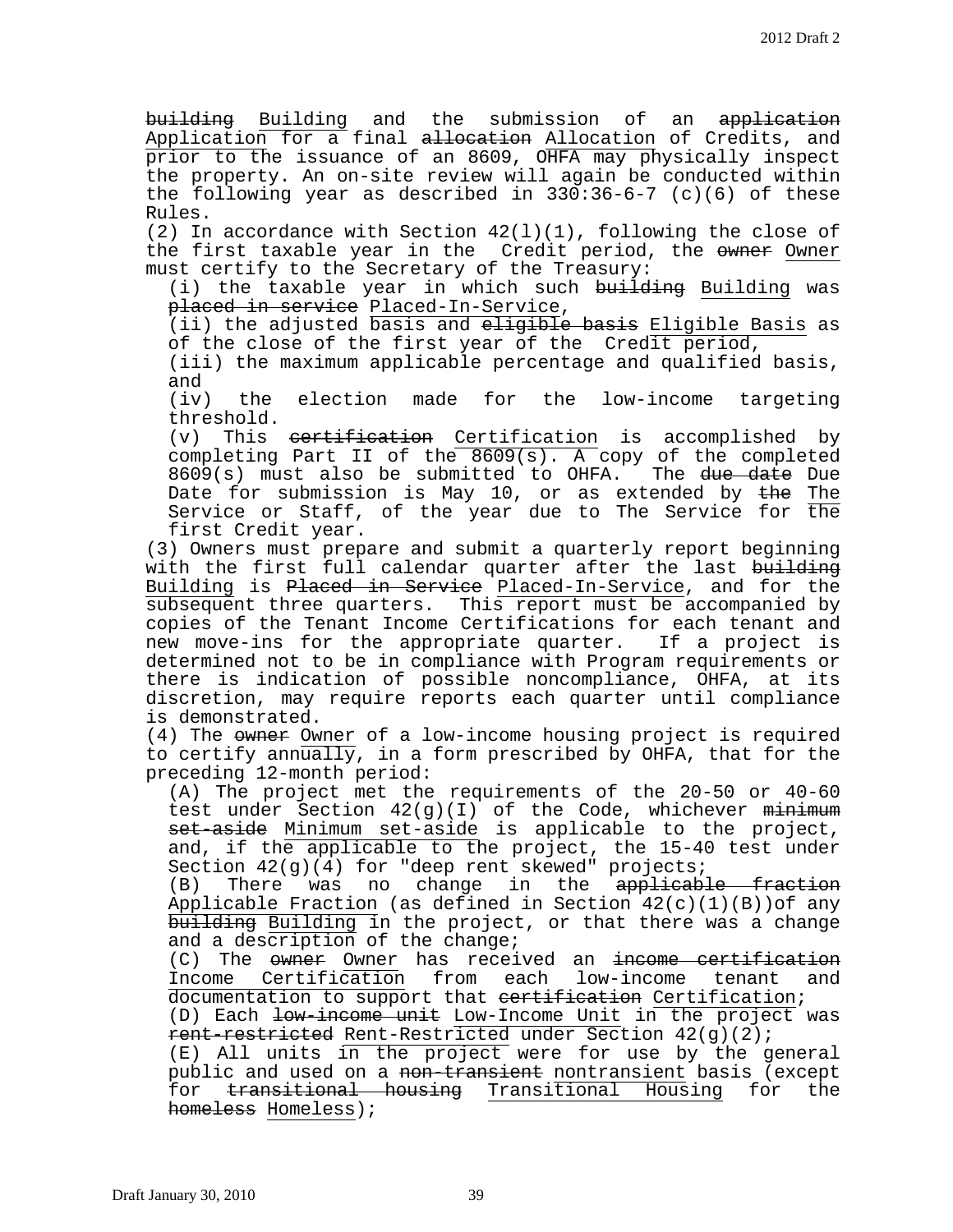(F) Each building Building in the project was suitable for occupancy, taking into account local health, safety, and building codes (or other habitability standards), and the state State or local government unit responsible for making building code inspections did not issue a report of a violation for any building Building or low-income unit Low-Income Unit in the project;

(G) There was no change in the eligible basis Eligible Basis (as defined in Section  $42(d)$ ) of any building Building in the project, or that there was a change, and the nature of that change;

(H) All tenant facilities included in eligible basis the Eligible Basis under Section 42(d) of any building Building in the project, such as swimming pool, other recreational facilities, and parking areas, were provided on a comparable basis without charge to all tenants in the building; (I) If a low-income unit Low-Income Unit in the project became vacant during the year, reasonable attempts were, or are being made to rent that unit or the next available unit of comparable or smaller size to tenants having a qualifying income Income before any units in the project were, or will be rented to tenants not having a qualifying  $\frac{1}{2}$  income;

(J) If the income Income of the tenant of a low-income unit Low-Income Unit in the project increased above the limit allowed in Section  $42(g)(2)(D)(ii)$ , the next available unit of comparable or smaller size in the project was, or will be, rented to tenants having a qualifying income Income;

(K) An extended <del>low-income housing commitment</del> Low-Income Housing Commitment, as described in Section 42 (h)(6), was in effect;

(L) The project meets the additional requirements contained in the <del>Land Use Restriction</del> Regulatory Agreements;

(M) There was no change in the Owner entity (for example, transfer Transfer of general partnership interest);

(N) If the owner Owner received its Credit allocation Allocation from a portion of the State's ceiling set-aside<br>for projects involving "qualified <del>non-profit</del> Nonprofit involving "qualified <del>non-profit</del> Nonprofit organizations" under Section  $42(h)(5)$  of the Code, the  $H$ profit Nonprofit organization has materially participated in the operation  $\pm$  f of the development Development (within the meaning of CFR  $\S$  1.469) and complete the Non-Profit Nonprofit Addendum or other form prescribed by OHFA;

(O) No finding of discrimination under the Fair Housing Act, 42 U.S.C. 3601-3619, has occurred for this project. A finding of discrimination includes an adverse final decision by a substantially equivalent state or local fair housing agency, 42 U.S.C. 361a(a)(1), or an adverse judgment from federal court; and<br>(P) An ex

An extended <del>low-income housing commitment</del> Low-Income Housing Commitment as described in Section 42(h)(6) was in effect, that an owner Owner cannot refuse to lease a unit in a project to an applicant because the applicant holds a voucher or certificate of eligibility under Section 8 of the United States Housing Act of 1937, 42 U.S.C. 1437s.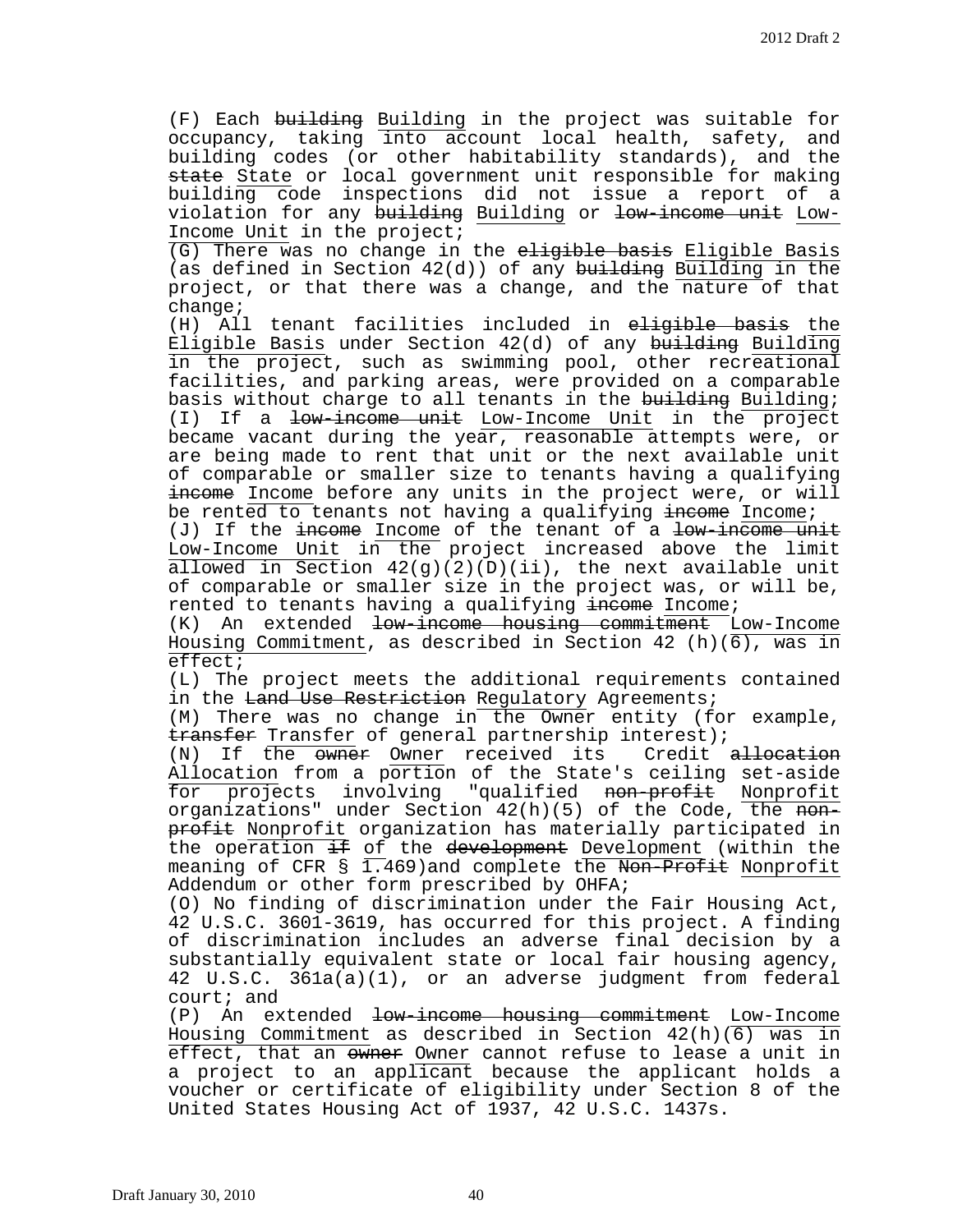(Q) Collect data required by HUD in a form prescribed by OHFA. In no way will the data collection be in violation of Fair Housing.<br>(5) OHFA will

review the <del>owner certifications</del> Owner<br>mitted pursuant to 330:36-6-7(c)(4), for Certifications submitted pursuant to  $330:36-6-7(c)(4)$ , compliance with the requirements of Section 42 of the Code.

(6) OHFA must and will conduct on-site inspections of all buildings Buildings in the project by the end of the second calendar year following the year the last building Building in the project is placed in service Placed-In-Service, and for at least twenty (20) percent of the project's low-income units Low-Income Units, inspect the units and review the low-income certifications Certifications, the documentation supporting the certifications Certifications, and the rent records for the tenants in those units.

(7) At least once every three (3) years through the extended use period Extended Use Period, OHFA must conduct on-site inspections of all buildings Buildings in the project and, for at least twenty percent (20%) of the project's low-income units Low-Income Units, inspect the units and review the low-income certifications Certifications, the documentation supporting the certifications Certifications, and the rent records for the tenants in those units.

(8) The certifications Certifications and reviews of paragraphs  $330:36-6-7(c)(2)$  and  $(c)(4)$  of these Chapter 36 Rules are required to be made at least annually until the end of the extended use period Extended Use Period, and the certifications Certifications are to be made under penalty of perjury.

(9) The owner Owner is required to provide to OHFA, for the first Credit year, a copy of the completed Part II 8609, 8609 Schedule A and Form 8586 that is submitted to the Internal Revenue Service.

(10) The owner Owner is required to provide to OHFA, as it occurs, copies of all correspondence with the Internal Revenue Service.

(d) **Auditing/compliance provisions.** OHFA has the right to perform an audit and/or compliance inspection of any low-income housing project during the term of the Land Use Restriction Regulatory Agreement. An audit/compliance inspection includes physical inspection of any building Building in the project, as well as a review of the records described in  $330:36-6-7(c)(1)$  of these Chapter 36 Rules. The auditing/compliance inspection provision provisions of this paragraph is in addition to any inspection of low-income certifications Certifications and documentation under 330:36-6-7(c)(7)of this Chapter 36 Rules.

(e) **Notification of non-compliance noncompliance provisions.**

(1) OHFA will provide prompt written notice to the owner of a low-income housing project if OHFA does not receive the certification Certification described in 330:36-6-7(c)(4) of these Chapter 36, or does not receive, or is not permitted to inspect, the tenant income certification Income Certification supporting documentation and rent records, or discovers on audit, inspection review, or in some other manner, that the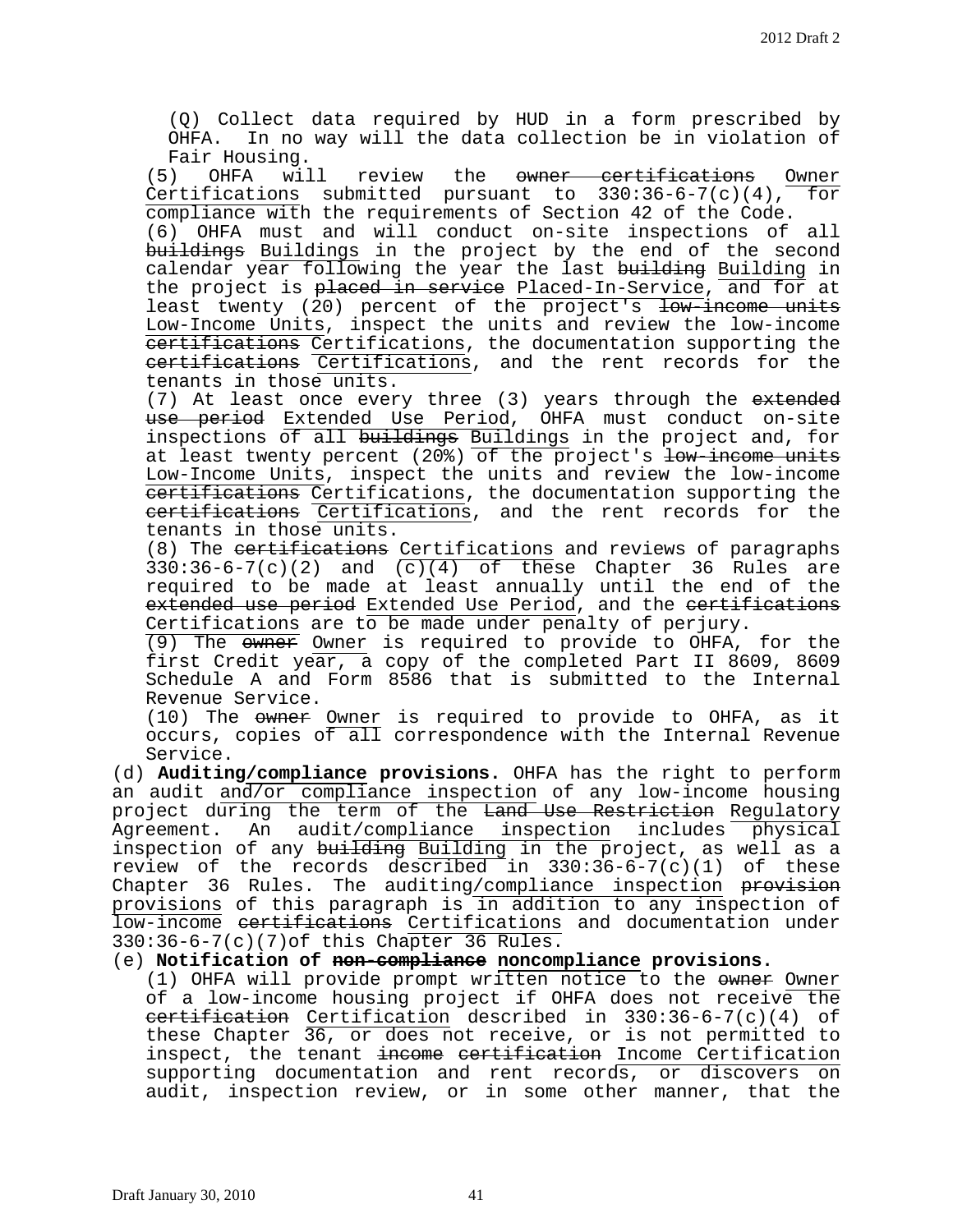project is not in compliance with the Code or these Chapter 36 rules. The owner Owner shall have a period of time, not to exceed thirty (30) calendar days, from the date of such notice (the "Correction Period correction period") to supply any missing <del>certifications</del> Certifications and bring the project into compliance. OHFA may extend, in its own discretion, the Correction Period correction period for up to an additional thirty (30) calendar days for good cause. (2) OHFA must file IRS Form 8823 Report of Noncompliance with the Internal Revenue Service no later than forty-five (45) calendar days after the end of the Correction Period correction period whether or not the noncompliance or failure to certify is corrected. OHFA will explain on Form 8823 the nature of the noncompliance or failure to certify and indicate whether the owner Owner has corrected the noncompliance or failure to  $certify.$  Any change in either the applicable fraction Applicable Fraction or eligible basis Eligible Basis that results in a decrease in the qualified basis of the project under Section  $42(c)(1)(A)$  is an event of noncompliance that must be reported under this paragraph.

#### **SUBCHAPTER 8. QUALIFIED CONTRACT**

#### **330:36-8-1. Purpose**.

Pursuant to  $42(h)(6)$  of the Code, after the end of the 14th year of the Compliance Period, the <del>owner</del> Owner of a LIHTC Development can request OHFA as the allocating agency to find a buyer at the Qualified Contract Price (QCP). If a buyer cannot be located within one year, the extended use commitment Extended Use Commitment will terminate. This process provides the procedures for the submittal and review of the qualified contract Qualified Contract requests.

# **330:36-8-2. [RESERVED]**

#### **330:36-8-3. Authority.**

In the Omnibus Budget Reconciliation Act of 1989 (1989 Act), Congress modified the LIHTC Program by creating an Extended Use Period which lengthened the affordability period of Credit Developments from 15 years to 30 years. However, the 1989 Act also provided an option for owners Owners to exit the LIHTC Program at the end of the 15-year Compliance Period by requesting that the state allocating agency either purchase the Development or assign the agency's purchase right to another entity for a formula price pursuant to a "Qualified Contract".

## **330:36-8-4. [RESERVED]**

#### **330:36-8-5. Policies and Procedures**

(a) LIHTC Developments that received an allocation Allocation of Credits in 1990 or subsequent years are eligible to submit a Qualified Contract Preliminary Application (QCPA) any time after for up to one year following the end of year 14 of the Compliance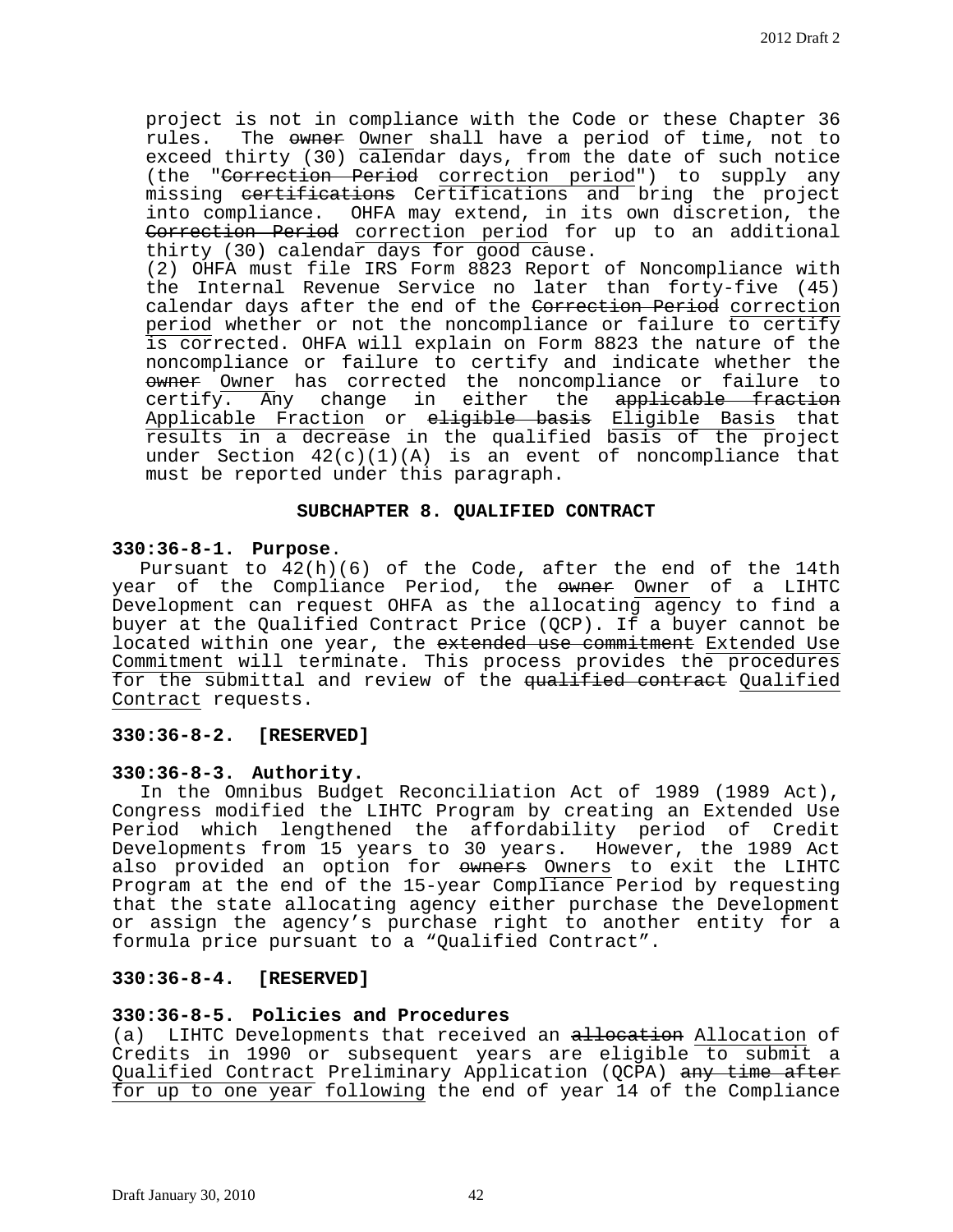Period. This is available unless the owner Owner voluntarily waives it in the Regulatory Agreement.<br>(b) OHFA will develop a Qualif

Qualified Contract application Application (QCA) process to administer requests from eligible<br>Owners for a Qualified Contract pursuant to Code Section Owners for a Qualified Contract pursuant  $42(h)(6)(E)(i)(II).$ <br>(c) In keeping wit

In keeping with the clear purpose of IRS Code Section 42, OHFA will resolve every case of doubt or interpretation in determining the <u>Qualified Contract Price (QCP)</u> <del>QCP</del>, both with regard to the overall process and for particular properties, in favor of a lower value.

# **330:36-8-6. [RESERVED]**

# **330:36-8-7. Eligibility**

(a) In determining the eligibility of a Development with multiple Allocations or Credit periods, OHFA will only consider the last Allocation. Owners may not submit a QCPA or QCA until after the 14th year of the Compliance Period:

(1) for the last Building <del>placed in service</del> Placed-In-Service<br>evelopments with <del>buildings</del> Buildings that were <del>placed in</del> (Developments with buildings Buildings that were placed service Placed-In-Service in different years), or

(2) for the last Allocation to the Development or any Building therein (Developments with multiple Allocations).<br>(b) OHFA will not consider a OCA until the ewner Owner secul

OHFA will not consider a QCA until the <del>owner</del> Owner secures a complete, unconditional waiver of all purchase options, including a nonprofit Nonprofit general partner's right of first refusal.

(c) Properties that do not meet the basic physical compliance standards that are (or would be) necessary to claim some or all of the Allocation are ineligible for consideration. Owners must correct all such compliance issues or violations prior to submitting a QCA.

## **330:36-8-8. [RESERVED]**

## **330:36-8-9. Three-year Period**

(a) If OHFA fails to present a  $QC$  Qualified Contract (QC) before the expiration of the 1YP as described herein, the Development will remain subject to the Three-Year Period requirements of Code Section  $42(h)(6)(E)(ii)$ .<br>(b) The Three-Year <del>p</del>e

The Three-Year <del>period</del> Period will commence with the recording of a Release of the Regulatory Agreement.

(c) During the Three-Year Period the owner Owner may not evict or terminate a tenancy of an existing tenant of any low-income unit Low-Income Unit except for good cause. During the Three-Year Period the owner Owner may not increase the gross rent Gross Rent with respect to any low-income unit Low-Income Unit except as permitted under Section 42 of the Code.

## **330:36-8-10. [RESERVED]**

## **330:36-8-11. Qualified Contract**

(a)Under IRC §42(h)(6)(E)(i)(II), OHFA's only obligation is to present to the owner Owner a bona fide Qualified Contract to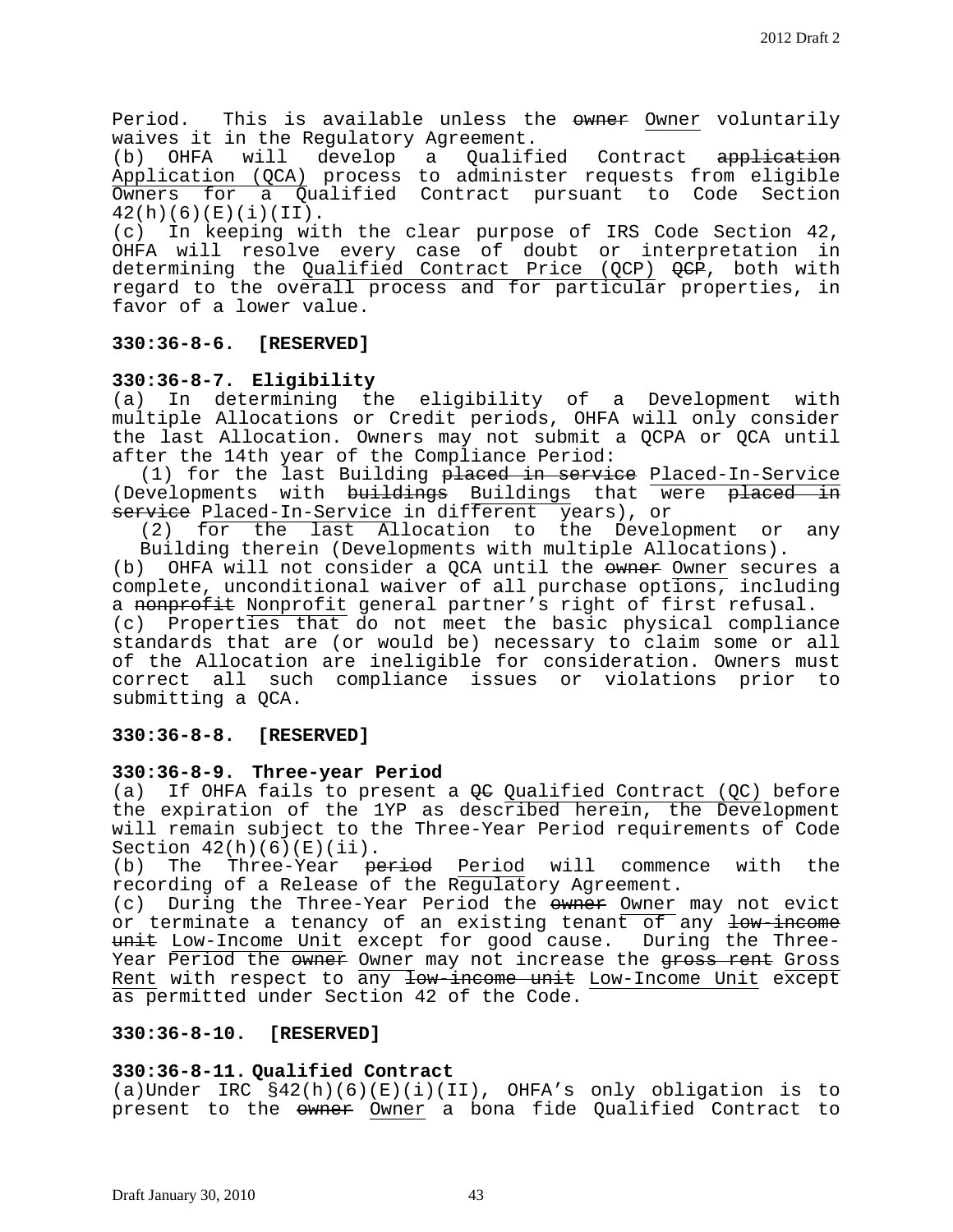acquire the Development for the Qualified Contract Price. There is no requirement in the IRS Code that the prospective buyer actually purchase the Development. Whether or not the Owner and the prospective buyer execute a contract and close the transaction is beyond the responsibilities and control of OHFA.

(b) Presentation of a Qualified Contract by OHFA terminates any future possibility of terminating the Extended Use Period set forth in the Regulatory Agreement whether or not the Qualified Contract is executed and the transaction close.

#### **SUBCHAPTER 9. RESERVED**

#### **SUBCHAPTER 10. CREDIT ASSISTANCE/STIMULUS LEGISLATION**

#### **330:36-10-1. Purpose.**

The purpose of this Subchapter is to outline OHFA's procedures for implementing new funding resources specifically identified for use in connection with the OAHTC Program. The American Recovery and Reinvestment Act (ARRA), enacted on February 17, 2009 provides new federal stimulus programs for eligible Owners of Credit Developments. The purpose of this Subchapter is to outline OHFA's procedures for implementing the stimulus programs of the ARRA and future programs which may be authorized and funded federally or at the state State level.

## **330:36-10-2. [RESERVED]**

## **330:36-10-3. Authority.**

OHFA has been designated as the State's housing credit agency responsible for the Allocation of Credits made available to the State. This authority provides that OHFA shall administer<br>any funding resources directed to the OATHC Program. Both the any funding resources directed to the OATHC Program. "Tax Credits: Exchange" and the "Tax Credit Assistance Program (TCAP)" sections of ARRA provide that these funds shall be administered by the "State Housing Credit Agency".

#### **330:36-10-4. [RESERVED]**

#### **330:36-10-5. Definitions.**

Reference is made to 330:36-1-4 and the Section 42 of the Code for any words or terms used in this Subchapter.

## **330:36-10-6. [RESERVED]**

#### **330:36-10-7. Tax Credits: Exchange.**

(a) The ARRA provides that OHFA has the option of exchanging certain Credit Allocations to the State for a cash payment to<br>OHFA. The cash payment received by OHFA may be used by OHFA to The cash payment received by OHFA may be used by OHFA to make ARRA sub-awards to selected Applicants who qualify under the QAP for a Credit Reservation and Allocation. In OHFA's sole discretion for the best use of these funds, these sub-awards may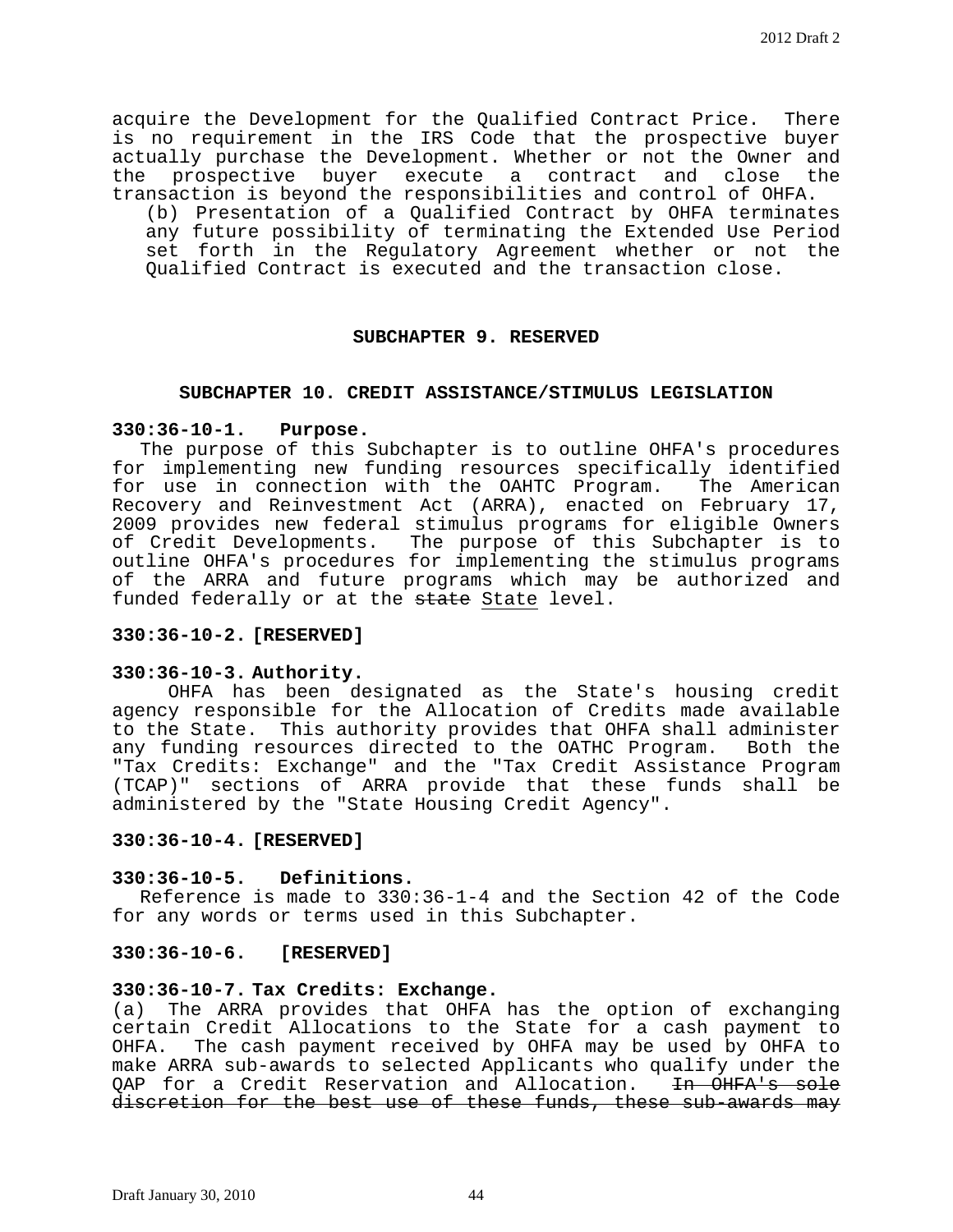be made in the form of either a grant or a loan.

(b) OHFA shall develop an Application process for applying for ARRA funds. The Application process will be consistent with the QAP and Section 42 of the Code and any regulations provided by Treasury as to the use of the funds made available under ARRA for

sub-awards.<br>(c) At the At the time of the Application for an ARRA sub-award, the Applicant must demonstrate a good faith effort to obtain<br>investments investment commitments for Credits previously for Credits previously allocated to the Owner.<br>(d) The Owner of the

The Owner of the Buildings(s) identified in the Carryover Allocation Agreement and/or Regulatory Agreement receiving an ARRA sub-award must maintain said Building(s) as Qualified Low-Income Building(s) during the Development Compliance Period. Failure to maintain the Building(s) as Qualified Low-Income

Building(s) shall result in the recapture of the ARRA sub-award.<br>(e) Recipients of ARRA sub-awards will be required to enter int (e) Recipients of ARRA sub-awards will be required to enter into<br>such agreements and documentation as OHFA, in its sole agreements and documentation as OHFA, in discretion, deems necessary to ensure that the provisions of any requirements of the U.S. Department of the Treasury, these Chapter 36 Rules, the Code, any relevant rules, regulations, rulings or other guidance issued by the IRS and terms of the ARRA sub-award are met throughout the Development Compliance Period. Required agreements and documentation may include without limitation, loan documentation, an amended Carryover Allocation Agreement and/or Regulatory Agreement and Owner guarantees.

## **330:36-10-8. [RESERVED]**

## **330:36-10-9. Tax Credit Assistance Program (TCAP).**

(a) The ARRA provides funds through the HOME Investment Partnership Program (the "HOME Program") for awards to certain Owners of Credit Developments. These funds have been designated<br>Tax Credit Assistance Program (TCAP) by HUD. <del>In OHFA's sole</del> Tax Credit Assistance Program (TCAP) by HUD. discretion for the best use of these funds, these awards may be made in the form of either a grant or a loan.

(b) OHFA will develop an Application process for awarding TCAP funds to eligible Credit Development Owners. The Application process will be consistent with the QAP and Section 42 of the Code and any regulations provided by Treasury or HUD as to the use of funds made available under the ARRA for awards.<br>(c) The Application for the TCAP funds will

(c) The Application for the TCAP funds will include a<br>competitive component. Evaluation Criteria will be developed, Evaluation Criteria will be developed, but will include, without limitation, a priority for Developments expected to be completed and Placed in Service Placed-In-Service by February 17, 2012.<br>(d) Any Owner failin

Any Owner failing to expend awarded TCAP funds within the time period specified in the TCAP Award Agreement between the Owner and OHFA shall return the funds to OHFA for redistribution.<br>(e) Recipients of ARRA TCAP funds will be required to enter into Recipients of ARRA TCAP funds will be required to enter into<br>1 agreements and documentation as OHFA, in its sole such agreements and documentation as OHFA, discretion, deems necessary to ensure that the provisions of any requirements of the U.S. Department of the Treasury, HUD, these Chapter 36 Rules, the Code, any relevant rules, regulations,